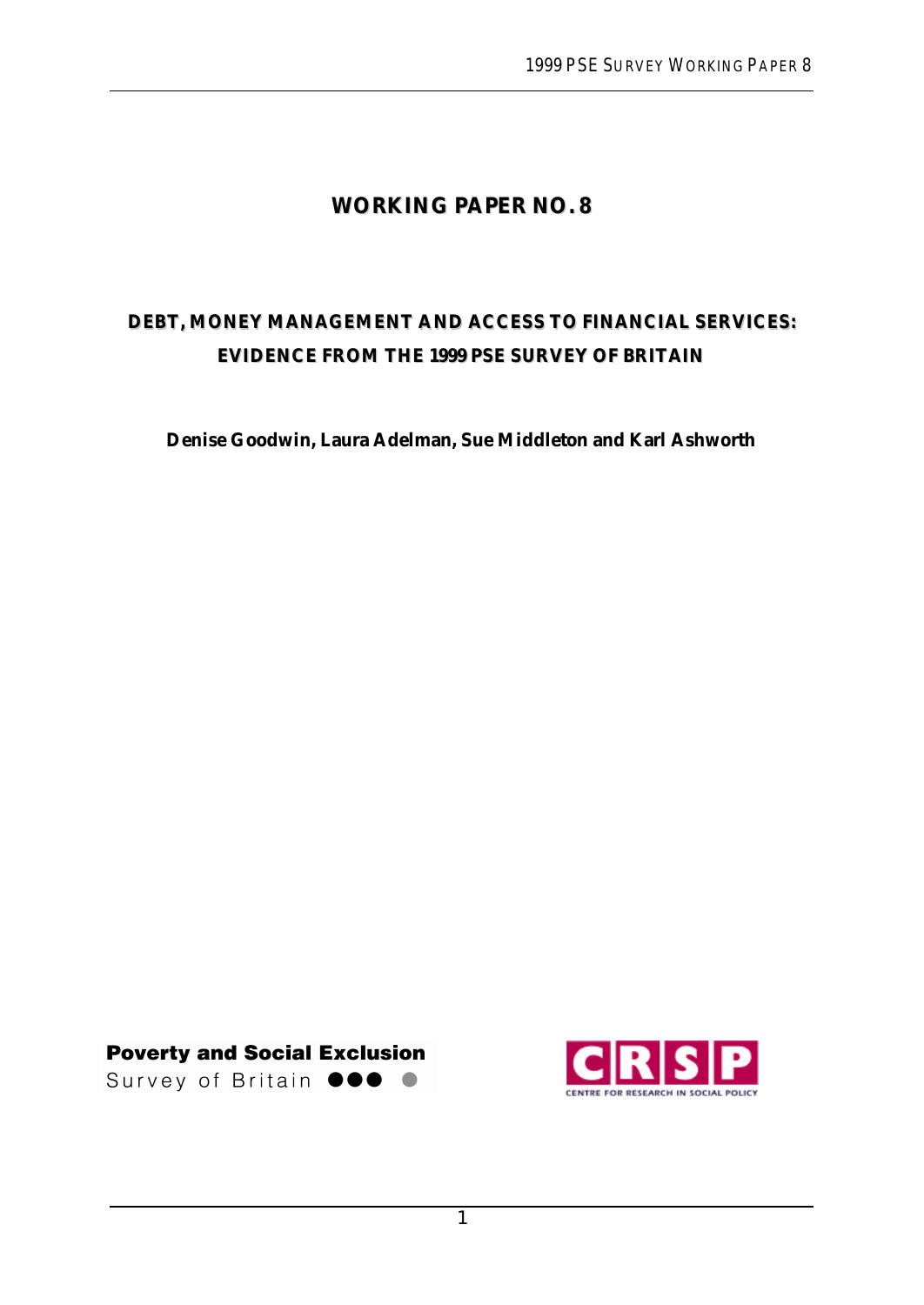### **PREFACE**

This Working Paper arose from the *1999 Poverty and Social Exclusion Survey of Britain* funded by the Joseph Rowntree Foundation. The *1999 PSE Survey of Britain* is the most comprehensive and scientifically rigorous survey of its kind ever undertaken. It provides unparalleled detail about deprivation and exclusion among the British population at the close of the twentieth century. It uses a particularly powerful scientific approach to measuring poverty which:

- incorporates the views of members of the public, rather than judgments by social scientists, about what are the necessities of life in modern Britain
- ß calculates the levels of deprivation that constitutes poverty using scientific methods rather than arbitrary decisions.

The *1999 PSE Survey of Britain* is also the first national study to attempt to measure social exclusion, and to introduce a methodology for poverty and social exclusion which is internationally comparable. Three data sets were used:

- ß The *1998-9 General Household Survey* (GHS) provided data on the socio-economic circumstances of the respondents, including their incomes
- ß The *June 1999 ONS Omnibus Survey* included questions designed to establish from a sample of the general population what items and activities they consider to be necessities.
- A follow-up survey of a sub-sample of respondents to the 1998-9 GHS were interviewed in late 1999 to establish how many **interviewed** is identified as necessities, and also to collect other information on **postular and social exclusion.** CENTRE FOR RESEARCH IN SOCIAL POLICY

Further details about the *1999 Poverty and Social Exclusion Survey of Britain* are available at: http://www.bris.ac.uk/poverty/pse/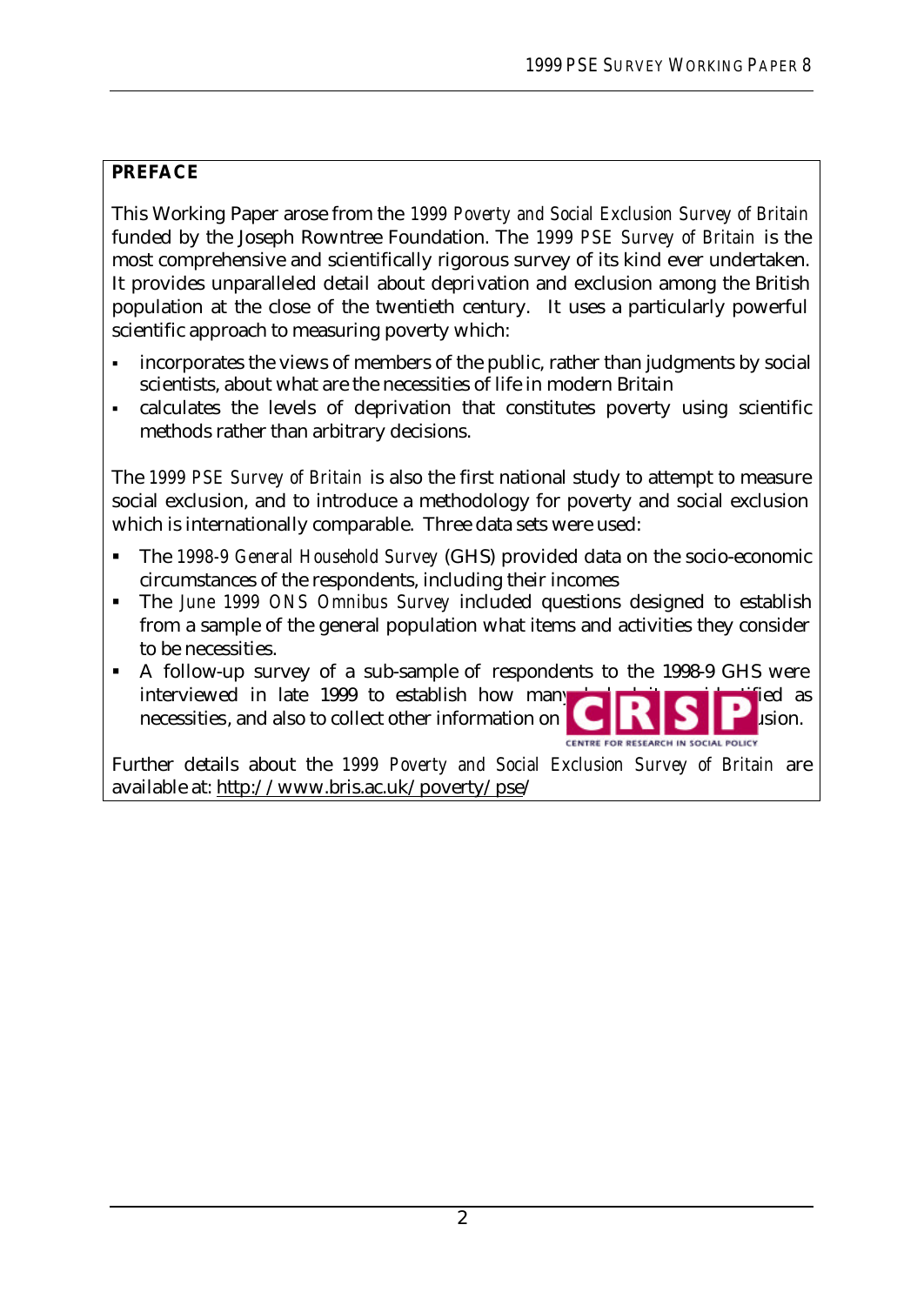### **1 INTRODUCTION**

The spread and penetration of financial services in a modern economy means that people who cannot access such services find themselves in severe difficulties. 'Financial exclusion' describes a situation in which people do not have access to mainstream financial services such as banking accounts, credit cards and insurance policies, particularly home insurance. The consequences of financial exclusion can include exclusion from other mainstream services, such as savings or pension schemes, and can also lead to debt and/or disconnection from essential utilities. Yet little is know about financial exclusion in Britain; who is excluded, why, and the consequences of such exclusion – particularly in terms of possible overlaps with other dimensions of poverty and social exclusion.

Government concern about financial exclusion is of relatively recent origin. In November 1999 a Policy Action Team (PAT) in the government's Social Exclusion Unit produced a report that drew together the most up to date evidence, particularly relating to exclusion from banking facilities and insurance (Policy Action Team, 1999). The report highlighted the rapid decline in the past 20 years in the number of people who do not have bank accounts. In consequence, the minority of those who remain without are becoming increasingly isolated.

Individuals who do not have access to mainstream banking facilities are at a disadvantage in paying bills, handling cheques and gaining access to credit, and are often forced to resort to expensive alternatives. Shops which cash cheques – a service which banks usually provide free - can charge fees of between seven and nine per cent, as well as a £2 handling charge. Access to short-term credit is also problematic without a bank account, leaving individuals at the mercy of 'loan sharks' charging excessive rates of interest on private loans, sometimes as high as 100 per cent. Lack of access to a bank account also increases the cost of meeting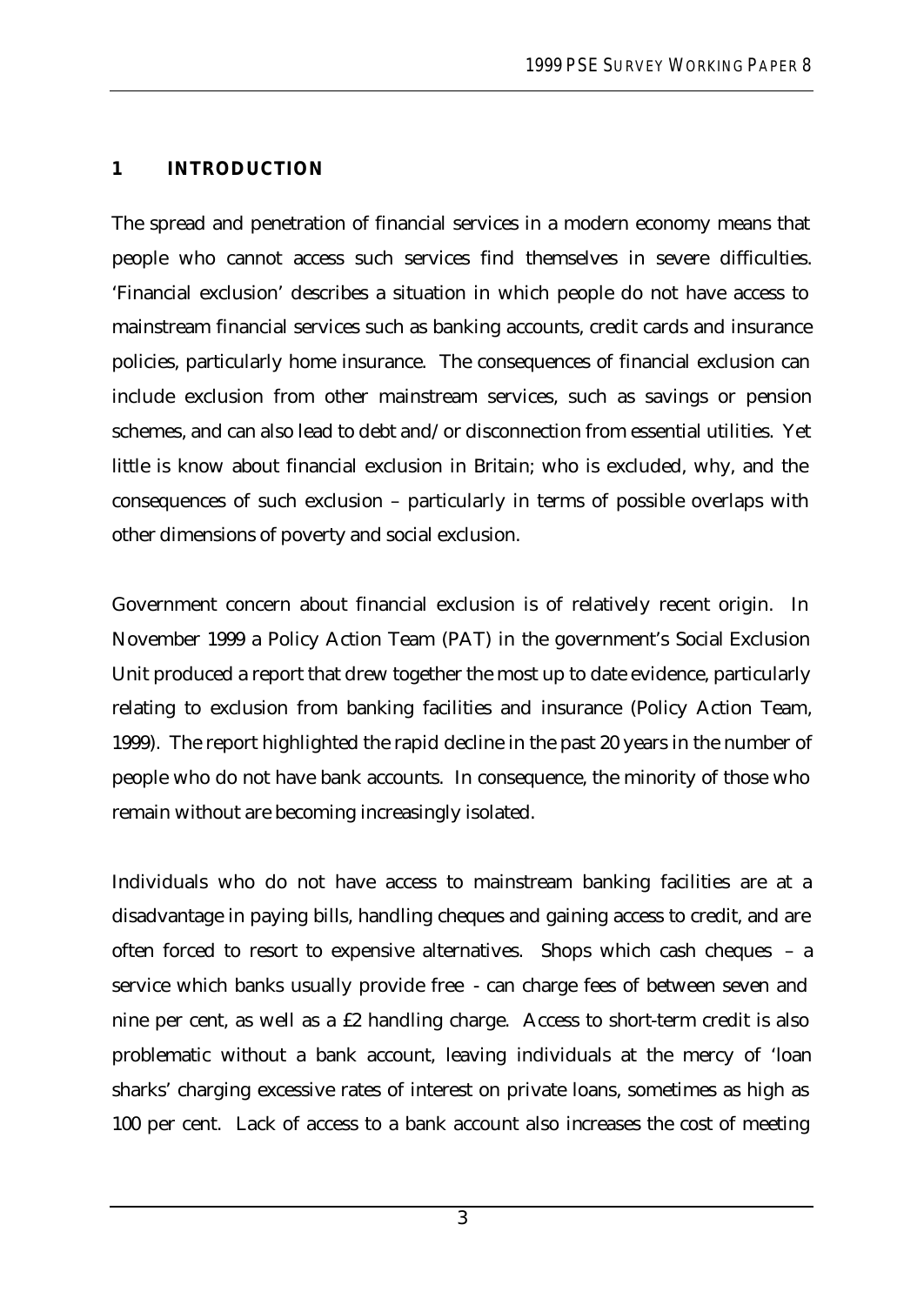some bills, particularly for utilities such as gas and electricity. Discounts are commonly offered to customers who pay these bills using the direct debit system (Molloy and Snape 1999).

A number of reasons have been identified for exclusion from banking facilities. Over time banks have increased the sum needed to open an account and have become more selective in their provision of credit. People may be excluded from financial services because of changes in family circumstances, such as illness or divorce, (Whyley and Kempson, 1998a), or simply not having the required identity to open an account, such as a passport or a driving licence. Leyshon and Thrift describe a 'predictable risk avoidance strategy', whereby banks and insurance companies are more inclined to lend and give additional services to 'low risk' customers, thereby often excluding those in most need (Leyshon and Thrift, 1996, p151). In addition, there has been a withdrawal of the financial infrastructure from poorer and rural areas within the past two decades. Banks and building societies have closed branches in rural areas and in the less wealthy areas of towns and cities. Access to local branches is inevitably an important factor in participation in financial services, and such closures have been linked to increasing financial exclusion. Despite the introduction of Internet services and telephone banking, those people who have been excluded by bank closures are often those who are least likely to have access to such facilities.

The PAT report also outlined plans to turn the benefits system into a fully computerised operation, where benefit payments are paid directly into bank accounts, rather than in cash on production of an order book at the post office counter. If this is to succeed, banks will have to extend their customer base to include those with limited capital and other assets.

Concern has also been expressed about the disproportionate exclusion of poorer households from insurance. Secondary analysis of the 1996 Family Expenditure

4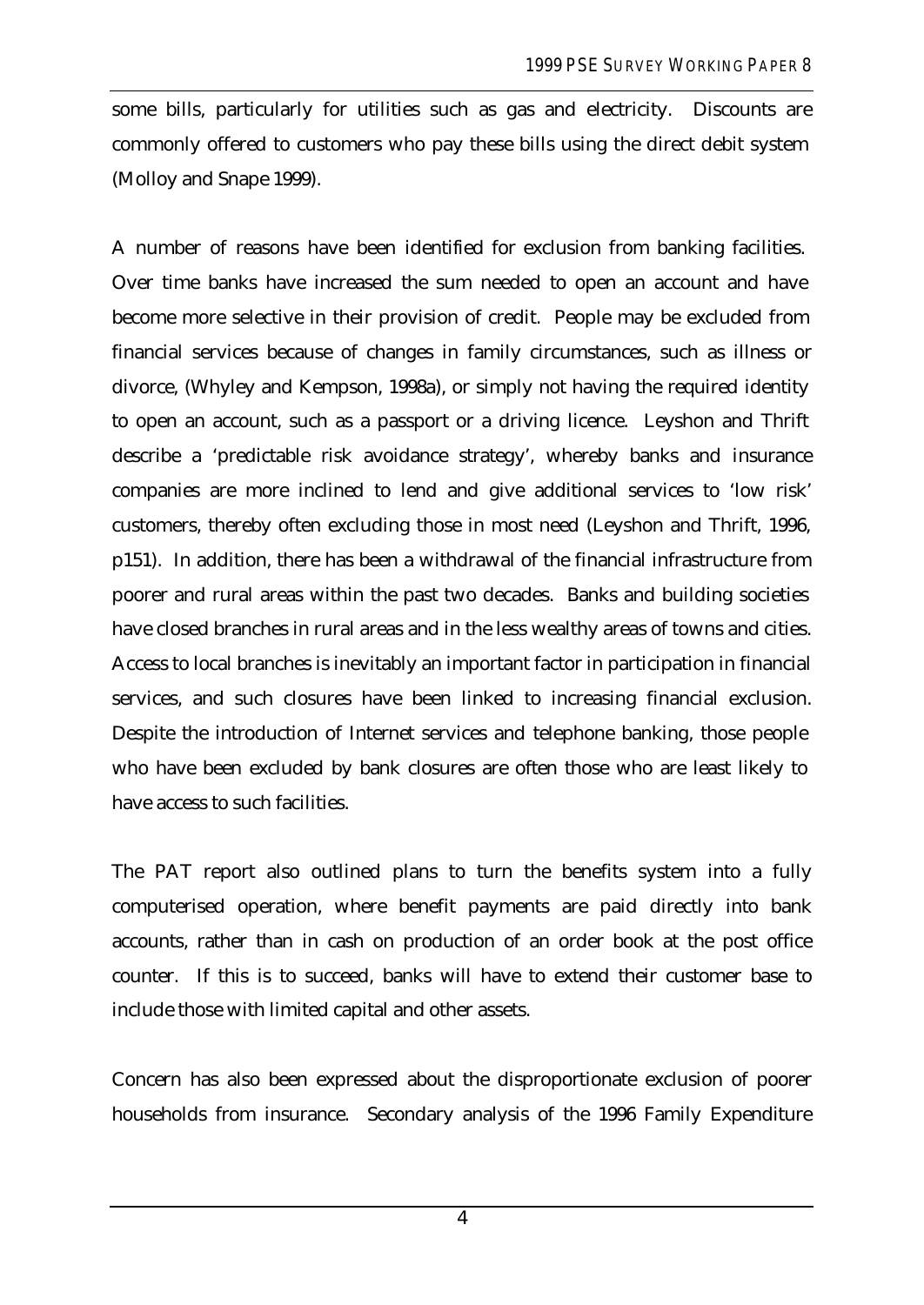Survey found that over 50 per cent of households in the bottom fifth of the income distribution had no insurance, compared with 22 per cent in the middle band and just eight per cent in the highest income band (Howarth et al., 1998). The cost of insurance is prohibitive for many poorer families, even without the increased charges that many insurance companies make in deprived, high crime areas. The higher risk in these areas also leads insurance companies to place restrictive conditions on policies so that, even if people are insured, the coverage of their policies is more limited than in affluent areas. The PAT report discussed home contents insurance, in particular Insurance with Rent (IWR) schemes where, for a small price, the cost of insurance is added into the rent payment. The intention of these schemes is to help people who are most at risk of crime to have access to affordable insurance.

Relatively little research has been undertaken on the problem of financial exclusion. Kempson and Whyley's (1998b) analysis of the Family Resources Survey suggested that the problem of financial exclusion is more common among lone parent families and single person households. Half of those claiming income related benefits had no access to a current account, or many other financial services.

This paper uses evidence from the Poverty and Social Exclusion (PSE) survey of Britain to expand our understanding of financial exclusion. It examines the proportions of people going without financial services and/or in debt; the characteristics of those most likely to do so; and whether those financially excluded are also in poverty and/or socially excluded on other measures.

5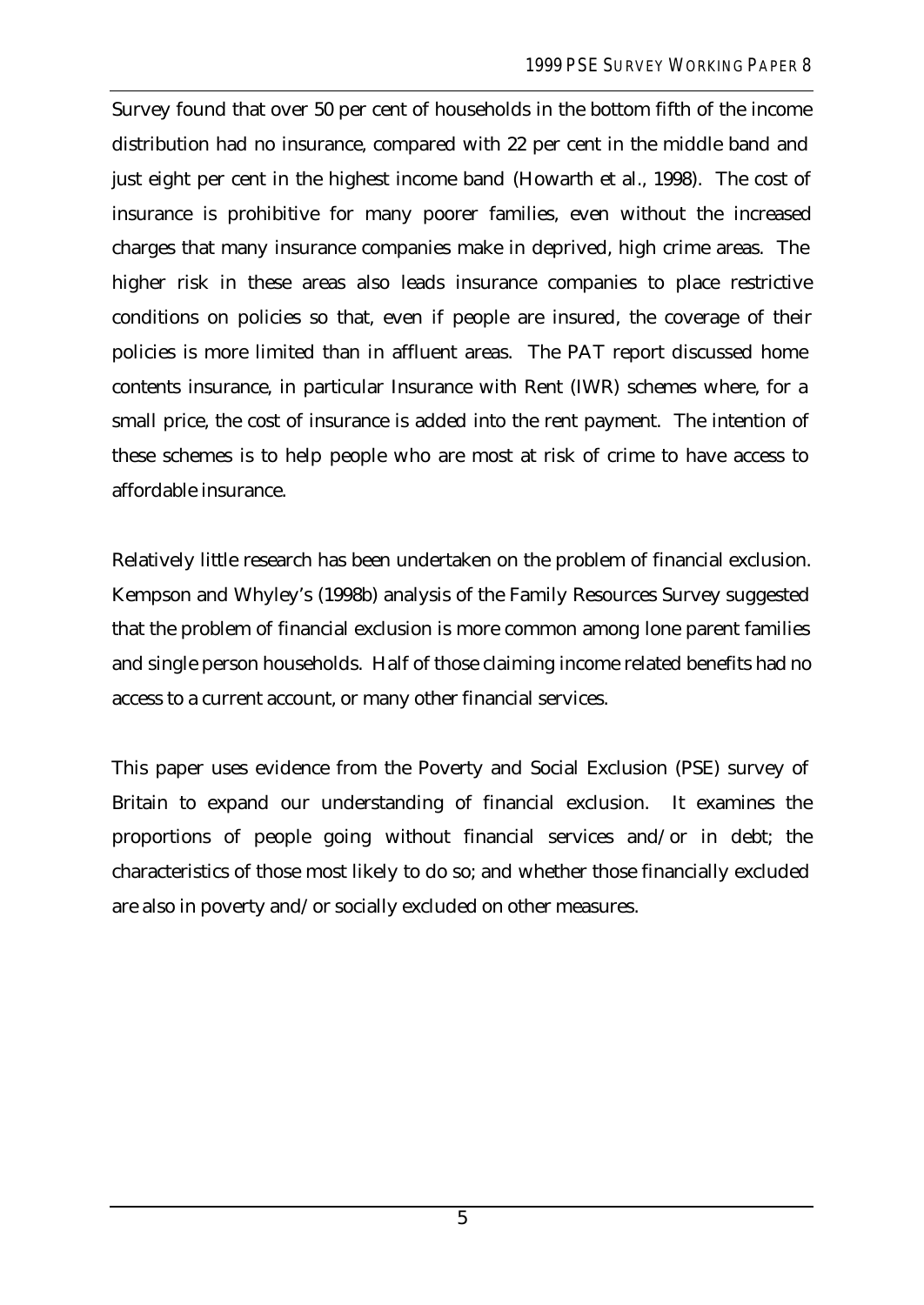## **2 FINANCIAL EXCLUSION – WHO GOES WITHOUT WHAT?**

### **2.1 INTRODUCTION**

The PSE survey includes a number of questions that have been developed to quantify the extent of financial exclusion:

- Whether a household is currently or previously in debt, in the sense that they have been behind in the payment of bills within the past year, such as for rent, utilities, council tax, TV licence;
- Whether they have ever been disconnected from utilities such as water, gas, electricity and/or the phone, because they could not afford to pay;
- Whether they have had to borrow money from sources other than a bank, within the past year;
- Whether the household is without access to a bank account;
- Whether respondents are unable to save a small sum, at least ten pounds a month, 'towards a rainy day or retirement'; and
- Whether the household has insurance on the contents of their dwellings.

The proportion of households who are in debt or lack these services varies overall from 35 per cent of households with no savings to just five per cent of households who have been disconnected (Figure 2.1).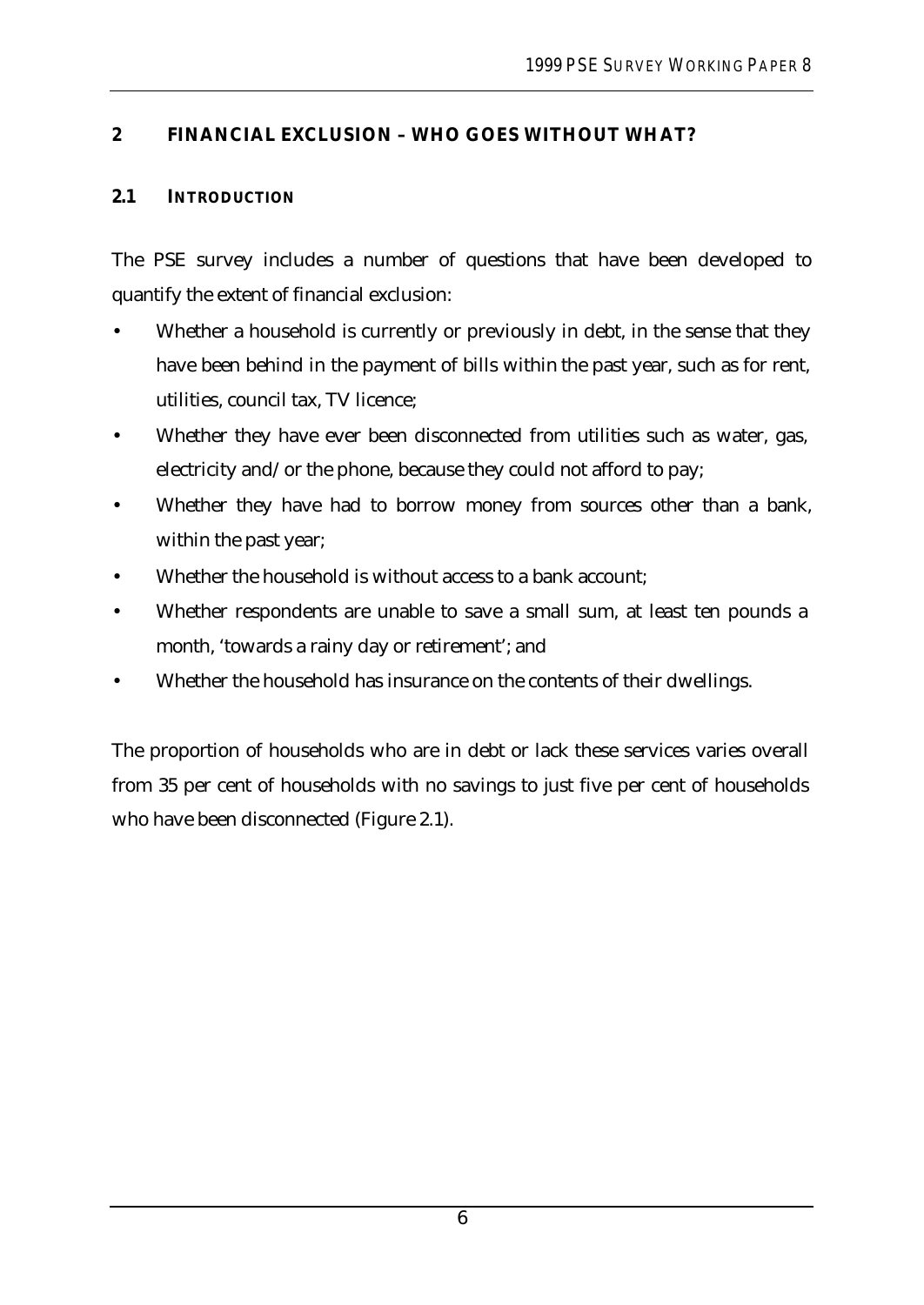

### **2.1 INDICATORS OF FINANCIAL EXCLUSION**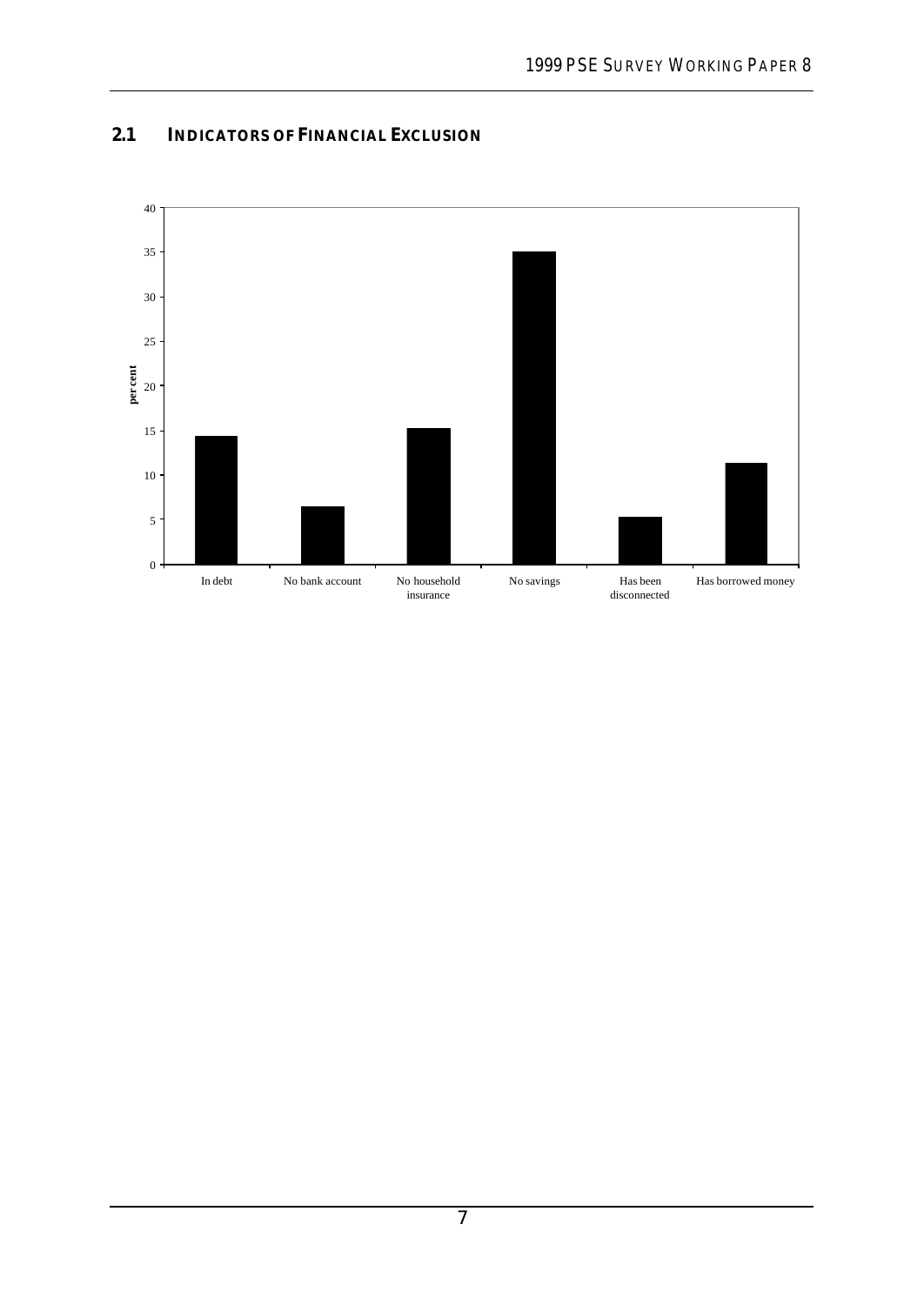|                                 | <b>Seriously</b><br><b>Behind with</b><br>Payment of<br><b>Bills</b> | <b>Been</b><br><b>Disconnecte</b><br>$\mathbf d$ | <b>Borrowe</b><br>d Money | Not got a Not got<br><b>Bank</b><br><b>Account</b> | Home<br><b>Insuranc</b><br>$\mathbf e$ | Not got<br><b>Savings</b> |
|---------------------------------|----------------------------------------------------------------------|--------------------------------------------------|---------------------------|----------------------------------------------------|----------------------------------------|---------------------------|
| <b>Family</b><br><b>Grouped</b> |                                                                      |                                                  |                           |                                                    |                                        |                           |
| Unit                            | (5)                                                                  | (1)                                              | (4)                       | 8                                                  | 19                                     | 46                        |
| Single pensioner                | (2)                                                                  | (1)                                              | (0)                       | (2)                                                | (7)                                    | 38                        |
| Pensioner couple                | 22                                                                   | (5)                                              | 14                        | $\boldsymbol{9}$                                   | 24                                     | 41                        |
| Single adult                    | 10                                                                   | (5)                                              | 8                         | 3                                                  | 8                                      | 23                        |
| Couple                          | 43                                                                   | 22                                               | 40                        | 33                                                 | 46                                     | 66                        |
| Lone parent                     | (17)                                                                 | (4)                                              | (16)                      | (4)                                                | (10)                                   | 32                        |
| 2 adults 1 child                | 18                                                                   | (7)                                              | 15                        | (1)                                                | (9)                                    | 23                        |
| 2 adults 2 children             | 27                                                                   | (5)                                              | (19)                      | (5)                                                | (18)                                   | 43                        |
| 2 adults 3 children             | (11)                                                                 | (5)                                              | (9)                       | (5)                                                | (12)                                   | 26                        |
| 3 adults                        | (17)                                                                 | (9)                                              | (17)                      | (1)                                                | (12)                                   | (24)                      |
| adults<br>3<br>and<br>children  |                                                                      |                                                  |                           |                                                    |                                        |                           |
| <b>Population Size</b>          |                                                                      |                                                  |                           |                                                    |                                        |                           |
| 1 Million $+$                   | 18                                                                   | 7                                                | 16                        | $\bf 8$                                            | 21                                     | 41                        |
| $100,000 - 999,999$             | 15                                                                   | $\boldsymbol{7}$                                 | 11                        | $\bf 8$                                            | 16                                     | 37                        |
| $10,000 - 99,999$               | 14                                                                   | $\mathbf{5}$                                     | 13                        | $\overline{\mathcal{U}}$                           | 13                                     | 36                        |
| $1,000 - 9,999$                 | $9\phantom{.0}$                                                      | (2)                                              | (5)                       | (4)                                                | 12                                     | 30                        |
| Less 1,000                      | 12                                                                   | (2)                                              | (8)                       | (2)                                                | 9                                      | 23                        |
| <b>Tenure Group</b>             |                                                                      |                                                  |                           |                                                    |                                        |                           |
| Owns outright                   | $\overline{\mathbf{4}}$                                              | (1)                                              | (4)                       | (2)                                                | 7                                      | 31                        |
| with<br>Owns                    | 11                                                                   | (4)                                              | 8                         | (1)                                                | $6\phantom{.}6$                        | 24                        |
| mortgage                        | 34                                                                   | 13                                               | 28                        | 23                                                 | 42                                     | 60                        |
| Rents LA<br>Rents privately     | 21                                                                   | (7)                                              | 14                        | (8)                                                | 30                                     | 45                        |
| <b>Age Left Education</b>       |                                                                      |                                                  |                           |                                                    |                                        |                           |
| 15 or less                      | 18                                                                   | $\boldsymbol{6}$                                 | 12                        | 11                                                 | 22                                     | 42                        |
| 16                              | 29                                                                   | 12                                               | 19                        | 10                                                 | 17                                     | 35                        |
| $17 - 18$                       | 14                                                                   | (5)                                              | 12                        | (3)                                                | 12                                     | 30                        |
| $19 - 21$                       | (10)                                                                 | (4)                                              | (8)                       | (4)                                                | (11)                                   | 26                        |
| $22\,$                          | (3)                                                                  | (2)                                              | (3)                       | $\bf{0}$                                           | (4)                                    | (17)                      |
| older                           | (9)                                                                  | (3)                                              | (13)                      | (1)                                                | (10)                                   | 28                        |

# **Table 2.1 Indicators of Financial Exclusion**

**Cell per cent**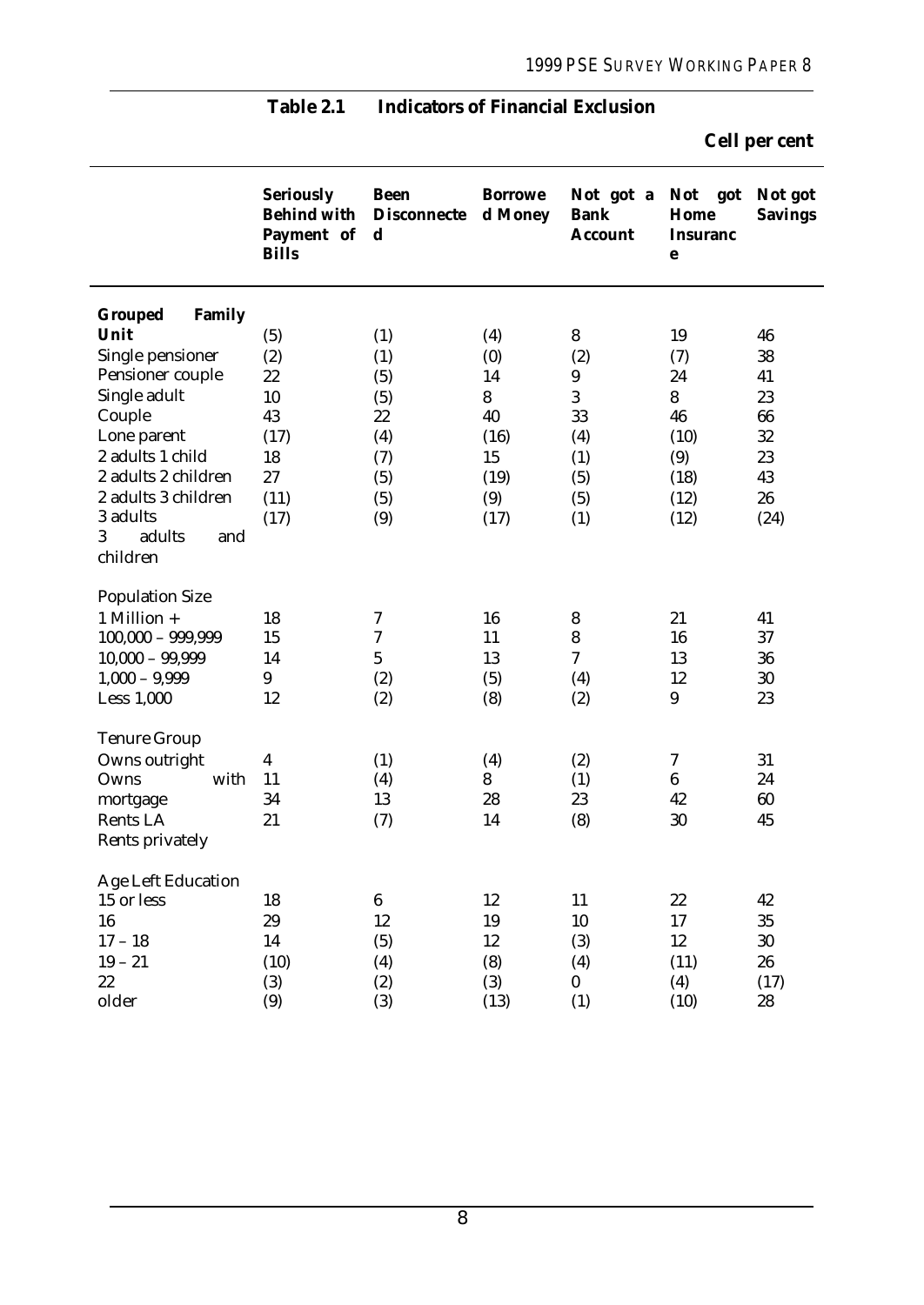| No.<br>Family<br>$\operatorname{in}$ |     |                  |                  |                  |                  |      |
|--------------------------------------|-----|------------------|------------------|------------------|------------------|------|
| Working                              | 15  | $\boldsymbol{6}$ | 14               | 13               | 25               | 50   |
| None                                 | 18  | $\bf 6$          | 13               | (3)              | 12               | 32   |
| One                                  | 9   | $\boldsymbol{4}$ | 7                | (1)              | $5\phantom{.0}$  | 18   |
| Two                                  | (9) | (2)              | (8)              | (3)              | (9)              | (21) |
| Three                                | (7) | $\pmb{0}$        | $\boldsymbol{0}$ | $\boldsymbol{0}$ | $\boldsymbol{0}$ | (7)  |
| Four                                 |     |                  |                  |                  |                  |      |
|                                      |     |                  |                  |                  |                  |      |
|                                      |     |                  |                  |                  |                  |      |
| <b>Employment Status</b>             |     |                  |                  |                  |                  |      |
| 1 adult, working                     |     |                  |                  |                  |                  |      |
| 1 adult, not working                 | 19  | (5)              | 11               | (4)              | 15               | 34   |
| 1 adult, retired                     |     |                  |                  |                  |                  |      |
| 2 or more adults, 2                  | 39  | 17               | 34               | 30               | 55               | 71   |
| or more working                      | (5) | (1)              | (4)              | 9                | 17               | 46   |
| 2 or more adults, 1                  | 10  | (4)              | 8                | (1)              | $\bf 6$          | 18   |
| working                              |     |                  |                  |                  |                  |      |
| 2 or more adults,                    | 17  | (6)              | 13               | (2)              | $\boldsymbol{9}$ | 32   |
| none working                         |     |                  |                  |                  |                  |      |
| 2 or more adults,                    | 39  | 18               | 41               | 20               | 39               | 58   |
| working,<br>none<br>at               |     |                  |                  |                  |                  |      |
| least one retired.                   | (2) | (1)              | (1)              | (3)              | 8                | 38   |
|                                      |     |                  |                  |                  |                  |      |
| Sex of Respondent                    |     |                  |                  |                  |                  |      |
| Male                                 | 15  | 11               | 10               | $\mathbf{5}$     | 15               | 32   |
| Female                               | 15  | 10               | 12               | $\rm 7$          | 16               | 39   |
|                                      |     |                  |                  |                  |                  |      |
| Income                               |     |                  |                  |                  |                  |      |
| 60%<br>of<br>Above                   | 10  | 3                | 7                | 3                | 9                | 28   |
| median                               | 27  | 11               | 24               | 22               | 36               | 61   |
| <b>Below</b><br>60%<br>of            |     |                  |                  |                  |                  |      |
| median                               |     |                  |                  |                  |                  |      |
|                                      |     |                  |                  |                  |                  |      |
| Receipt of Benefit                   |     |                  |                  |                  |                  |      |
| Yes                                  | 11  | 4                | 8                | 3                | 10               | 31   |
| No                                   | 34  | 16               | 35               | 32               | 47               | 66   |
|                                      |     |                  |                  |                  |                  |      |
| Ethnicity                            |     |                  |                  |                  |                  |      |
| White                                |     | $5\phantom{.0}$  |                  | $\boldsymbol{6}$ | 14               |      |
|                                      | 13  |                  | 10               |                  |                  | 34   |
| Non-white                            | 41  | (24)             | 37               | (14)             | 46               | 64   |
| hh<br><b>Members</b><br>No.          |     |                  |                  |                  |                  |      |
| with Long-standing                   |     |                  |                  |                  |                  |      |
|                                      |     |                  |                  |                  |                  |      |
| Illness                              | 13  | $\bf 5$          | 10               | $\mathbf 5$      | 15               | 30   |
| None                                 | 15  | $\boldsymbol{6}$ | 12               | $\boldsymbol{9}$ | 17               | 40   |
| One                                  | 17  | (5)              | 14               | $\boldsymbol{4}$ | 12               | 37   |
| Two                                  |     |                  |                  |                  |                  |      |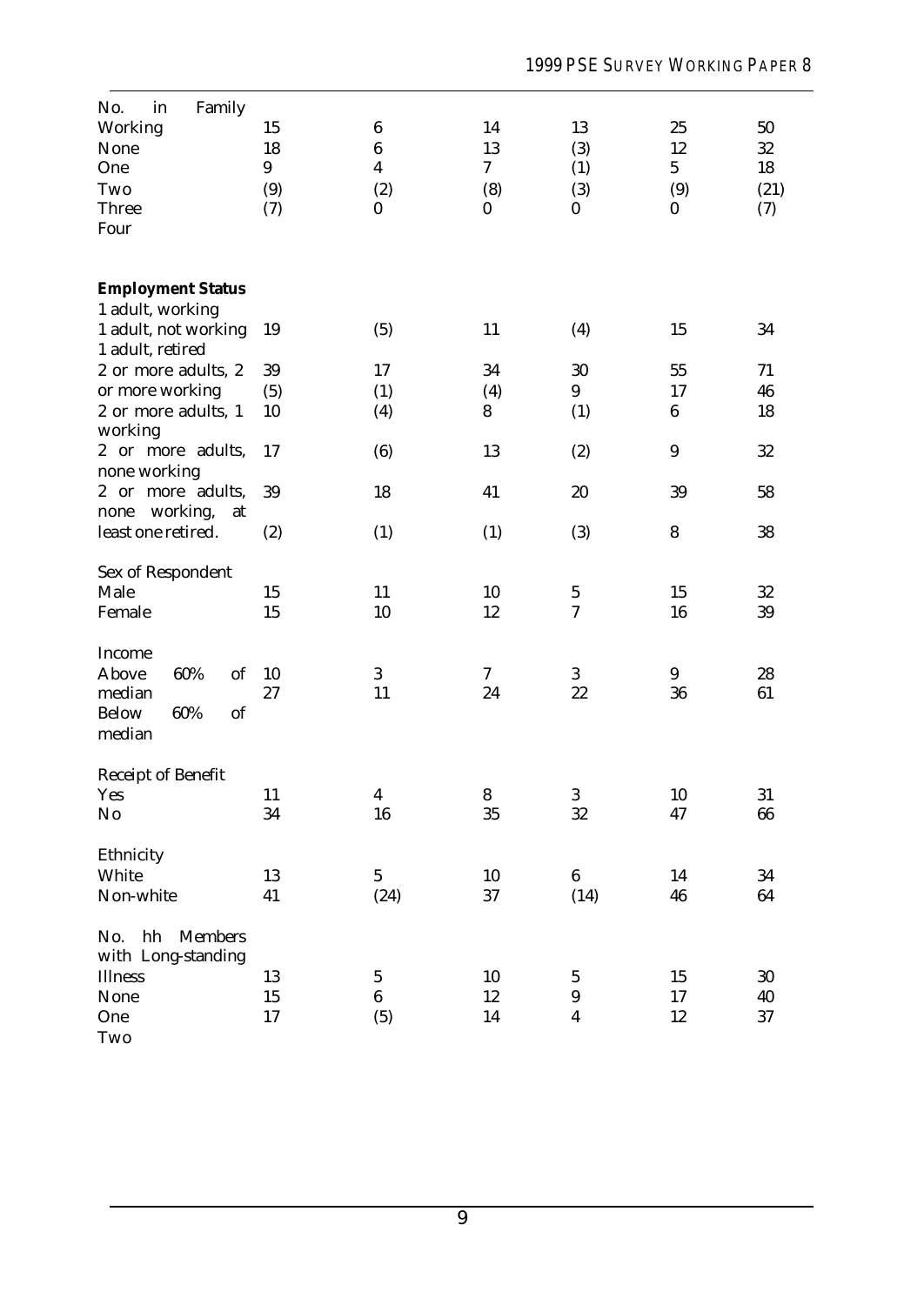| Age   |            |                          |     |    |    |    |  |
|-------|------------|--------------------------|-----|----|----|----|--|
| 16-24 | 30         | (15)                     | 36  | 16 | 30 | 50 |  |
| 25-34 | 27         | 9                        | 18  | 6  | 19 | 38 |  |
| 35-44 | 15         | (6)                      | 14  | 7  | 13 | 26 |  |
| 45-64 | 13         | $5\overline{)}$          | 9   | 5  | 14 | 29 |  |
| 65-74 | (5)        | $\left( 1\right)$        | (2) | 6  | 10 | 40 |  |
| $75+$ | $\bf{(1)}$ | $\overline{\phantom{a}}$ | (2) | 6  | 16 | 44 |  |
|       |            |                          |     |    |    |    |  |

Key:  $* =$  less than 20 cases

#### **In debt**

Fourteen per cent of households have had serious difficulties in paying bills in the previous year. Lone parent households are by far the most likely to be in debt with over two-fifths of lone parent households having been seriously behind in paying bills in the past year, compared to ten per cent of couples without children. Over a quarter of couples with three or more children are also in debt. More than two-fifths of non-white households have experienced serious debt. Households with no workers are far more likely to be in debt than those with one or more workers.

A third of households in local authority rented accommodation are in debt and onefifth of those in private rented accommodation. Debt is also more common among those in densely populated areas. Almost one-fifth of households living in areas with a million or more residents are in debt, compared to just one tenth in areas of under one thousand residents.

Difficulty with paying bills is particularly prevalent among younger people and declines steadily with age. Respondents who left education at 15 or 16 are more likely to have household debts than those finishing education at a later age. Debt is only slightly more common among households with members with long standing illnesses than in other households.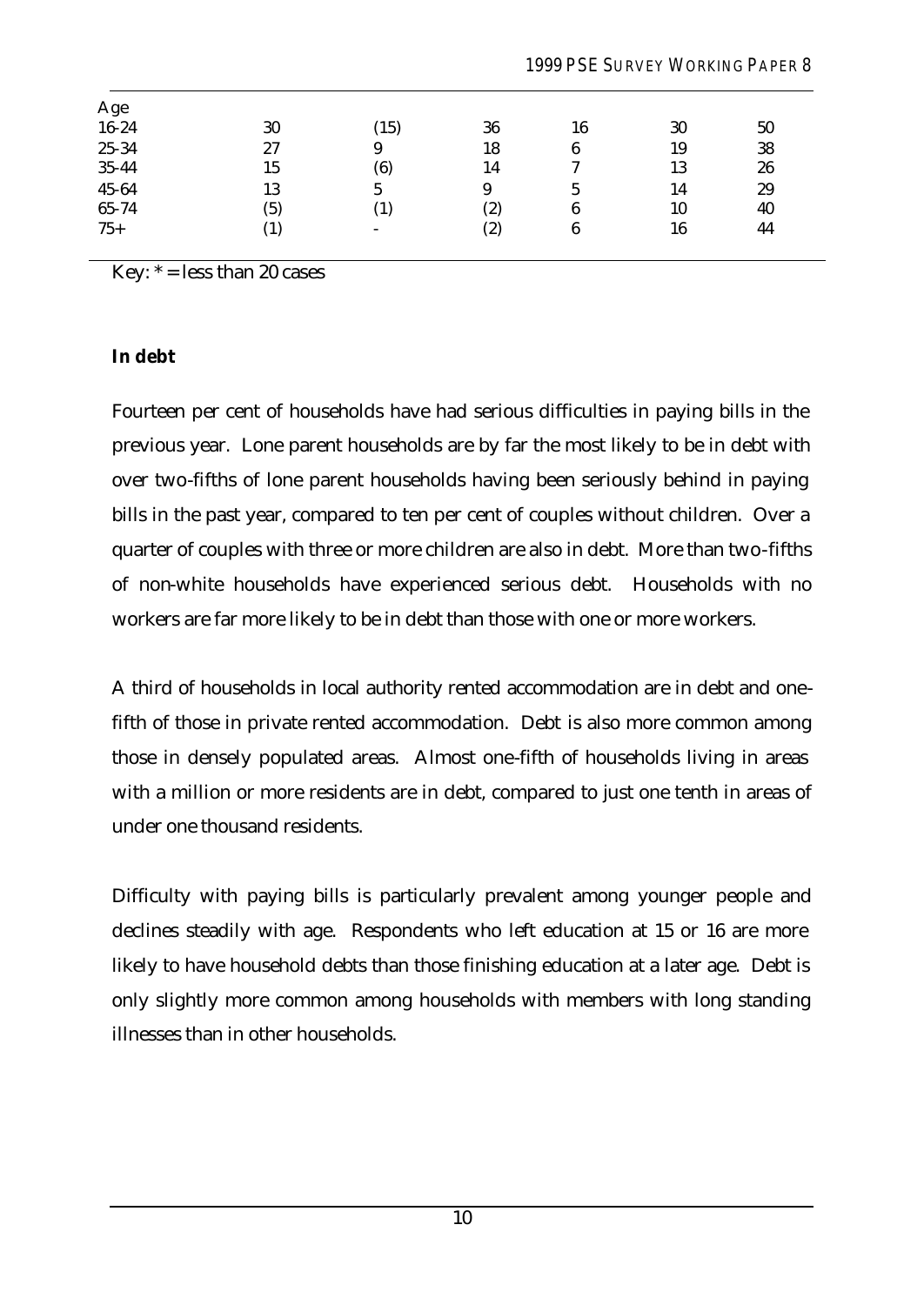### **Disconnection**

One in 20 households have experienced disconnection from at least one of the main utilities in the previous 12 months. Although numbers are small, it seems that almost one-quarter of non-white households have been disconnected compared with only one in 20 white households. Again, lone parent households are far more likely than households in general to have been disconnected – one-fifth of lone parents. Other characteristics that seem to be associated with disconnection are being in local authority rented accommodation, aged 16 to 24, completing education at age 16 and receiving Income Support or Jobseeker's.

### **Borrowing**

More than one in ten households have been forced to borrow money from sources other than a bank. Two-fifths of lone parent households have borrowed money, more than double the proportion of households with couples who have one or two children. As Figure 2.2 shows, the proportion of lone parents borrowing is three times more than for households as a whole. Borrowing is even higher among households with two or more non-working adults than among lone parents. More than one-third of one adult non-working households have borrowed. Borrowing is also high amongst:

- non-white households (37 per cent);
- households on benefit (35 per cent);
- among 16-24 year olds (36 per cent);
- households renting from the local authority (28 per cent).

Again, borrowing among households with members with long standing illnesses is not much higher than for households without such members and is much lower among the older age groups.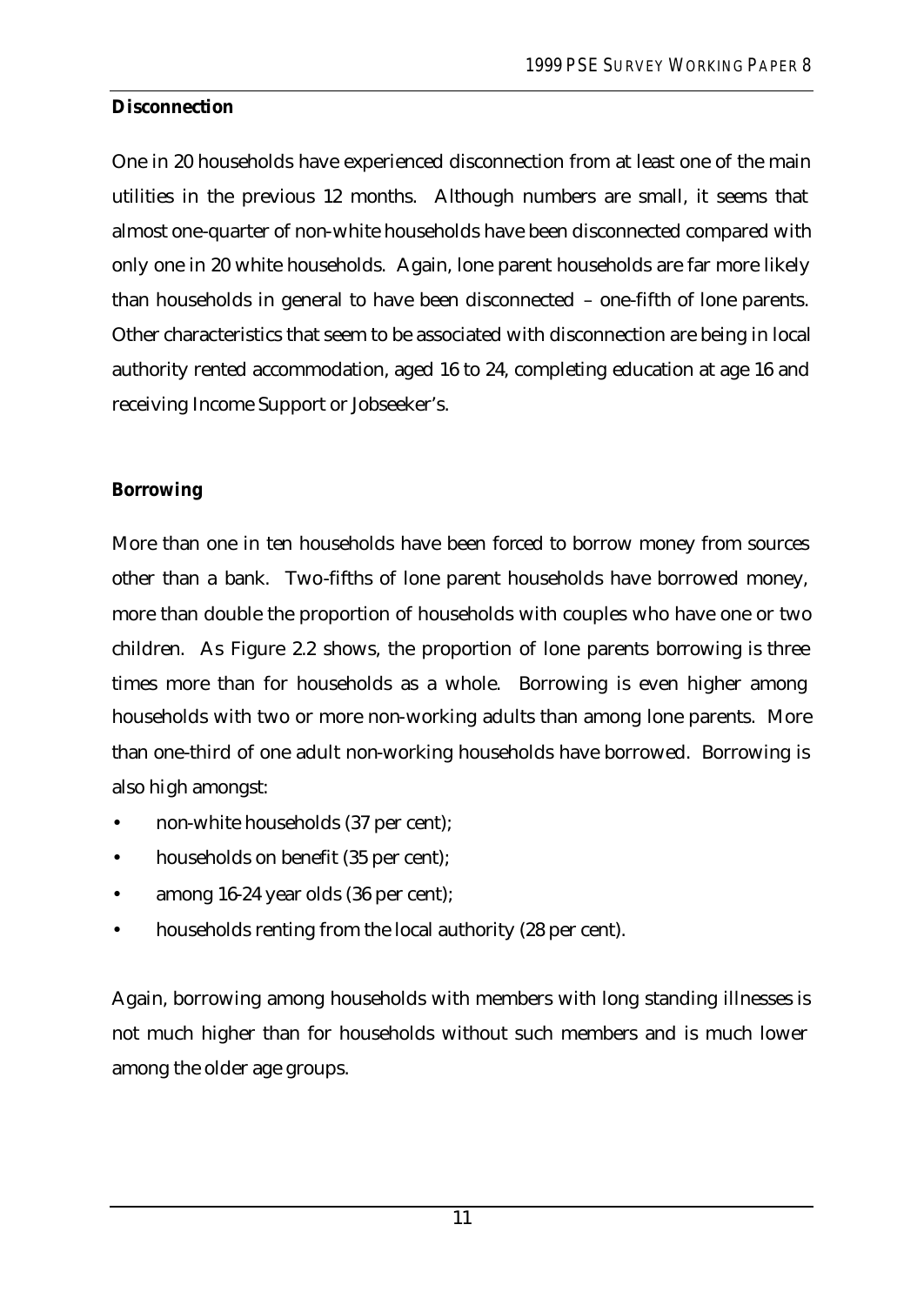#### **Bank accounts**

Only six per cent of households do not have a member with a bank account. More than one-third of households receiving benefits do not have access to a bank account and one-third of lone parent households. One-fifth of two adult non-working households and almost one-third of one adult households with no workers lack a bank account. Those aged 16 to 24 are, again, the age group most likely to be without a bank account. Generally the longer respondents remain in education, the less likely their household is to be without a bank account, decreasing from 11 per cent at a leaving age of 15 to one per cent of those leaving over the age of 22. Almost one-quarter renting from the local authority lack a bank account, compared to one per cent of households owning with a mortgage.

#### **Insurance**

Almost one household in seven cannot afford to insure the contents of their home. More than one half of one adult non-working households cannot afford insurance; 46 per cent of lone parents and non-white households; 47 per cent of households receiving benefits; 42 per cent of those renting from the local authority; and 39 per cent of households with two or more non-working adults. The likelihood of having insurance increases with age and with the age at which the respondent left education and decreases the larger the population size.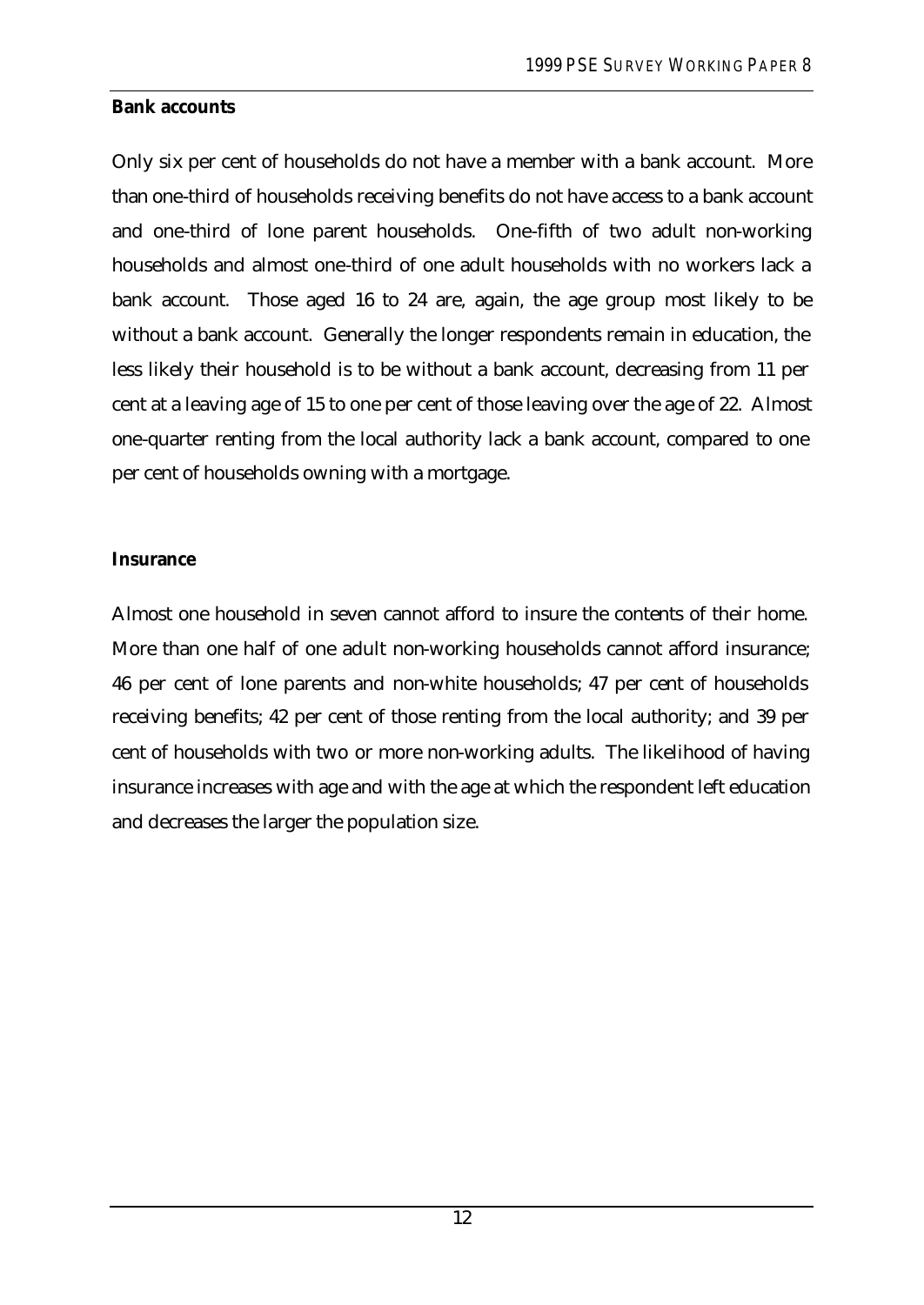### **Savings**

More than one-third of households cannot afford to make regular savings of at least £10 per month 'for a rainy day' or towards their retirement (35 per cent). Similar patterns emerge as for the other indicators but at higher levels. More than seven in ten one adult non-working households cannot afford to save (71 per cent) and 58 per cent of two adult non-working households; two-thirds of lone parent and benefit households (66 per cent); non-white households (64 per cent); and those in local authority rented accommodation (60 per cent). Rates are also higher among the 16- 24 year age group (50 per cent); single pensioners (46 per cent); single adults (41 per cent); families with three or more children (43 per cent); in the most densely populated areas (41 per cent); among those who left education at a younger age (42 per cent); and, interestingly, among women (39 per cent).

# **Figure 2.2 Proportions of Lone Parents Financially Excluded Compared to all Households**

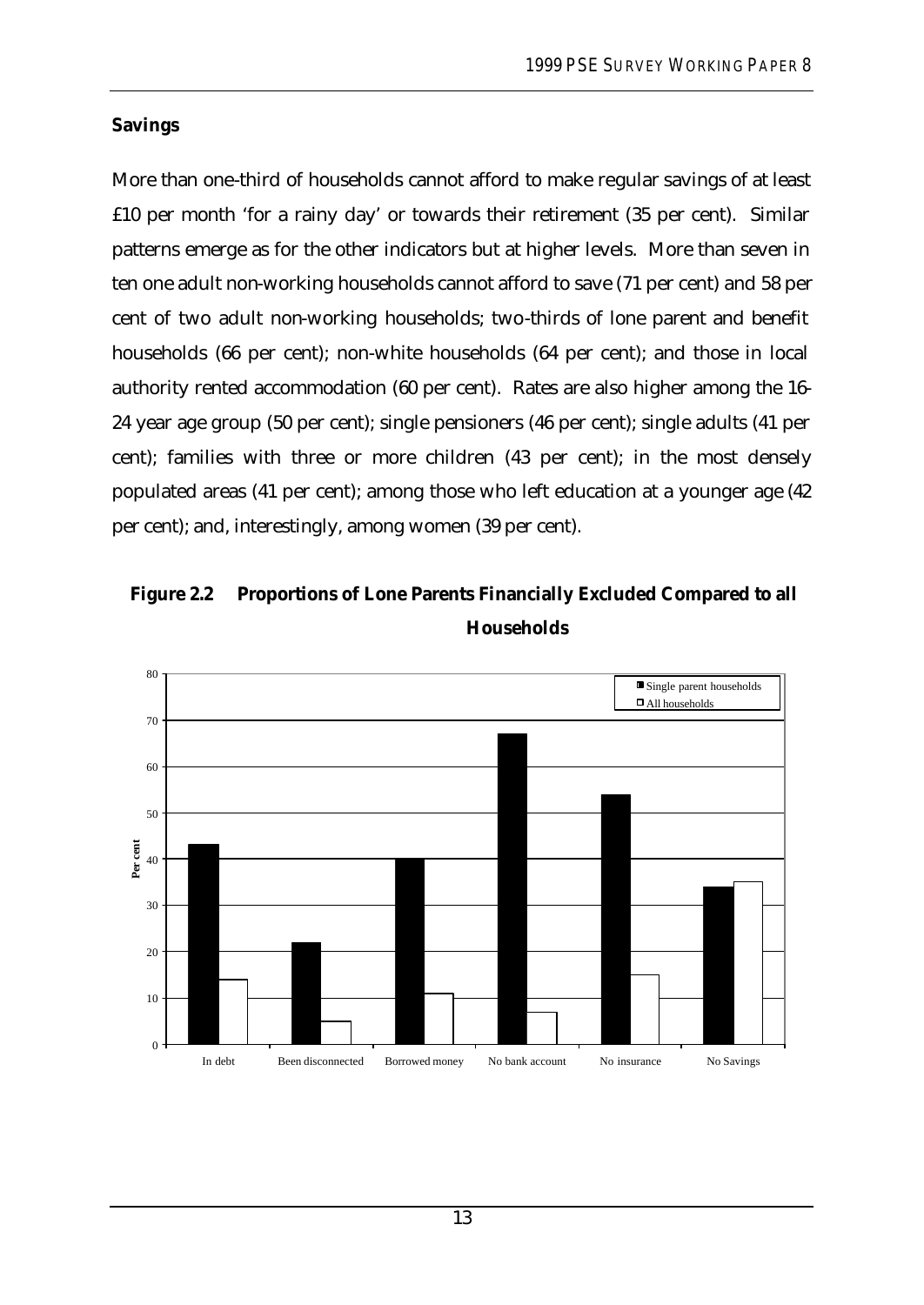## **Summary**

Although the proportions 'excluded' on each of these six indicators vary quite substantially, the characteristics of those most likely to be excluded are largely the same. These are:

- households with no workers;
- lone parent households;
- non-white households;
- households receiving IS or JSA;
- households with younger respondents;
- households living in local authority housing;
- households with respondents who left education at an early age;
- households in more densely populated areas.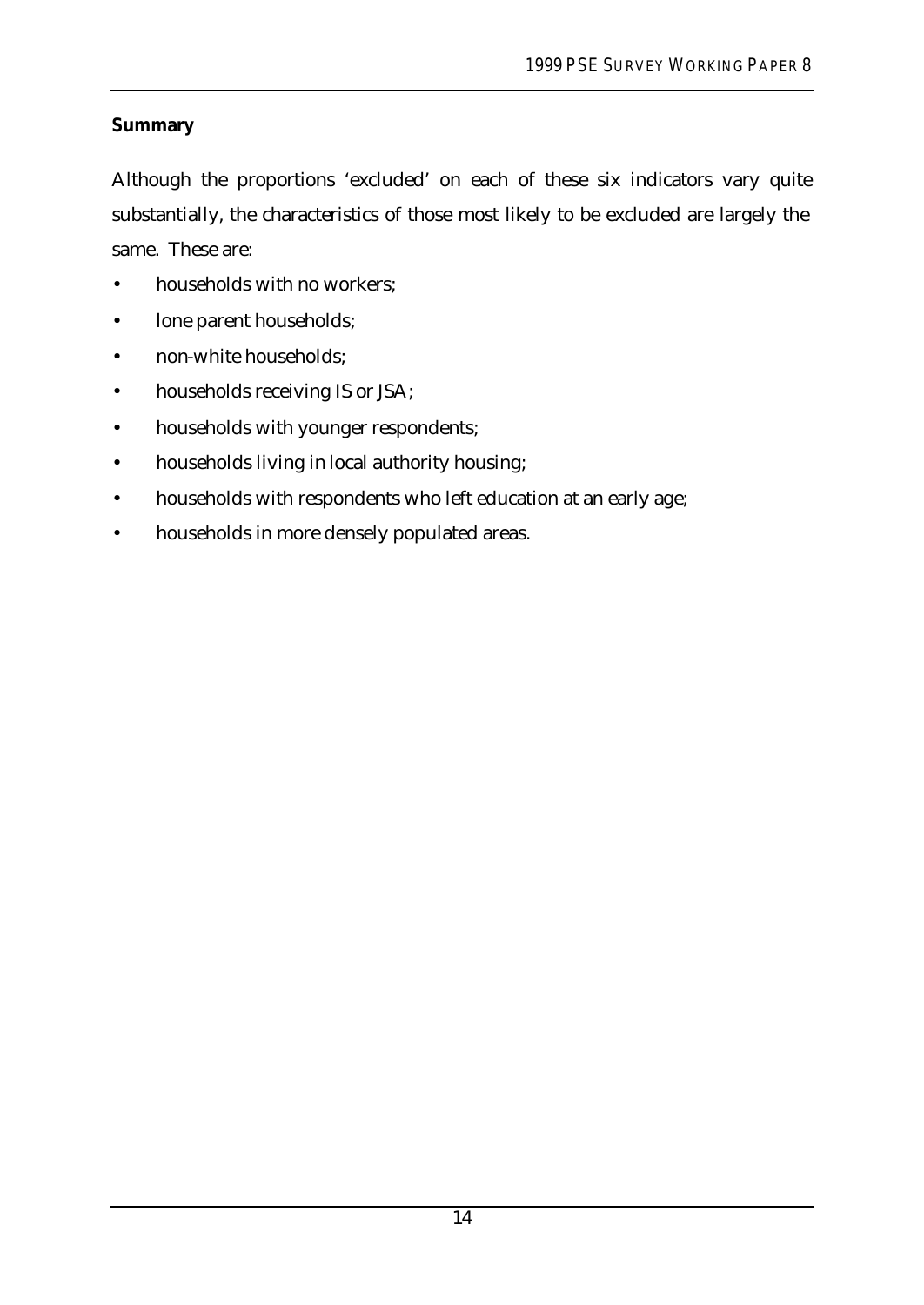### **3 FINANCIAL SERVICES AND DEBT**

The indicators described above can be seen as falling into two groups. Two indicators represent direct exclusion from financial services – not having a bank account or being able to afford home contents insurance. The remaining four indicators all relate to debt and its consequences – serious difficulties in paying bills, being disconnected, borrowing other than from banks and not having savings. This section describes the characteristics of households excluded from financial services and on the 'debt' indicators. It then examines the extent to which exclusion from financial services and debt overlap.

### **3.1 FINANCIAL SERVICES**

Lack of a bank account and home contents insurance are the main financial services used to indicate financial exclusion; households missing one or both may be considered as financially excluded from mainstream financial services. When these two indicators are combined 14 per cent of households lack one and only four per cent lack both (Table 3.1). Therefore, in total, almost one-fifth of households are excluded from one or more financial services. The characteristics of those lacking one or more financial services are as follows:

- The highest proportion of households missing one of the services are one adult no worker households (40 per cent; 22 per cent lacked both), and 26 per cent of two or more adults households with no workers lack one service (17 per cent lack both);
- Twenty six per cent of single parent households lack one of the financial services (with a further 26 per cent missing both). This is almost double the proportion of all households and just under three times higher than the proportion of couples with children missing one of the services. Single adults and pensioners without children are more likely to lack financial services than couples without children;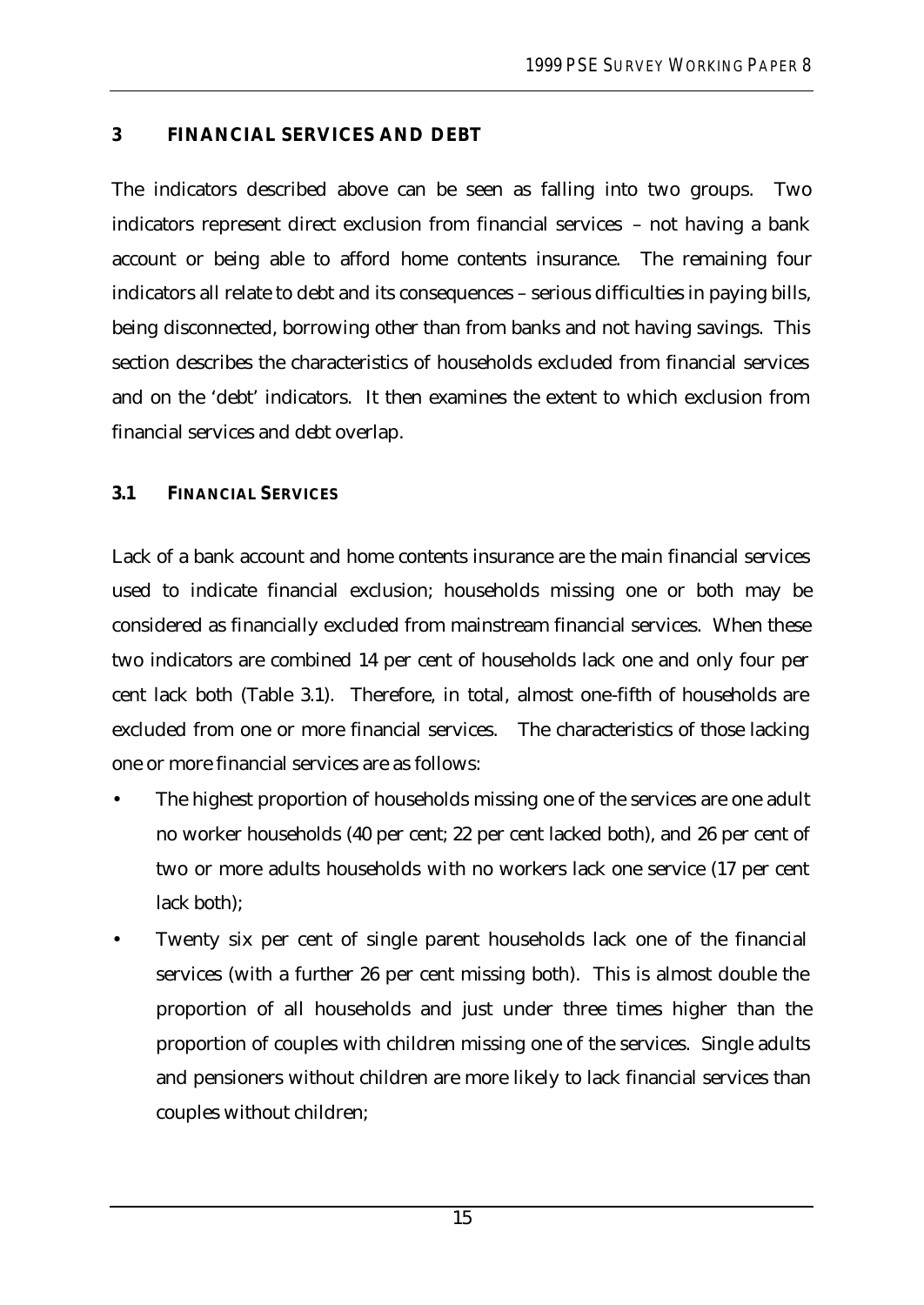- One half of households in local authority accommodation lack one or both of the financial services, seven times greater than households with a mortgage or owned outright;
- Those living in urban areas with a population of more than one million are the most likely to be lacking one or more of the services (23 per cent) compared to nine per cent in areas of less than 1,000 residents;
- Those in receipt of benefit are over three times more likely (37 per cent) to lack one financial service than households not on benefit (11 per cent);
- almost one half of non-white households (47 per cent) are excluded from at least one of the services compared with 16 per cent of white households; and
- Two-fifths of households with young respondents (aged  $16 24$ ) lack one or both services and one-fifth of those aged 75 or over.

| <b>Financial Services Missing</b> | <b>None</b> | <b>One</b> | Two               |
|-----------------------------------|-------------|------------|-------------------|
| <b>Overall</b>                    | 82          | 14         | 4                 |
| <b>Grouped Family Unit.</b>       |             |            |                   |
| Single pensioner                  | 76          | 21         | (3)               |
| Pensioner couple                  | 91          | 9          | (0)               |
| Single adult                      | 72          | 23         | (5)               |
| Couple                            | 91          | 7          | (2)               |
| Lone parent                       | 48          | 26         | 26                |
| Couple with children              | 88          | 10         | (2)               |
| 3 adults                          | 84          | (14)       | $\left( 1\right)$ |
| 3 adults with children            | 87          | (13)       | 0                 |

# **Table 3.1 Financial Services Lacking**

**Row per cent within each category**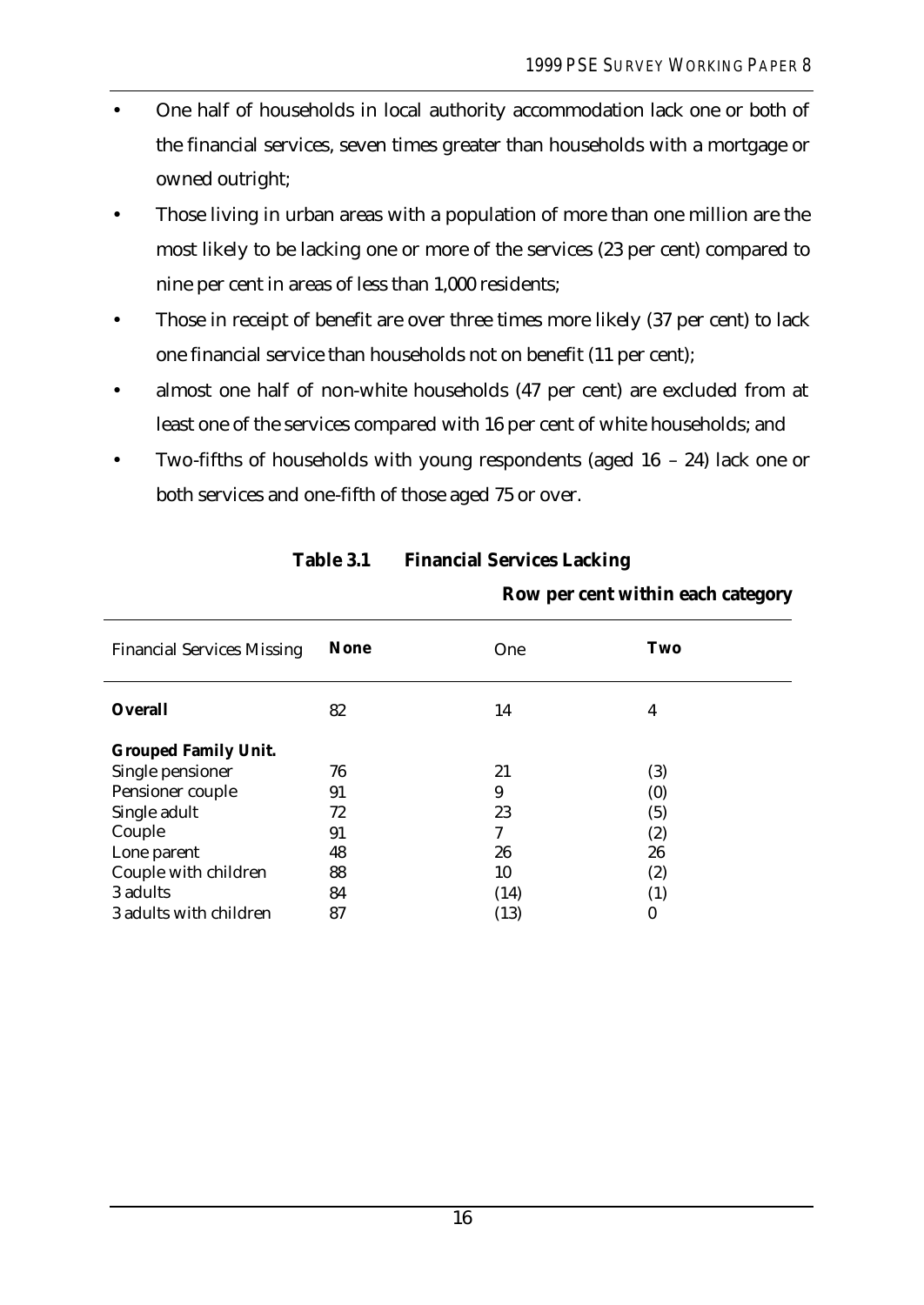| <b>Employment</b>                          |       |                          |                  |
|--------------------------------------------|-------|--------------------------|------------------|
| 1 adult, working                           |       |                          |                  |
| 1 adult, not working                       | 83    | 15                       | (2)              |
| 1 adult, retired                           | 38    | 40                       | 22               |
| 2 or more adults, 2 or more                | 78    | 19                       | (4)              |
| working                                    |       |                          |                  |
| 2 or more adults, 1 working                | 93    | $\overline{\mathcal{U}}$ | $\boldsymbol{0}$ |
| adults,<br>$2^{\circ}$<br>or more<br>none  | 90    | 10                       | (1)              |
| working                                    |       |                          |                  |
| adults,<br>$\mathbf{2}$<br>or more<br>none | 57    | 26                       | 17               |
| working,<br>least<br>at<br>one             |       |                          |                  |
| retired.                                   | 90    | 9                        | (1)              |
|                                            |       |                          |                  |
| No. in Family Working                      |       |                          |                  |
| None                                       | 71    | 21                       | 8                |
| One                                        | 86    | 13                       | (1)              |
| Two                                        | 95    | $\mathbf{5}$             | (0)              |
| Three                                      | 88    | (12)                     |                  |
| Four                                       | (100) | -                        |                  |
|                                            |       |                          |                  |
| <b>Tenure Group</b>                        |       |                          |                  |
| Owns outright                              | 92    | 7                        | (1)              |
| Owns with mortgage                         | 93    | 7                        | 0                |
| Rents LA                                   | 51    | 35                       | 15               |
| Rents privately                            | 67    | 14                       | (5)              |
|                                            |       |                          |                  |
|                                            |       |                          |                  |
| <b>Age Left Education</b>                  |       |                          |                  |
| 15 or less                                 | 74    | 19                       | 7                |
| 16                                         | 80    | 12                       | 8                |
| $17 - 18$                                  | 85    | 14                       | (1)              |
| $19 - 21$                                  | 89    | (10)                     | (1)              |
| 22 onwards                                 | 93    | (7)                      | (1)              |
|                                            |       |                          |                  |
|                                            |       |                          |                  |
| Receipt of Benefit                         |       |                          |                  |
| Yes                                        | 42    | 37                       | 21               |
| No                                         | 88    | 11                       | $\mathbf{1}$     |
|                                            |       |                          |                  |
| Ethnicity                                  |       |                          |                  |
| White                                      | 83    | 13                       | 3                |
| Non-white                                  | 53    | (34)                     | (14)             |
|                                            |       |                          |                  |
| Age                                        |       |                          |                  |
| $16 - 24$                                  | 60    | 33                       | (7)              |
| 25-34                                      | 81    | 15                       | (5)              |
| $35 - 44$                                  | 85    | 10                       | (5)              |
| $45 - 64$                                  | 85    | 13                       | 3                |
| 65-74                                      | 88    | 9                        | (3)              |
| 75 and over                                | 79    | 20                       | (1)              |
|                                            |       |                          |                  |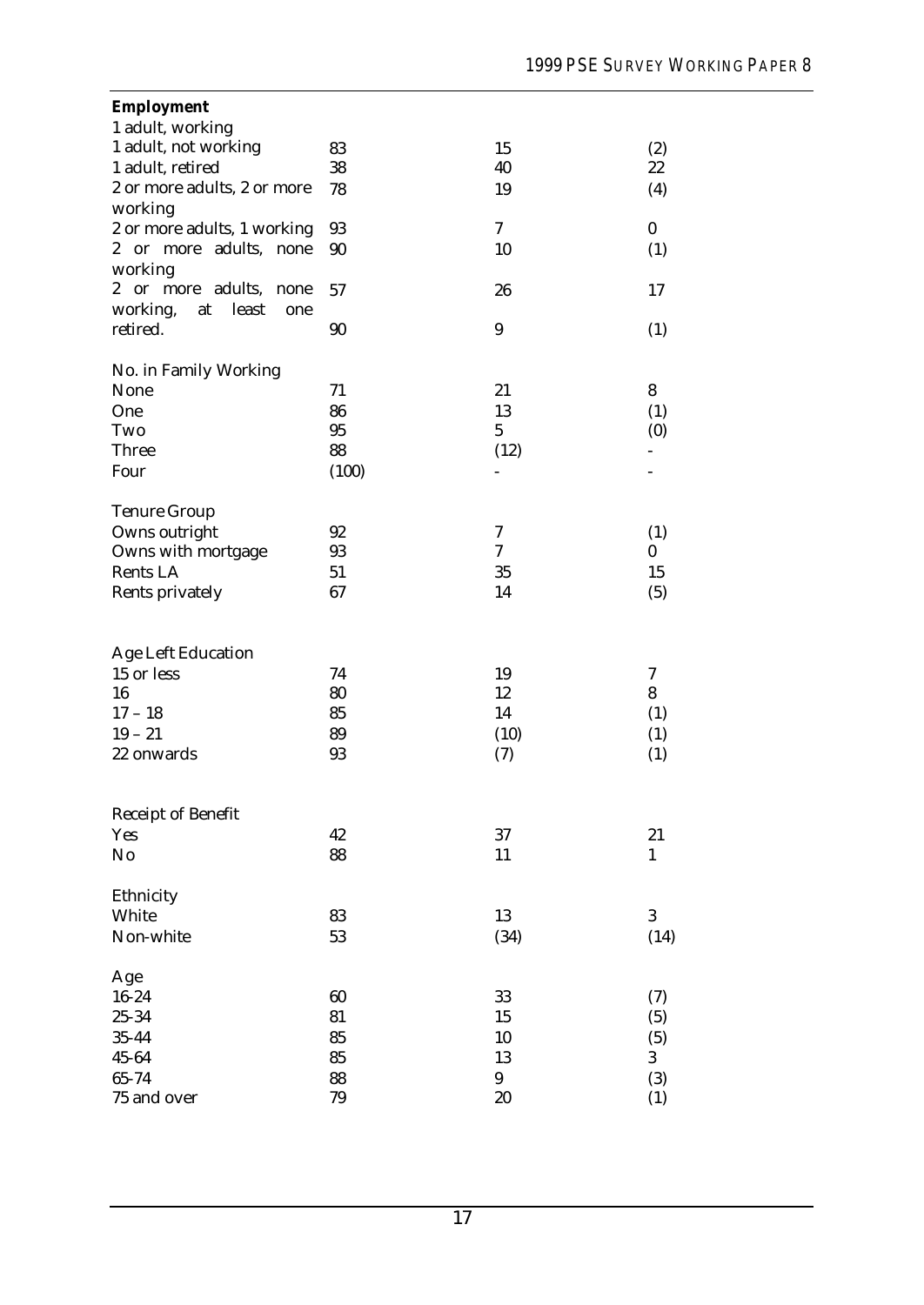| <b>Population Size</b>                              |    |    |                  |
|-----------------------------------------------------|----|----|------------------|
| 1 mill, or more                                     | 77 | 17 | $\boldsymbol{6}$ |
| 100,000 to 999,999                                  | 80 | 16 | 4                |
| 10,000 to 99,999                                    | 83 | 14 | (3)              |
| 1,000 to 9,999                                      | 86 | 12 | (2)              |
| less than 1,000 residents                           | 91 | 8  | (1)              |
| No. Household Members<br>with Long-standing Illness |    |    |                  |
| None                                                | 83 | 14 | 3                |
| One                                                 | 79 | 16 | $\overline{5}$   |
| Two                                                 | 87 | 11 | (2)              |
| Income                                              |    |    |                  |
| Above 60% median                                    | 90 | 10 | (1)              |
| Below 60% median                                    | 57 | 28 | 14               |

Key: ( ) = less than 20 cases.

#### **3.2 DEBT**

Whether a household is behind in the payment of bills, been disconnected from utilities, lacks savings or has had to borrow from sources other than banks, all help to contribute to overall debt within a household. As with financial service indicators, the debt indicators were combined to create a new debt measure. Within this new measure a quarter of households have one of the indicators, with a further 16 per cent having two or more (see Table 3.2). Therefore, in total, over two-fifths of households have at least one of the debt indicators. As before, certain characteristics seem to be particularly associated with debt:

- Half of single parent households have two or more of the debt indicators, and a further 25 per cent lack just one. Thirteen per cent have all four indicators, more than three times than for households as a whole;
- Over three-quarters of one adult households with no one in employment have one or more debt indicators. This is fairly evenly spread between those lacking one, two or three or more debt indicators. Three-quarters of two adult jobless households also have one or more debt indicators, almost one half lacking two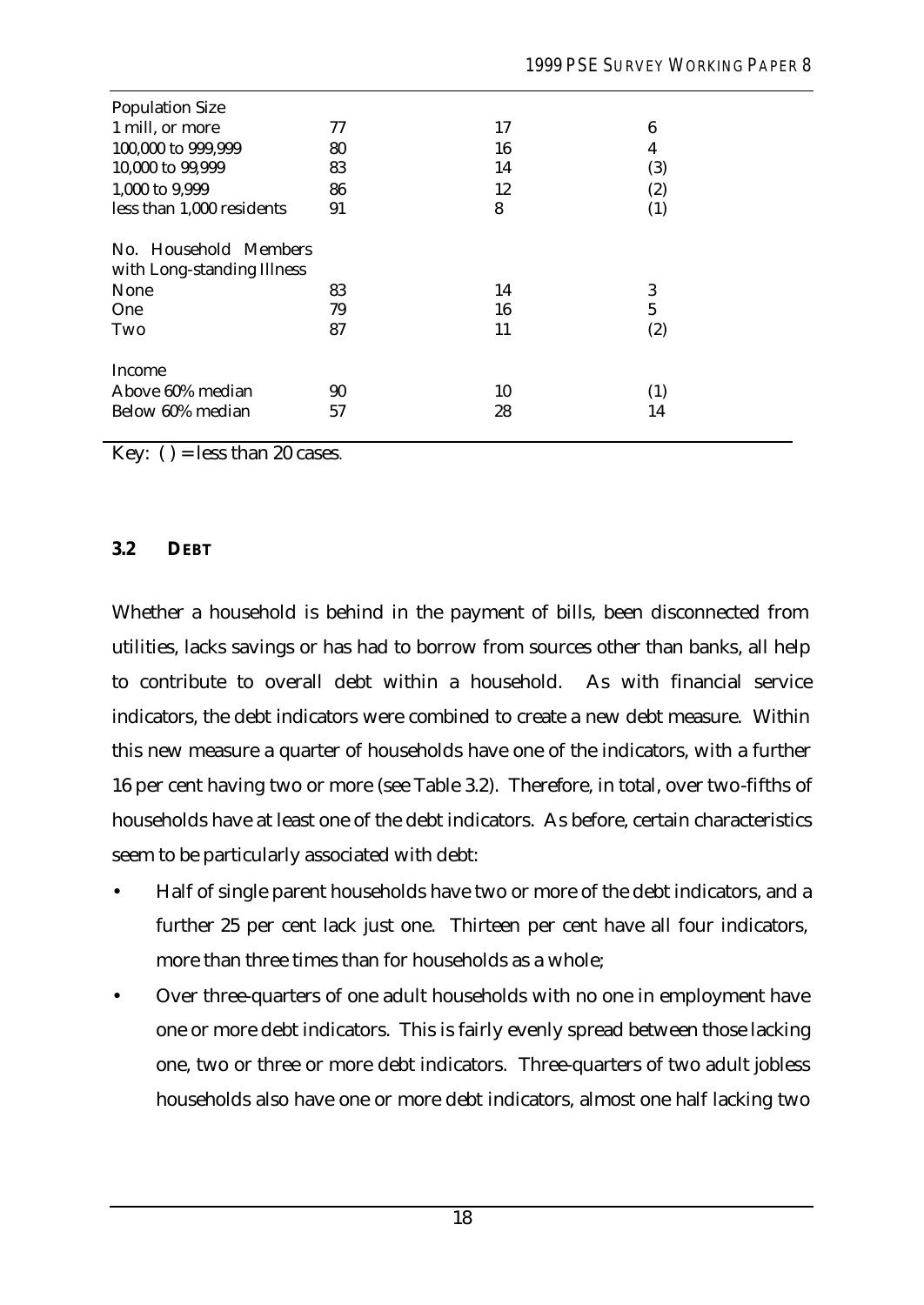or more (compared to one-quarter of two or more worker households lacking one or more, eight per cent lacking two or more);

- Seventy two per cent of local authority households have debt of at least one kind and this is over double the proportion found for households with a mortgage or owned outright. Thirty four per cent of local authority households have one debt indicator, 17 per cent have two and a further 21 per cent have three or more. Each of these proportions are approximately ten percentage points higher than for the population as a whole;
- Three-quarters of households in receipt of benefit have one or more debt indicators, approximately twice the figure for households not in receipt of benefit;
- Within areas with more than one million residents, just under half of households have debt compared to just under one third of households in areas with less than one thousand residents;
- Although numbers are small, non-white households are more vulnerable to debt than white households. Seventy two per cent of non-white households have at least one of the debt indicators compared to only 39 per cent of white households;
- The youngest and oldest respondents experience debt. Almost three-fifths (39) per cent) of the 16-24 year age group have one of the debt indicators and 44 per cent of those aged 75 and over. However, this oldest age group are very unlikely to have more than one of the debt indicators (one per cent), whereas among the youngest age group more than one-third (36 per cent) have two or more.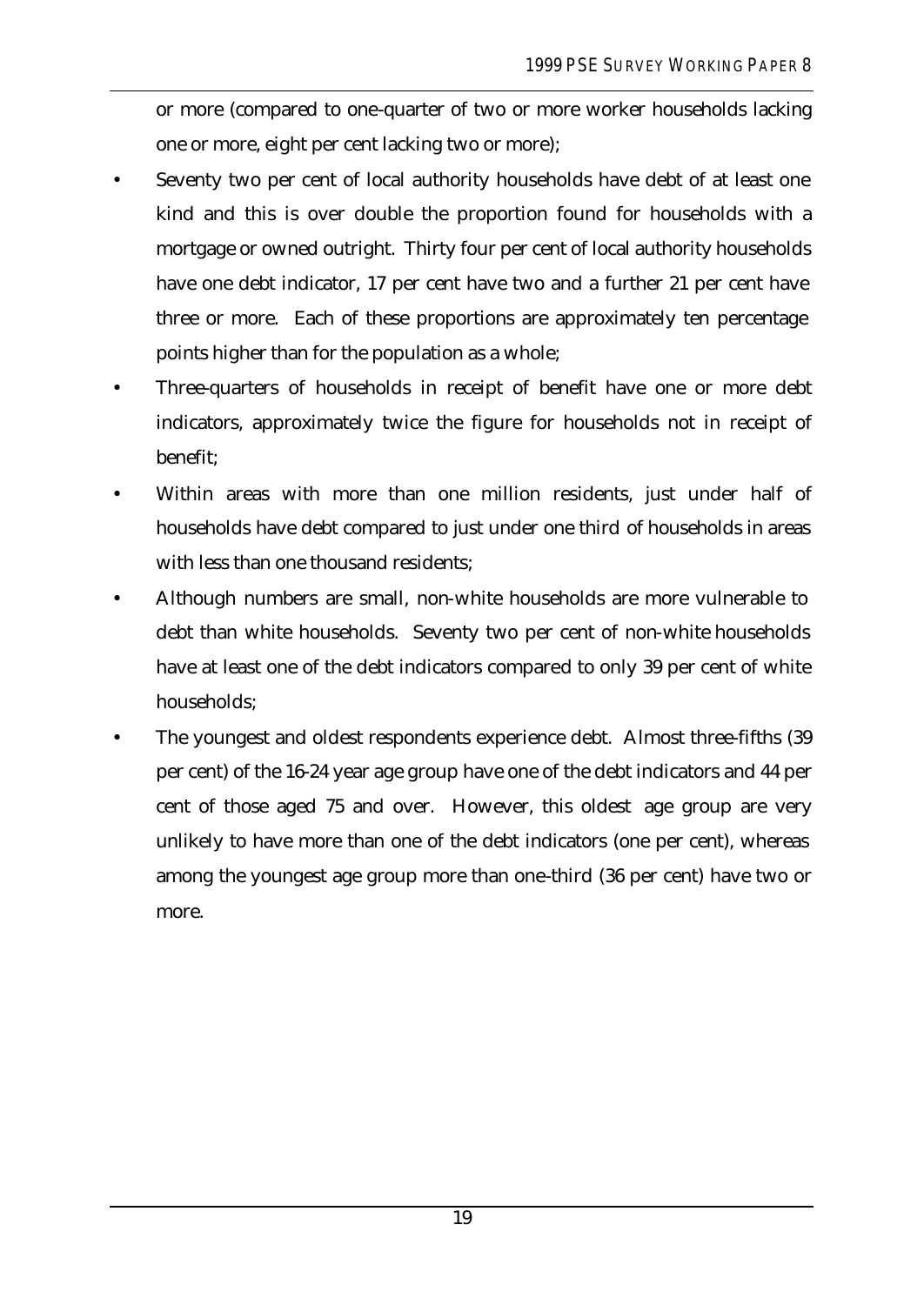|                                                                    | <b>None</b> | One  | Two            | <b>Three</b>     | <b>Four</b>      |
|--------------------------------------------------------------------|-------------|------|----------------|------------------|------------------|
| <b>Overall</b>                                                     | 59          | 25   | 8              | $\overline{5}$   | $\boldsymbol{3}$ |
| <b>Grouped Family Unit.</b>                                        |             |      |                |                  |                  |
| Single pensioner                                                   | 52          | 42   | (4)            | (2)              | $\boldsymbol{0}$ |
| Pensioner couple                                                   | 61          | 38   | (1)            | (1)              | $\bf{0}$         |
| Single adult                                                       | 54          | 19   | 18             | 7                | (2)              |
| Couple                                                             | 71          | 19   | $\overline{5}$ | (3)              | (2)              |
| Lone parent                                                        | 25          | 25   | 17             | 20               | 13               |
| Couple with children                                               | 61          | 21   | 7              | $6\phantom{1}6$  | (4)              |
| 3 adults                                                           | 69          | (18) | (6)            | (6)              | (1)              |
| 3 adults with children                                             | 68          | (18) | (7)            | (3)              | (7)              |
| <b>Employment</b>                                                  |             |      |                |                  |                  |
| 1 adult, working                                                   |             |      |                |                  |                  |
| 1 adult, not working                                               | 61          | 19   | 12             | (7)              | (3)              |
| 1 adult, retired                                                   | 22<br>53    | 28   | 24             | 18               | (8)              |
| 2 or more adults, 2 or                                             |             | 40   | (5)            | (2)              | $\boldsymbol{0}$ |
| more working                                                       | 75          | 17   |                |                  |                  |
| adults,<br>$\boldsymbol{2}$<br>more<br>$\overline{1}$<br><b>or</b> | 61          | 20   | (3)<br>(10)    | (2)<br>(7)       | (3)<br>(2)       |
| working                                                            |             |      |                |                  |                  |
| 2 or more adults, none                                             | 28          | 25   | (18)           | (19)             | (10)             |
| working                                                            |             |      |                |                  |                  |
| 2 or more adults, none                                             | 61          | 36   | (1)            | (1)              | (0)              |
| working, at least one                                              |             |      |                |                  |                  |
| retired.                                                           |             |      |                |                  |                  |
| <b>Tenure Group</b>                                                |             |      |                |                  |                  |
| Owns outright                                                      | 68          | 27   | (2)            | (2)              | $\bf{0}$         |
| Owns with mortgage                                                 | 71          | 19   | $\mathbf 5$    | $\boldsymbol{4}$ | (2)              |
| Rents LA                                                           | $\bf 28$    | 34   | 20             | 12               | 7                |
| Rents privately                                                    | 51          | 25   | (13)           | (6)              | (5)              |
| <b>Age Left Education</b>                                          |             |      |                |                  |                  |
| 15 or less                                                         | 54          | 26   | 11             | 7                | (3)              |
| 16                                                                 | 55          | 17   | 13             | 8                | 7                |
| $17 - 18$                                                          | 64          | 19   | (8)            | (7)              | (1)              |
| $19 - 21$                                                          | 71          | 18   | (4)            | (3)              | (4)              |
| 22 onwards                                                         | 73          | 18   | (6)            | (3)              | (1)              |

## **Table 3.2 Debt Indicators**

**Row per cent within each category**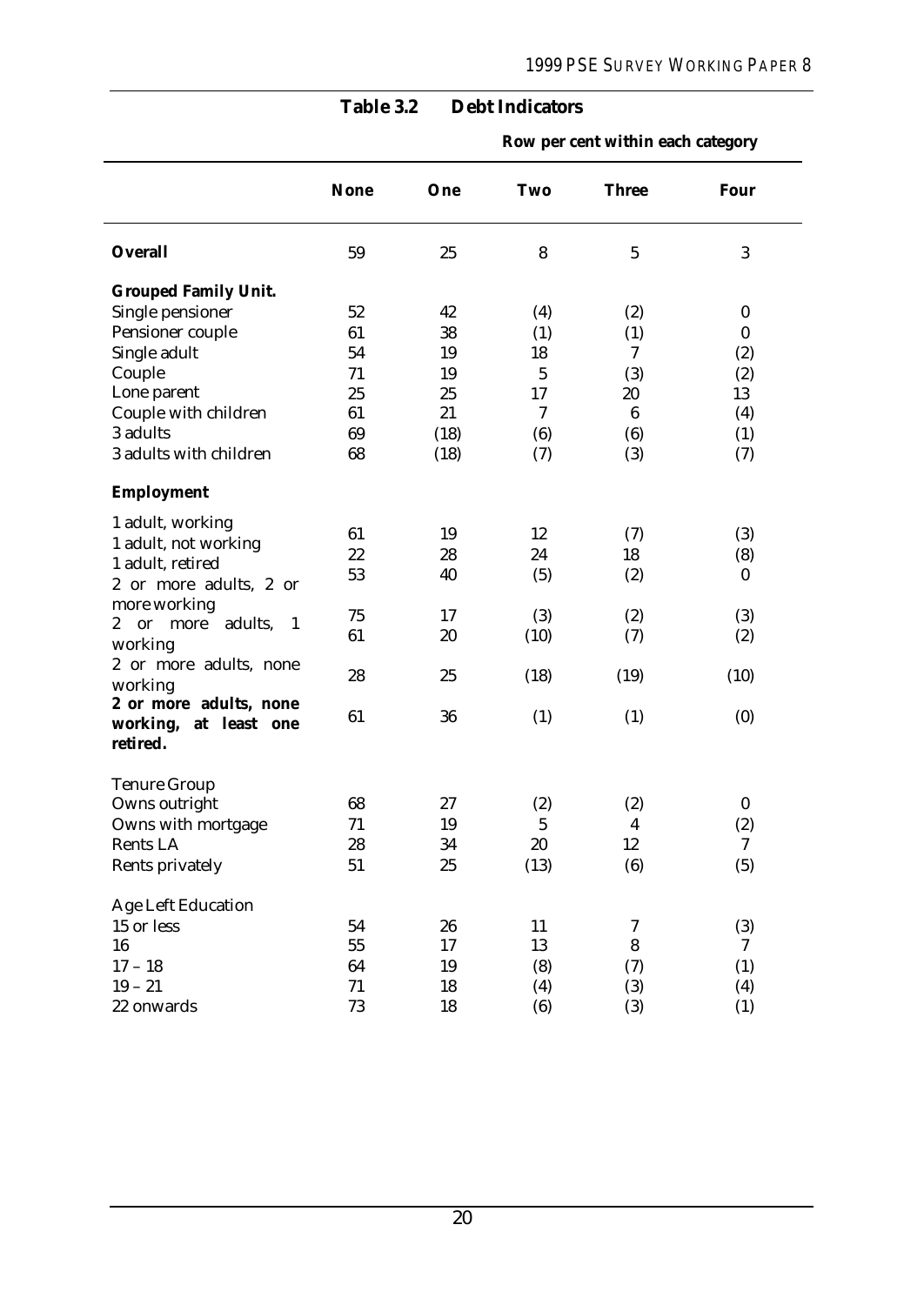| <b>RECEIPT OF BENEFIT</b>                  | 24<br>65       | 33<br>24       | 17<br>$\tau$                   | 17<br>$\boldsymbol{4}$        | 9<br>(2)          |
|--------------------------------------------|----------------|----------------|--------------------------------|-------------------------------|-------------------|
| Yes<br>No                                  |                |                |                                |                               |                   |
| <b>AGE</b>                                 | 35<br>54<br>68 | 29<br>20<br>15 | (12)<br>12<br>$\boldsymbol{7}$ | (16)<br>8<br>$\boldsymbol{7}$ | (8)<br>(6)<br>(3) |
| $16 - 24$                                  | 65             | 19             | $\boldsymbol{9}$               | $\overline{4}$                | (2)               |
| 25-34                                      | 59             | 36             | (4)                            | (1)                           | $\boldsymbol{0}$  |
| $35 - 44$<br>$45 - 64$                     | 55             | 44             | (1)                            | (0)                           | $\bf{0}$          |
| 65-74                                      |                |                |                                |                               |                   |
| 75 and over                                |                |                |                                |                               |                   |
|                                            |                |                |                                |                               |                   |
| <b>POPULATION SIZE</b>                     | 54<br>58       | 25<br>26       | 10<br>8                        | 7<br>$\overline{5}$           | (4)<br>(4)        |
|                                            | 58             | 26             | 8                              | $\boldsymbol{6}$              | (2)               |
| 1 mill, or more                            | 66             | 26             | (4)                            | (3)                           | (1)               |
| 100,000 to 999,999                         | 70             | 18             | (7)                            | (4)                           | (1)               |
| 10,000 to 99,999                           |                |                |                                |                               |                   |
| 1,000 to 9,999                             |                |                |                                |                               |                   |
| less than 1,000 residents                  |                |                |                                |                               |                   |
| NO. HH MEMBERS WITH                        |                |                |                                |                               |                   |
| <b>LONG STANDING ILLNESS</b>               | 65             | 22             | $\sqrt{5}$                     | $\mathbf 5$                   | (2)               |
|                                            | 54<br>57       | 28<br>25       | 10<br>10                       | $\mathbf 5$                   | $\boldsymbol{3}$  |
| None                                       |                |                |                                | (5)                           | (3)               |
| One                                        |                |                |                                |                               |                   |
| Two                                        |                |                |                                |                               |                   |
| <b>INCOME</b>                              | 68             | $22\,$         | $\boldsymbol{6}$               | 3                             | (2)               |
|                                            | 30             | 38             | 14                             | 12                            | $6\phantom{.}6$   |
| Above 60% of median<br>Below 60% of median |                |                |                                |                               |                   |

Key: ( ) = less than 20 cases.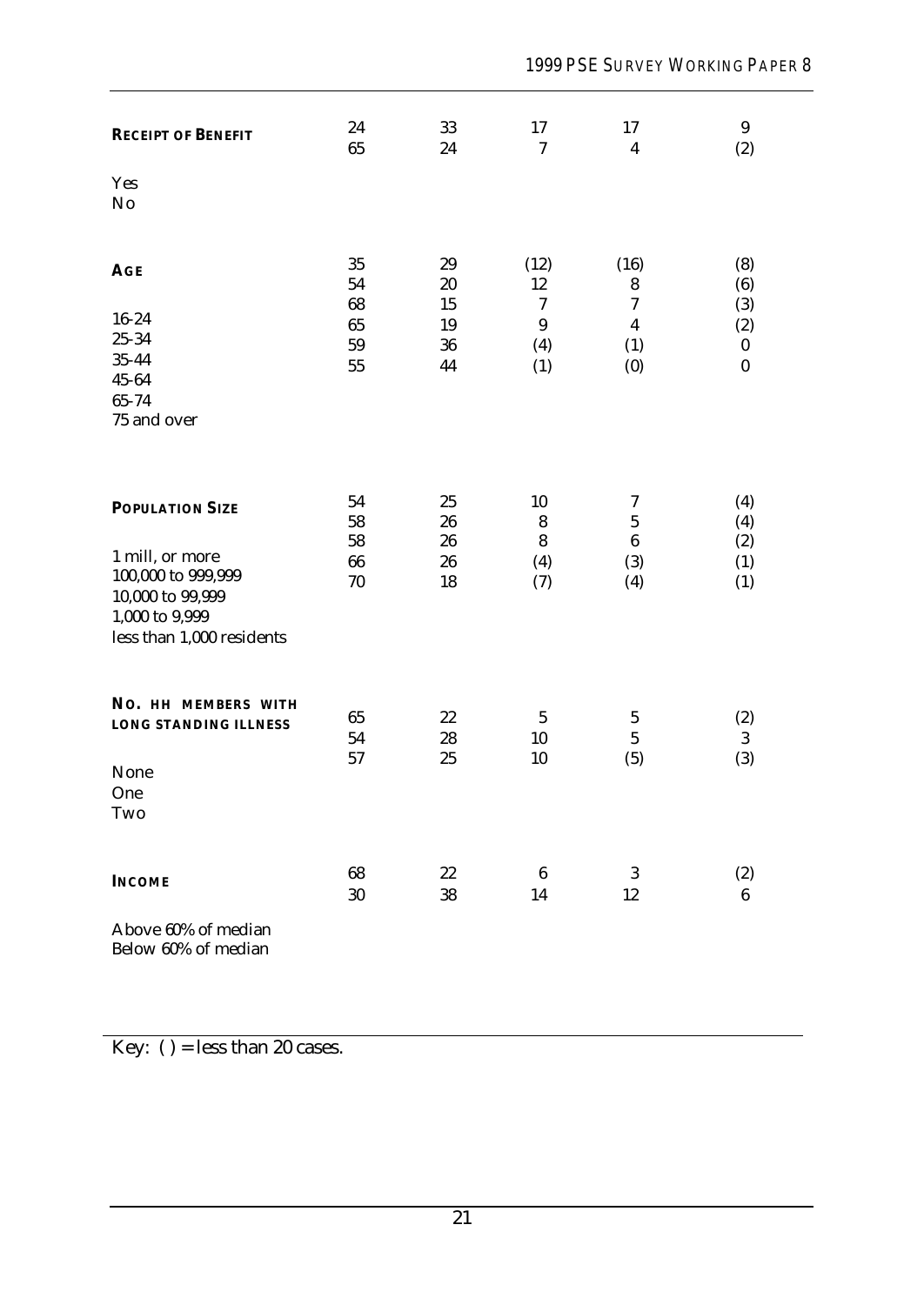### **3.3 FINANCIAL SERVICES AND DEBT**

In general the characteristics of households having debts and lacking financial services are similar. Households lacking the highest proportion of financial services share the same characteristics as households with the highest proportions of debt. When the measures are plotted against each other there is a large overlap between lacking financial services and debt (Figure 3.1). Of the households lacking neither a bank account nor insurance, two-thirds are not in debt using any measure, five per cent have two of the debt indicators and only one per cent have all four. The overlap between debt and financial service exclusion is even greater. Among households not experiencing any of the debt indicators 94 per cent are not excluded from either of the financial services, six per cent lack one, and less than one half of one per cent lack two.

Given the overlap between these measures and, further, that the characteristics of households experiencing debt or financial services exclusion are largely similar, the financial service indicators have been combined with the debt indicators to produce a measure of financial exclusion including all six indicators.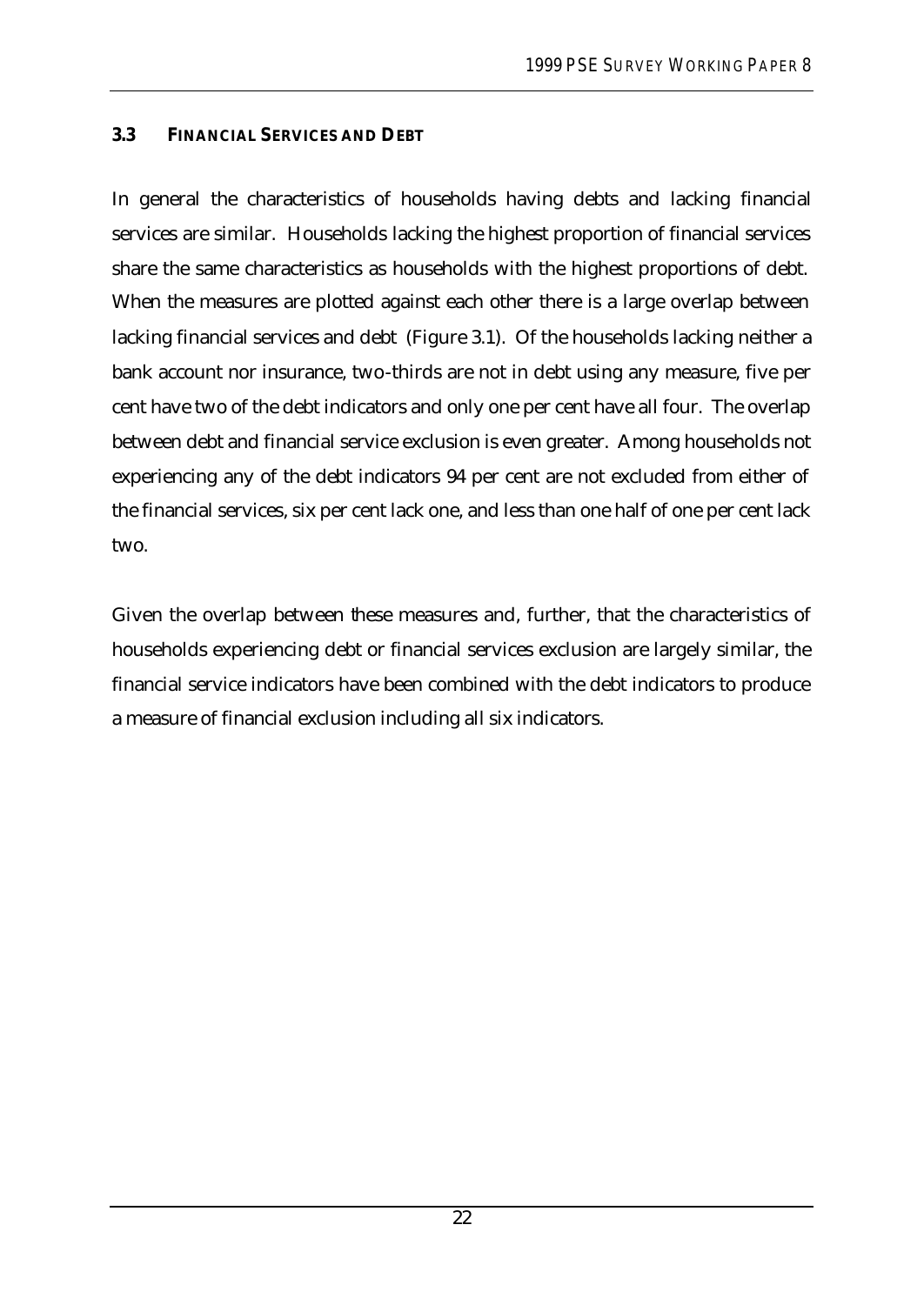

**Figure 3.1 Relationship Between Debt and Lacking Financial Services**

### **4 MULTIPLE FINANCIAL EXCLUSION**

In this section the indicators of financial exclusion described earlier are combined to produce a cumulative scale of those lacking the service (in terms of bank accounts and insurance) and with the financial problem (in terms of in debt, disconnection, lack of savings and borrowed money). For simplicity in what follows financial exclusion or a 'lack' of financial services means either, or both, lacking services and financial problems. This section describes, first, the characteristics of financially excluded households and, second, a logistic regression model that predicts the odds of financial exclusion for households with particular characteristics.

#### **4.1 WHO EXPERIENCES MULTIPLE FINANCIAL EXCLUSION?**

Only a little over one-half of households are not financially excluded on any indicator, that is, they have both financial services and none of the financial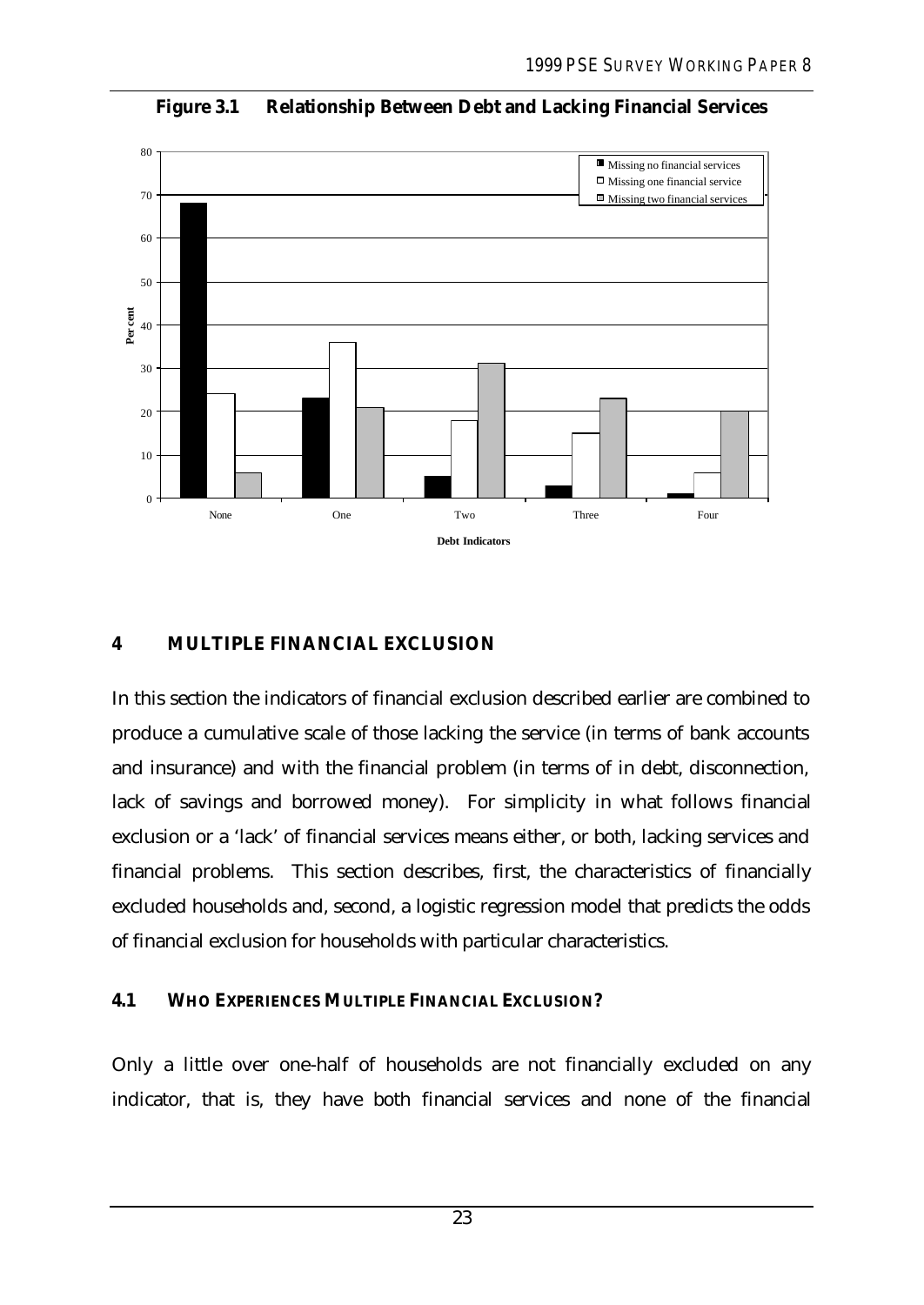problems. More than one in ten households are financially excluded on three or more (Figure 4.1).



**Figure 4.1 Numbers of Financial Exclusion Indicators Lacking**

## **Household type**

Almost half of lone parents are financially excluded on three or more of the indicators, more than two and one half times the proportion for single people, and three and one half times greater than for couples with children.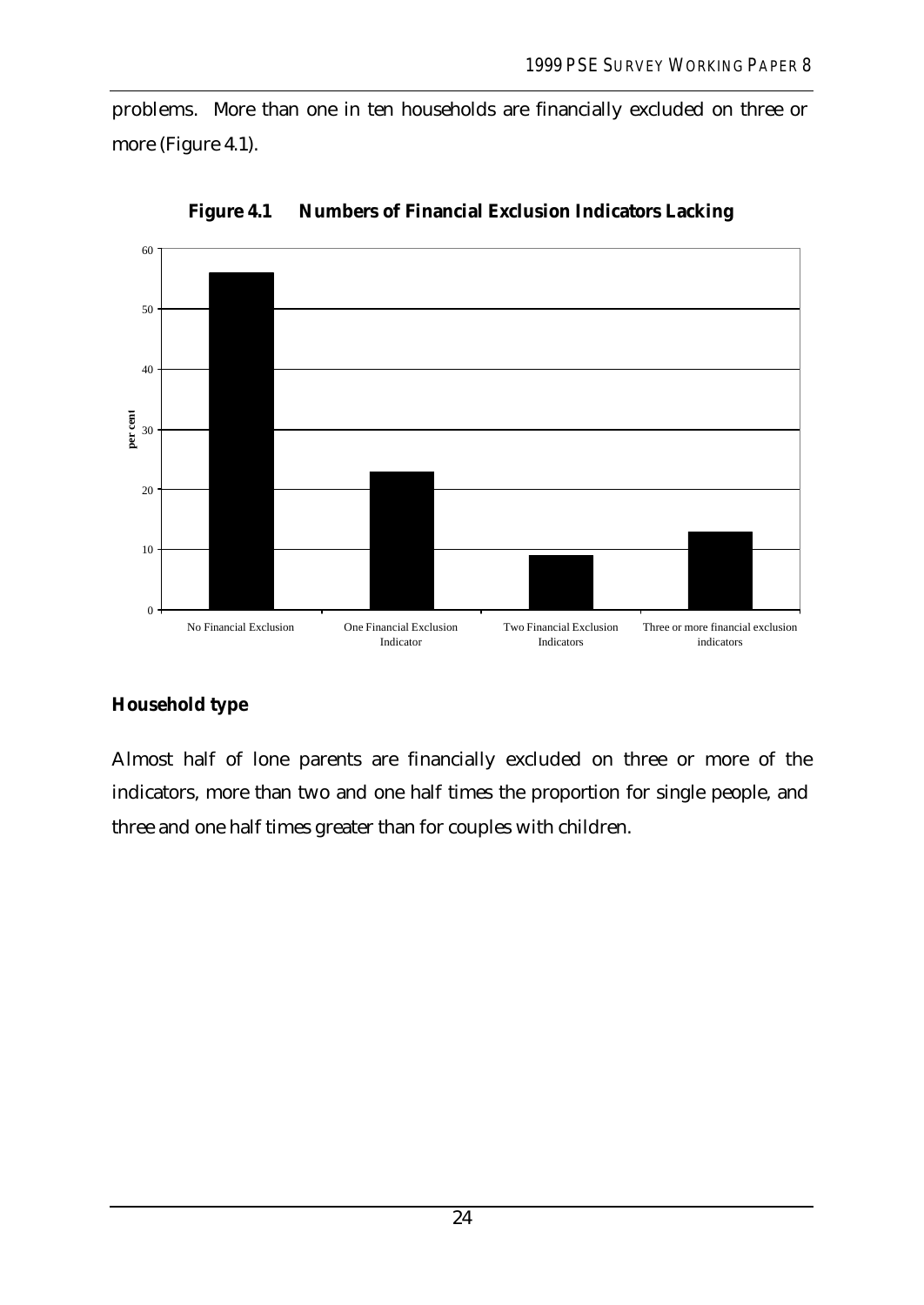## **Table 4.1 Characteristics of Financially Excluded Households**

**Row per cent**

|                                                                         | <b>None</b>      | One | <b>Two</b>              | <b>Three or More</b> |
|-------------------------------------------------------------------------|------------------|-----|-------------------------|----------------------|
| <b>Grouped Family Unit</b>                                              |                  |     |                         |                      |
| Single pensioner                                                        | 45               | 38  | 12                      | $6\phantom{.}6$      |
| Pensioner couple                                                        | 59               | 32  | (8)                     | (1)                  |
| Single adult                                                            | 48               | 18  | 16                      | 18                   |
| Couple                                                                  | 69               | 19  | $\overline{5}$          | 8                    |
| Lone parent                                                             | 23               | 14  | 15                      | 49                   |
| Couple and children                                                     | 59               | 20  | $\tau$                  | 14                   |
| Three or more adults                                                    | 64               | 18  | (6)                     | (12)                 |
| Three or more adults and<br>children                                    | 68               | 13  | (9)                     | (10)                 |
| <b>Employment</b>                                                       |                  |     |                         |                      |
| 1 adult, working                                                        |                  |     |                         |                      |
| 1 adult, not working                                                    | 58               | 18  | (13)                    | 11                   |
| 1 adult, retired                                                        | 15               | 19  | 18                      | 49                   |
| 2 or more adults, 2 or                                                  | 46               | 36  | 13                      | $6\phantom{.}6$      |
| more working                                                            |                  |     |                         |                      |
| adults,<br>$\mathbf{2}^{\prime}$<br>$\overline{\text{or}}$<br>more<br>1 | 73               | 18  | $\overline{\mathbf{4}}$ | (5)                  |
| working                                                                 | 59               | 18  | 10                      | 14                   |
| 2 or more adults, none<br>working                                       | 25               | 21  | (9)                     | 46                   |
| 2 or more adults, none<br>working,<br>at least<br>one<br>retired.       | 59               | 31  | 9                       | (13)                 |
|                                                                         | 30               | 53  | 53                      | 61                   |
| <b>NO. IN FAMILY WORKING</b>                                            | 28               | 21  | 31                      | 28                   |
|                                                                         | 38               | 22  | (12)                    | (10)                 |
| None                                                                    | $\boldsymbol{4}$ | (4) | (4)                     | (1)                  |
| One                                                                     | (1)              | (0) |                         | $\overline{a}$       |
| Two                                                                     |                  |     |                         |                      |
| Three                                                                   |                  |     |                         |                      |
| Four                                                                    |                  |     |                         |                      |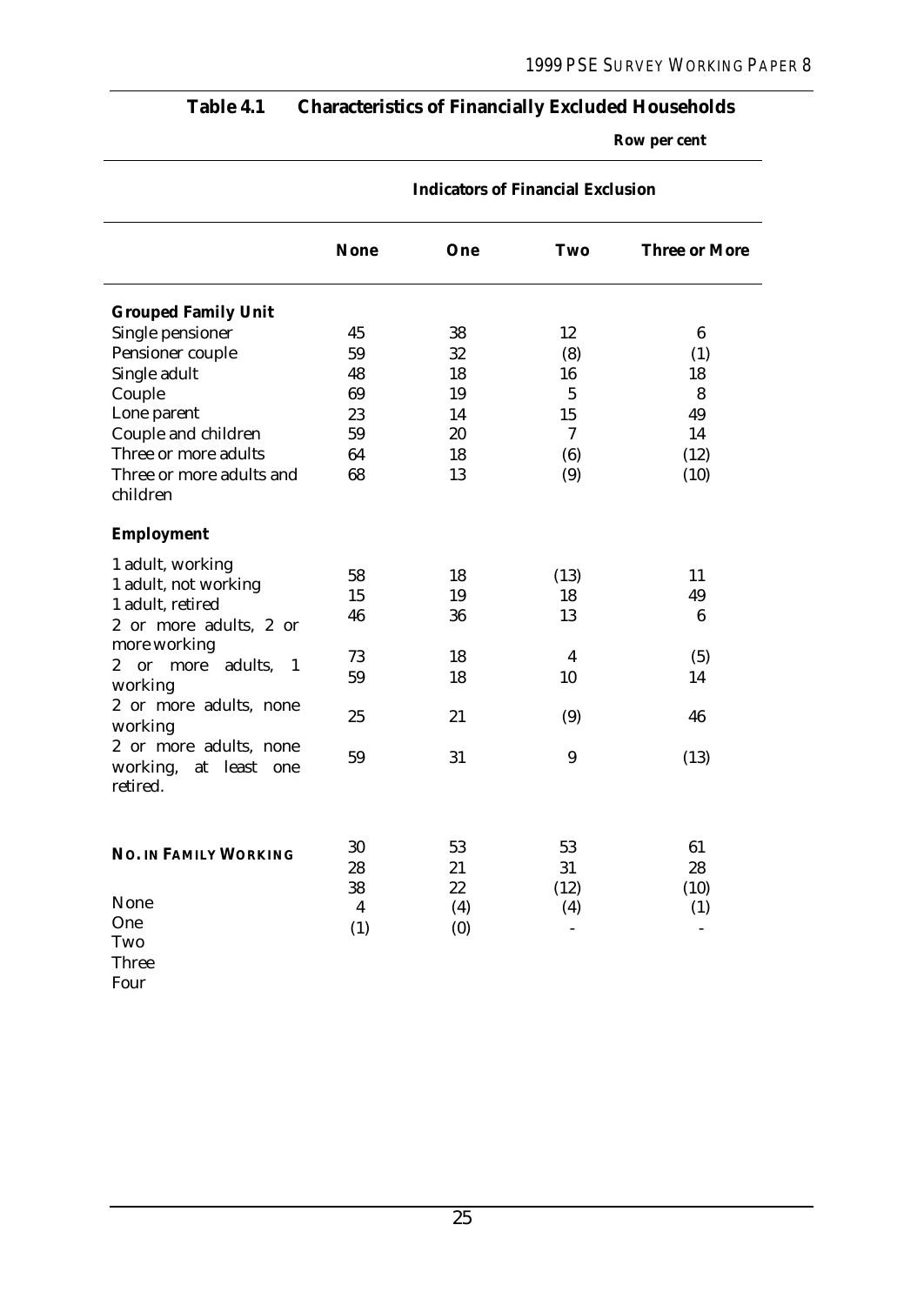| <b>TENURE GROUP</b>                                                                                      | 64<br>64                     | $27\,$<br>19         | $\bf 5$<br>$\bf 6$                     | (4)<br>$\tau$                     |
|----------------------------------------------------------------------------------------------------------|------------------------------|----------------------|----------------------------------------|-----------------------------------|
| Owns outright<br>Owns with mortgage<br>Rents LA<br>Rents privately                                       | 21<br>43                     | (18)<br>(17)         | 20<br>16                               | 36<br>18                          |
| <b>AGE LEFT EDUCATION</b>                                                                                | 50<br>53<br>60               | 24<br>13<br>19       | 8<br>12<br>10                          | 18<br>$22\,$<br>11                |
| 15 or less<br>16<br>$17 - 18$<br>$19 - 21$<br>22 onwards                                                 | 68<br>$72\,$                 | (18)<br>(17)         | (6)<br>(6)                             | (9)<br>(5)                        |
| <b>ETHNICITY</b>                                                                                         | 57<br>25                     | 23<br>13             | 9<br>13                                | 11<br>49                          |
| White<br>Other                                                                                           |                              |                      |                                        |                                   |
| <b>RECEIPT OF BENEFIT</b>                                                                                | 61<br>18                     | 23<br>$20\,$         | 8<br>19                                | 8<br>43                           |
| No<br>Yes                                                                                                |                              |                      |                                        |                                   |
| <b>AGE</b>                                                                                               | 26<br>51                     | 26<br>20             | 13<br>9                                | 35<br>20                          |
| 16-24<br>25-34<br>$35 - 44$<br>$45 - 64$<br>65-74                                                        | 66<br>63<br>${\bf 55}$<br>48 | 13<br>17<br>33<br>37 | 7<br>$\boldsymbol{9}$<br>$\bf 8$<br>14 | 13<br>11<br>$\boldsymbol{4}$<br>3 |
| 75 and over                                                                                              |                              |                      |                                        |                                   |
| <b>POPULATION SIZE</b>                                                                                   | 49<br>54<br>56               | 24<br>$22\,$<br>23   | 9<br>11<br>$\bf 8$                     | 18<br>13<br>14                    |
| 1 mill, or more<br>100,000 to 999,999<br>10,000 to 99,999<br>1,000 to 9,999<br>less than 1,000 residents | 64<br>66                     | 21<br>21             | 10<br>(8)                              | (6)<br>(5)                        |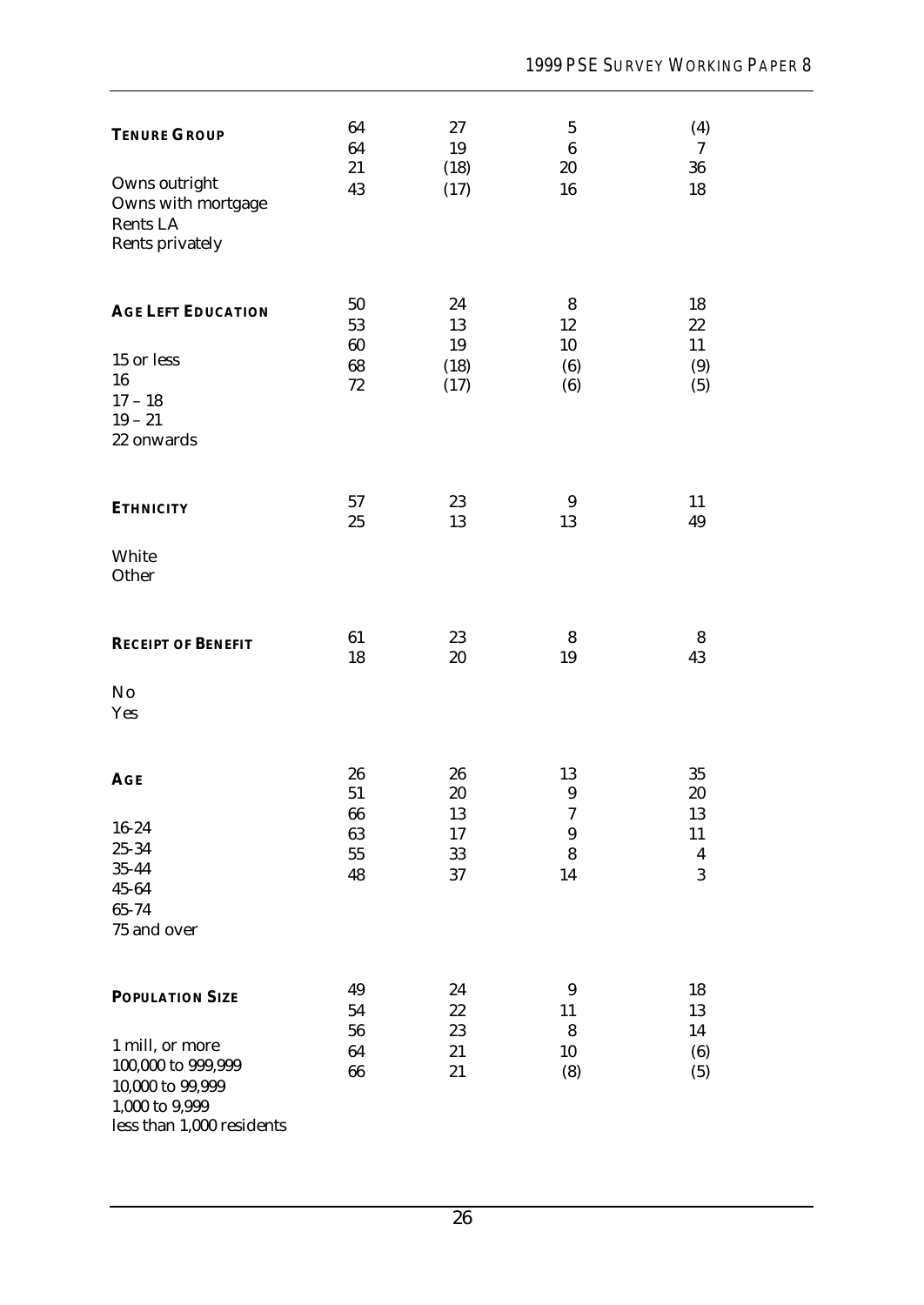| <b>NO. HH MEMBERS WITH</b><br><b>LONG-STANDING ILLNESS</b><br>None<br>One<br>Two | 60<br>52<br>54 | 21<br>24<br>23 | 8<br>10<br>10 | 11<br>14<br>13 |
|----------------------------------------------------------------------------------|----------------|----------------|---------------|----------------|
| <b>INCOME</b>                                                                    | 65<br>24       | 22<br>27       | 6<br>19       | 7<br>30        |
| Above 60% of median<br>Below 60% of median                                       |                |                |               |                |

Key: ( ) = Less than 20 cases

#### **Employment**

Households without working adults experience more financial exclusion than other groups. Almost half of households with one non-working adult and of those with two or more non-working adults are excluded on three or more of the indicators. Households least likely to be affected by financial exclusion are those with two adults who are both working; 69 per cent of this group experience no financial exclusion.

#### **Tenure**

Households in local authority rented accommodation experience more financial exclusion than those who have a mortgage or own their house outright. More than one-third of local authority tenants lack three or more of the indicators, compared to four and seven per cent respectively of those who own houses outright or with a mortgage.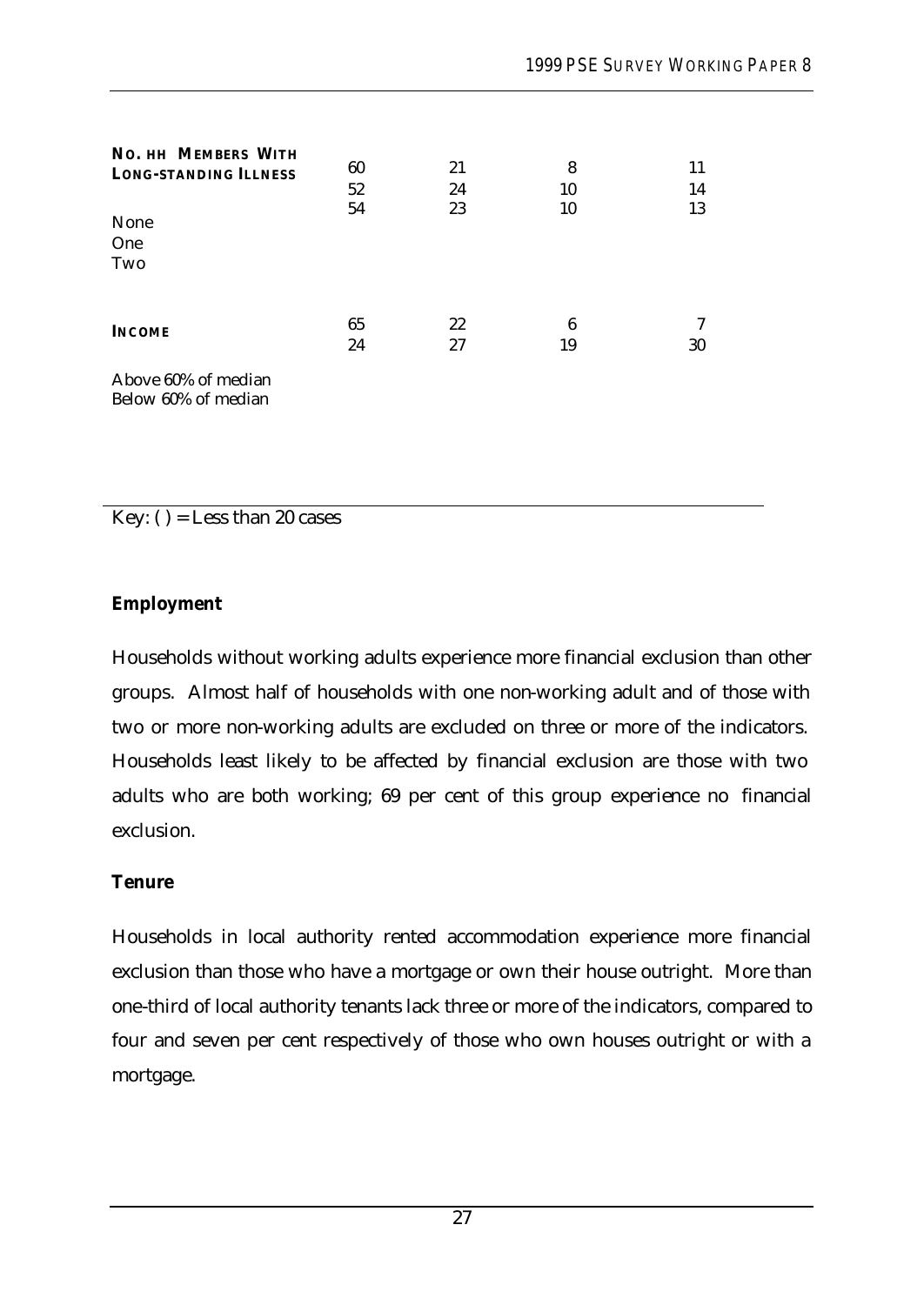# **Age completed education**

Households in which the respondent left education aged 16 or less have the highest risk of financial exclusion. Approximately one-fifth of households where the respondent left education aged 16 are financially excluded on at least three indicators, and just five per cent of those who continued in education to the age of 22 or older. Almost three-quarters of the latter group experience no financial exclusion.

# **Ethnicity**

Non-white households experience far more extensive financial exclusion than white households. Just one-quarter of non-white households experience no exclusion and almost one-half are excluded on at least three of the indicators.

# **Benefit receipt**

More than two-fifths of households in receipt of Income Support or Jobseeker's Allowance are excluded on at least three of the measures, compared with less than one in ten households not in receipt of these benefits.

# **Age of respondent**

The extent of financial exclusion is age related. Just one-quarter of households with a respondent aged between 16 and 24 are not financially excluded on any measure and over one-third lack three or more. Households with respondents aged between 35 and 64 years fare best; approximately two-thirds in this age group suffer no financial exclusion and only one in eight lack are excluded on three or more.

# **Population size**

Financial exclusion decreases the smaller the population of the area in which the household lives. Those living in a highly populated area (one million residents or more) are the most likely to be financially excluded – only one-half lack no indicators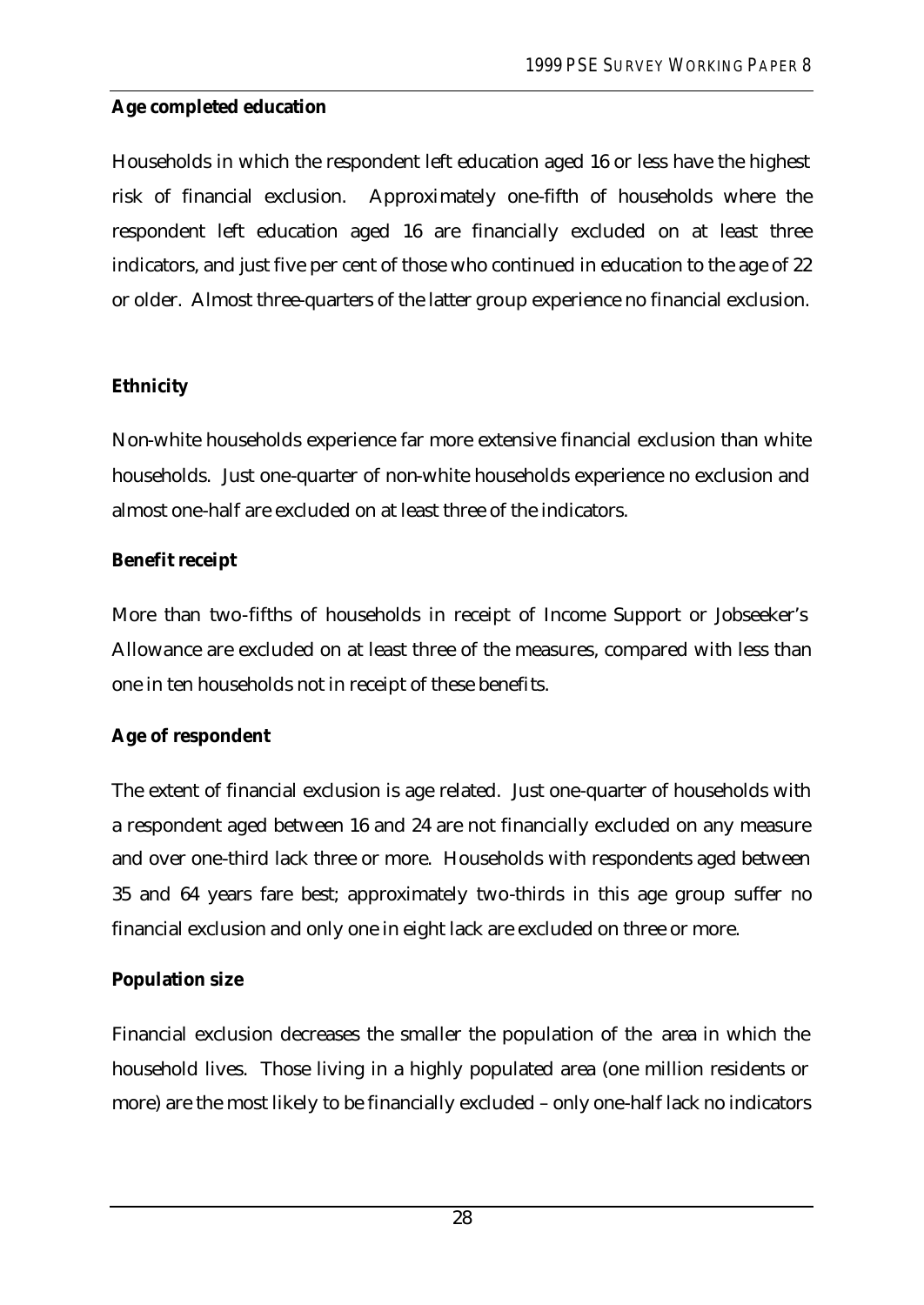and almost one-fifth lack three or more. This compares with two-thirds and five per cent respectively of those living in areas of less than 1000 residents.

### **Long-standing illness**

It seems that financial exclusion is only slightly more prevalent in households with members who have long standing illnesses than in those in which all adults are healthy. Just under one quarter of households with one or more members suffering from a long standing illness are excluded on two or more indicators compared with just over one-fifth of those without such illnesses.

### **Income**

As would be expected, households with incomes below 60 per cent of the median are far more likely to be financially excluded. Just under one third of households with low incomes lack two or more of the indicators, compared with seven per cent of households with incomes above 60 per cent of the median. Almost two-thirds of richer households experience no financial exclusion. Less than one-quarter of poor households are not excluded on at least one indicator.

In summary, despite the spread of financial services within the past 20 years, there are still significant proportions of households suffering from multiple financial exclusion, in terms of lacking services or being in debt. Particularly vulnerable are: lone parents; local authority tenants; workless households; non-white households; and, households in receipt of benefit.

It is worth noting that these data will underestimate the true extent of financial exclusion in Britain since they do not include homeless people, or those in institutions such as prisons.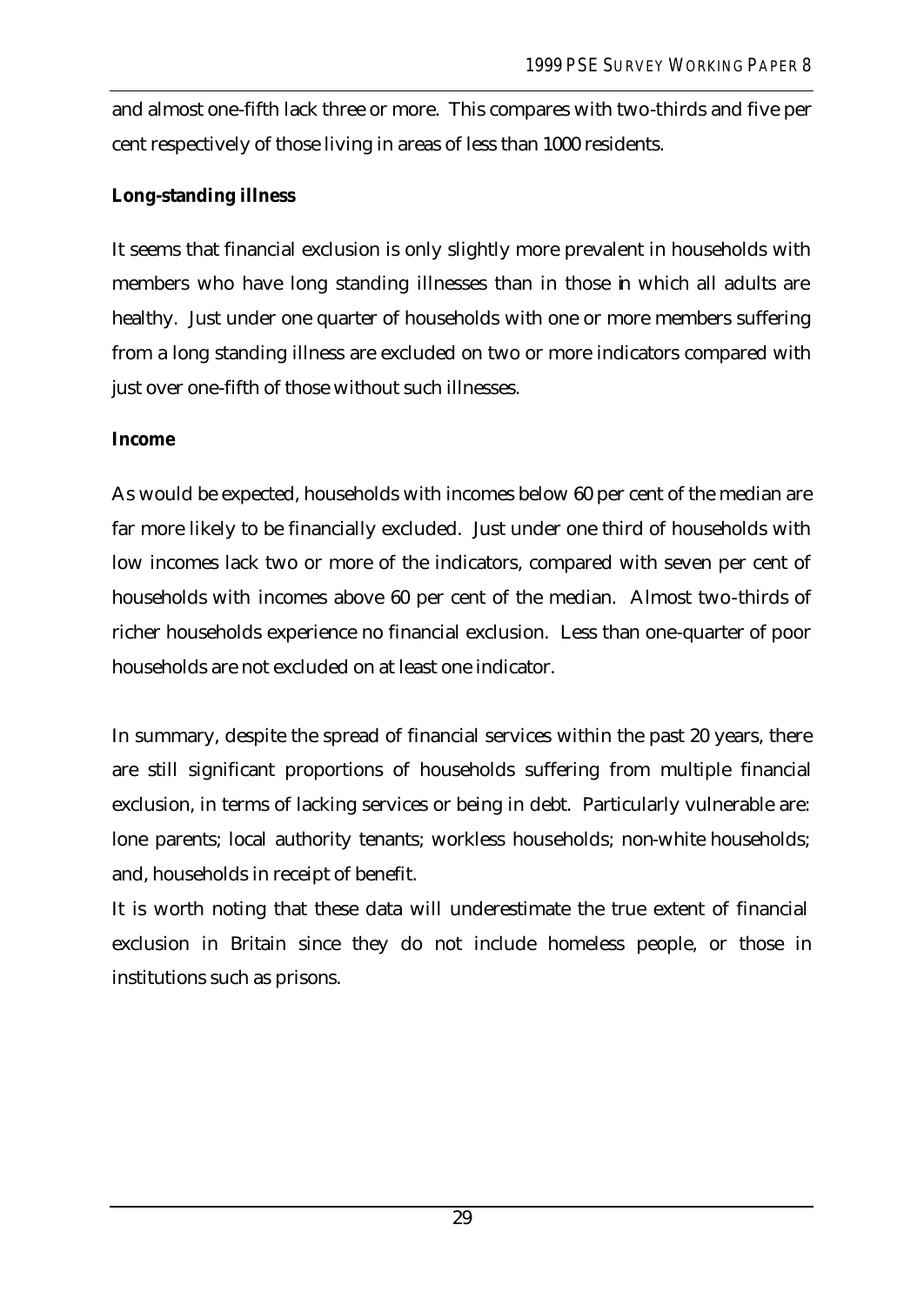#### **4.2 WHAT MAKES HOUSEHOLDS VULNERABLE TO FINANCIAL EXCLUSION**

The previous section has shown that a number of characteristics are particularly associated with increased levels of financial exclusion. But many of these characteristics are inter-related, for example lone parenthood, benefit receipt, worklessness and local authority tenure. A logistic regression analysis was undertaken in order to unpick these inter-relationships by determining which characteristics are significant in predicting financial exclusion when all other characteristics are taken into account. In other words, what are the odds of, for example, a lone parent household being financially excluded even when the fact that she is on benefit, not working and living in local authority rented accommodation is taken into account?

For the purposes of this analysis a financial exclusion threshold was required to divide households into those who are financially excluded and those who are not. Put simply, how many of these indicators have to be present before a household can be said to be financially excluded. The threshold was determined following two stages of analysis (see Appendix 1 for further details of these procedures and their results). First the reliability of the scale was tested using Cronbach's alpha. Overall the six item index has a Cronbach's alpha score of .7234 which suggests that the index is reliable. The results of this analysis further suggested that all six indicators should be kept in the scale. Second a financial exclusion threshold was established using statistical procedures to maximise the difference between the excluded and non-excluded groups and to minimise the difference within groups, based on income and family type. The results suggest that a household is financially excluded when lacking one or more of the indicators.

The logistic regression model includes all characteristics included in Table 4.1 except for income and employment status. Income has been used to establish the threshold and should not, therefore, be included in the model. Employment status includes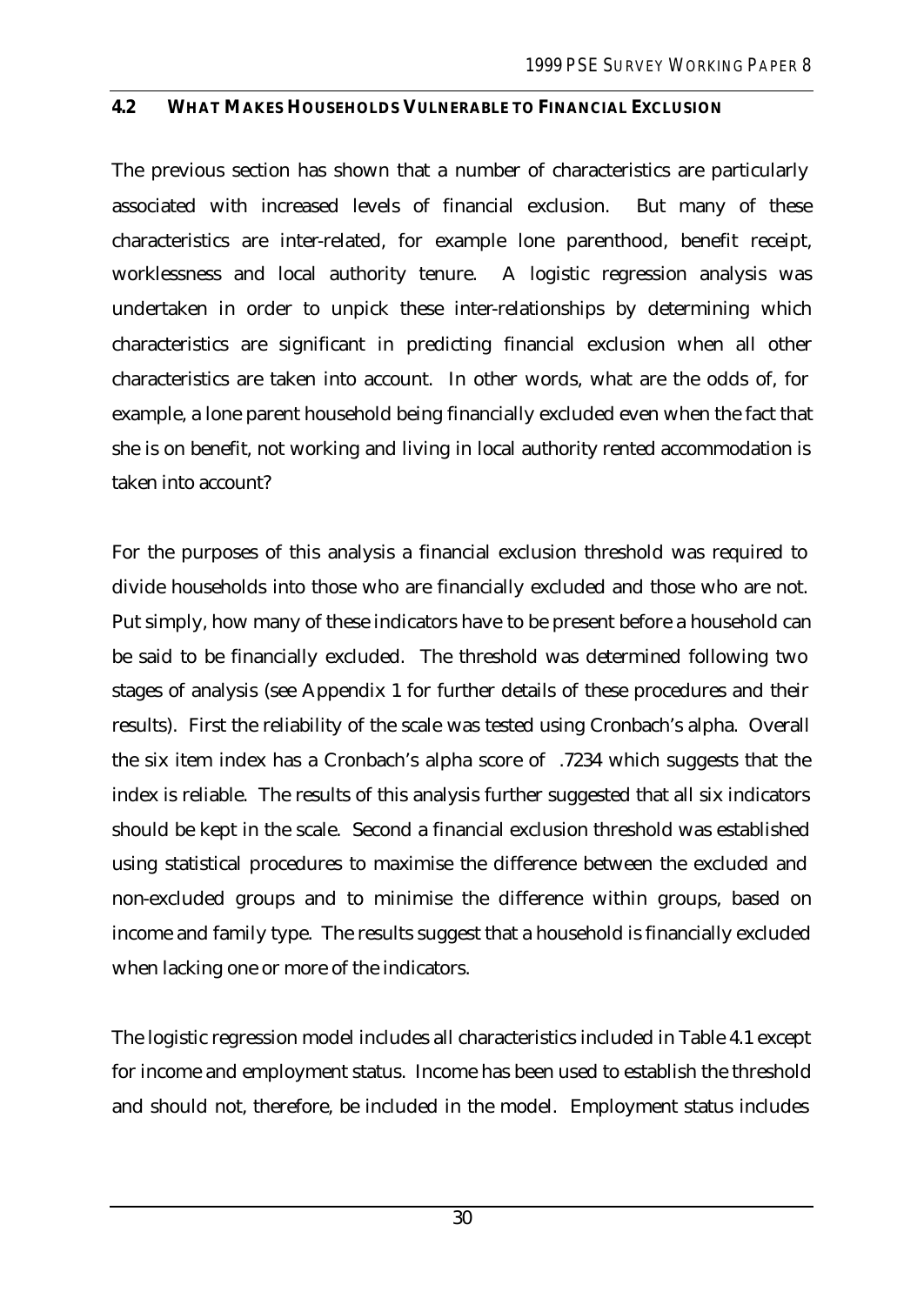retired individuals and would overlap with age. Number of adults working has been used instead. Household type has also been combined so that it does not overlap with age (i.e. it does not include separate pensioner household types).

The results of the logistic regression analysis suggest that each of the characteristics in the model is a significant predictor of social exclusion when all other characteristics are held constant.

|                               | <b>Odds</b><br>of<br><b>Excluded</b> | <b>Being</b> | <b>Financially</b> |
|-------------------------------|--------------------------------------|--------------|--------------------|
| Age                           |                                      |              |                    |
| $65 - 74 +$                   |                                      | 1.00         |                    |
| 45-64                         |                                      | 1.24         |                    |
| 35-44                         |                                      | 0.94         |                    |
| 25-34                         |                                      | $1.93***$    |                    |
| $16 - 24$                     |                                      | $5.36***$    |                    |
| Age Completed Education       |                                      |              |                    |
| 22 onwards                    |                                      | 1.00         |                    |
| $19 - 21$                     |                                      | 1.09         |                    |
| $17 - 18$                     |                                      | 1.14         |                    |
| 16                            |                                      | $1.36**$     |                    |
| 15 or less                    |                                      | $1.74***$    |                    |
| Ethnicity                     |                                      |              |                    |
| White                         |                                      | 1.00         |                    |
| Other                         |                                      | $3.01***$    |                    |
| <b>Population Size</b>        |                                      |              |                    |
| One million or more residents |                                      | 1.00         |                    |
| 100,000 to 999,999            |                                      | 0.90         |                    |
| 10,000 to 99,999              |                                      | $0.77**$     |                    |
| 1,000 to 9,999                |                                      | $0.47***$    |                    |
| Less than 1000                |                                      | 0.82         |                    |
| Illnesses within households   |                                      |              |                    |
| None                          |                                      | 1.00         |                    |
| One                           |                                      | $1.22**$     |                    |
| Two or more                   |                                      | 0.98         |                    |
|                               |                                      |              |                    |

### **Table 4.2 Logistic Regression Model Predicting Financial Exclusion**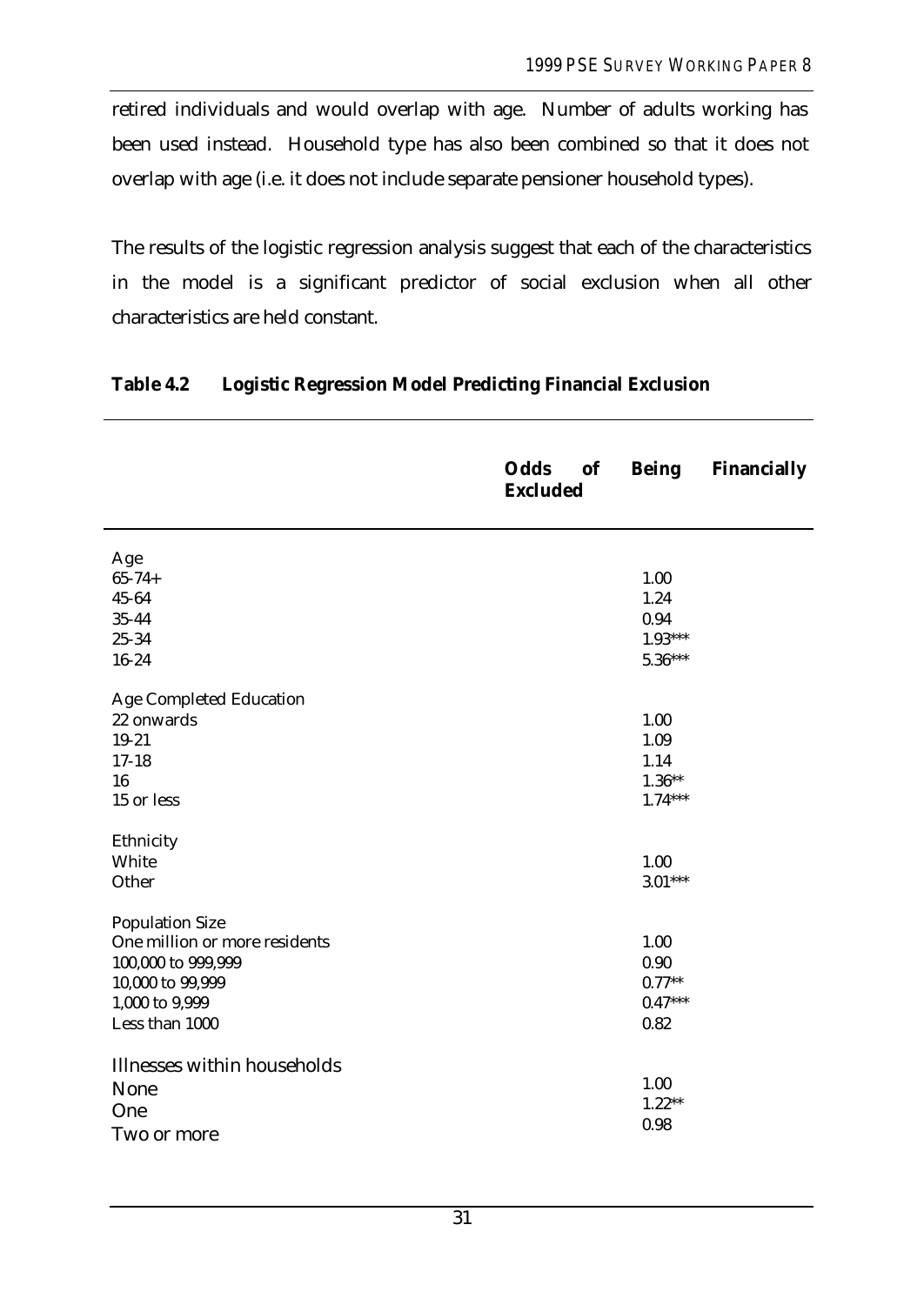| <b>NUMBER IN HOUSEHOLD WORKING</b><br>Two or more<br>One<br>None                                                                        | 1.00<br>$1.58***$<br>$3.23***$                                   |
|-----------------------------------------------------------------------------------------------------------------------------------------|------------------------------------------------------------------|
| <b>FAMILY TYPE</b><br>Couple<br>Single<br>Single parent with child(ren)<br>Couple with child(ren)<br>3 adults<br>3 adults with children | 1.00<br>$1.55***$<br>$2.65***$<br>$2.07***$<br>$1.63***$<br>0.88 |
| In receipt of benefit.<br>N <sub>0</sub><br>Yes<br><b>Tenure</b><br>Owns outright<br>Owns with mortgage<br>Rents LA<br>Other rent       | 1.00<br>$2.26***$<br>1.00<br>$1.24*$<br>$5.15***$<br>$2.49***$   |

Key: sig =  $*$  < 0.05, \*\* < 0.01, \*\*\* < 0.001.

- Households in which the survey respondent was aged between 16 to 24 are more than five times more likely to be financially excluded, and those aged between 25 to 34 almost twice as likely to be financially excluded, as those households with respondents who are aged 65 and over;
- Households with ethnic respondents are three times more likely to be financially excluded than white respondents, even when all other characteristics are taken into account;
- Households with one worker are one and a half times, and those with no workers over three times, more likely to be financially excluded than households with two or more workers;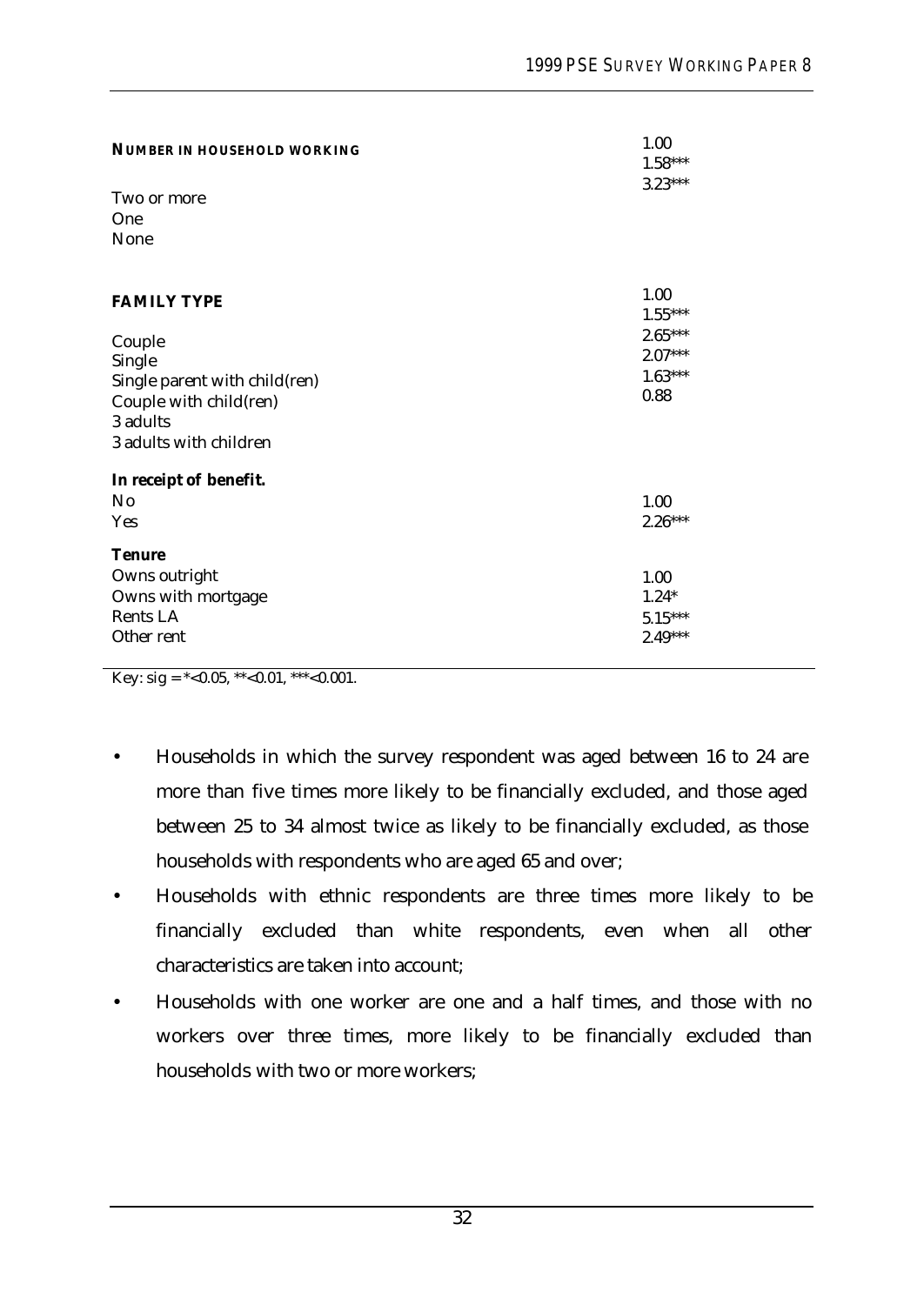- Lone parents are more than two and one half times more likely to be financially excluded than couples without children, even when other factors associated with lone parenthood, such as being on benefit, not working and living in local authority rented accommodation are taken into account. Yet being in a couple with children does not protect from financial exclusion. This group are twice as likely as couples without children to be financially excluded;
- Households in receipt of Income Support or Job Seeker's Allowance are more than twice as likely to be financially excluded as those respondents who do not receive such benefits;
- Households in local authority rented accommodation are five times more likely to be financially excluded than households who own their property outright, when other characteristics are held constant;
- In general households in areas with a lower population size are less likely to be financially excluded than those in areas with a higher population size;
- Although financial exclusion is significantly higher in households with one member with a long-standing illness or disability the differences are not as great as might have been expected. Most of the difference is because these households are much less likely to have savings than those without a sick or disabled member. The somewhat surprising finding that households with two members with long standing illness or disability are less likely, if not significantly so, to be financially excluded than households without such members is probably the result of many of these households having two elderly members. Older people are generally less likely to be financially excluded than younger ones.

### **5 FINANCIAL EXCLUSION, POVERTY AND SOCIAL EXCLUSION**

It remains to explore the extent to which financial exclusion is associated with other measures of poverty and with social exclusion. In addition to conventional income measures, the PSE survey included a measure of poverty, described here as 'necessities deprivation' which involves going without socially perceived necessities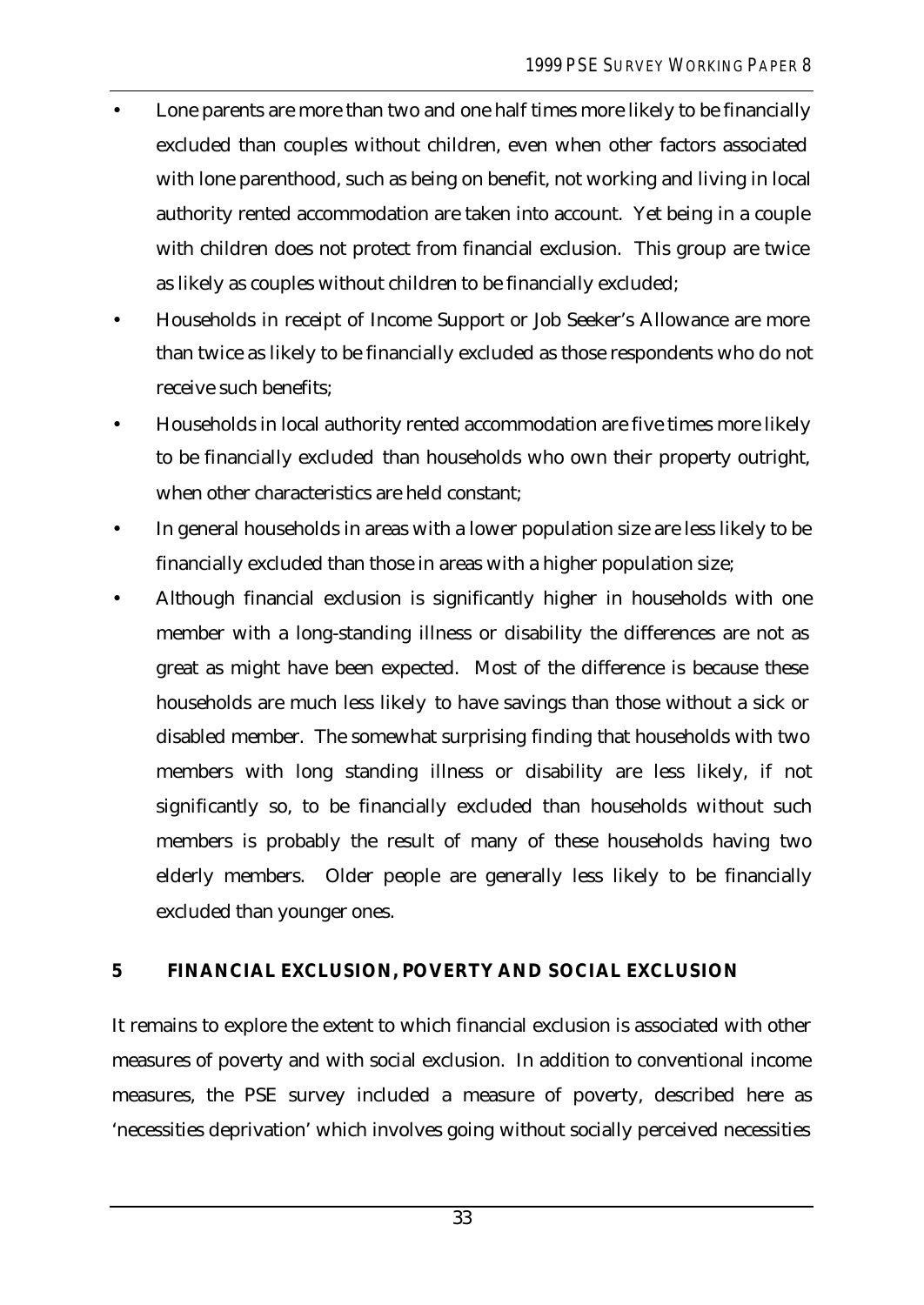of life and having a low income (for further details, see Gordon et. al., 2000). The survey also explored respondent's own views of their experience of poverty over their lifetime, and of their current poverty status. In addition, the PSE survey is the first to attempt to measure social exclusion on a number of possible dimensions, including exclusion from social activities, contact with friends and family and civic engagement.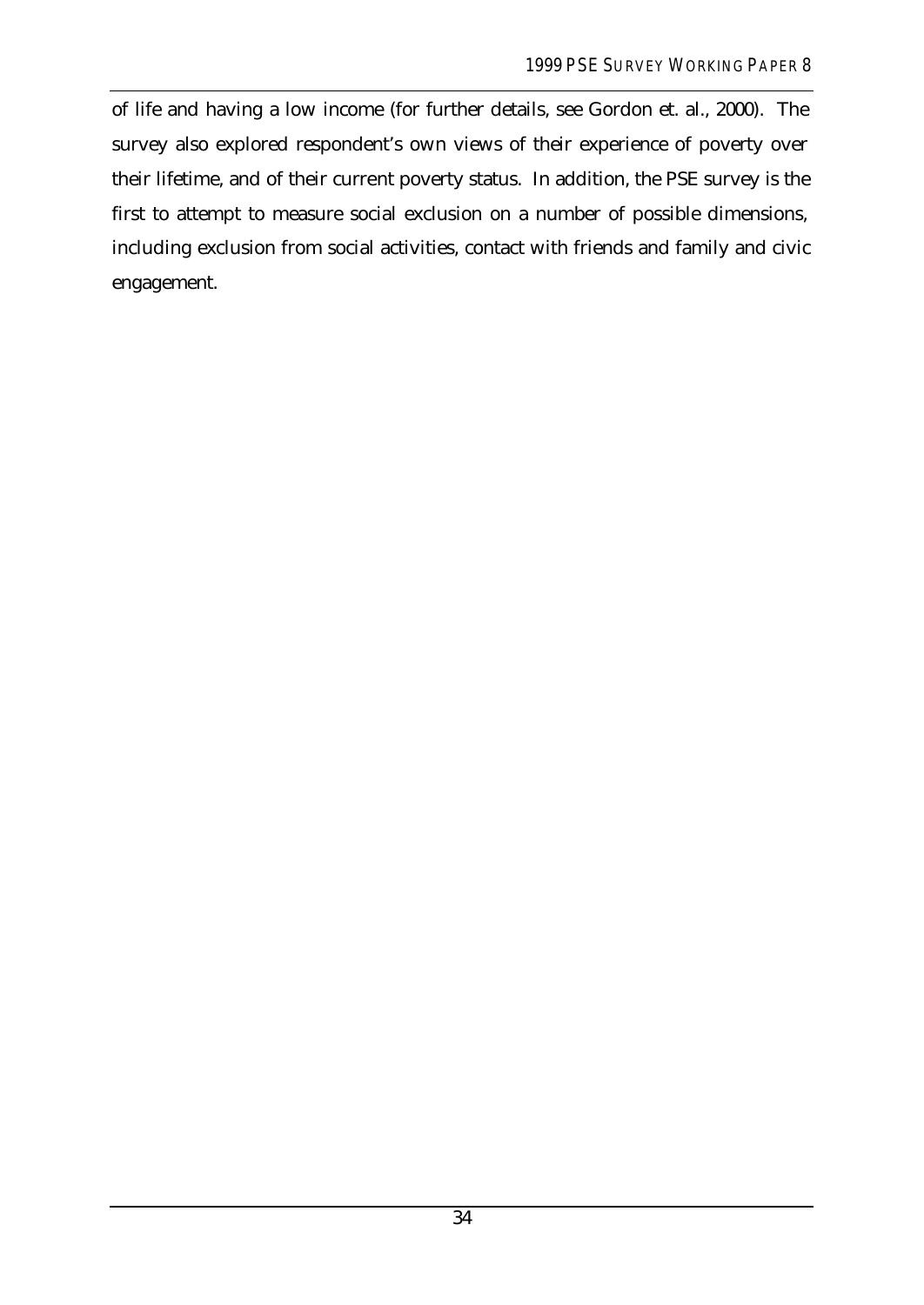#### **Table 5.1 Poverty and Social Exclusion Measures Column per cent within each category**

#### **INDICATORS OF FINANCIAL EXCLUSION**

**None One\* Two Three or More**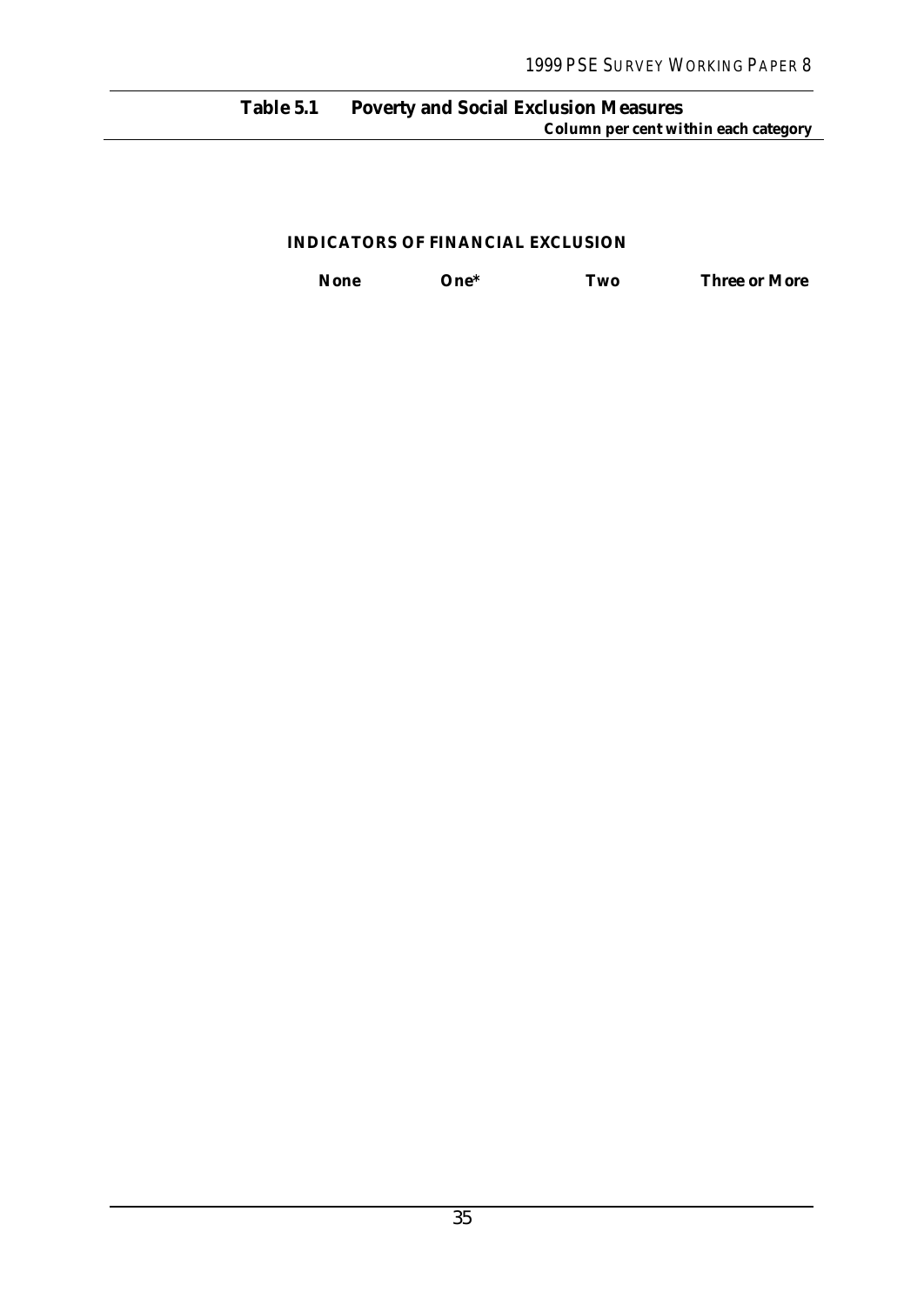| Deprived of necessities*    | 16<br>84                | 59<br>41  | 87<br>13   | 88<br>12   |
|-----------------------------|-------------------------|-----------|------------|------------|
| Yes                         |                         |           |            |            |
| No                          |                         |           |            |            |
|                             |                         |           |            |            |
| Income:                     | 82                      | 76        | 53         | 44         |
|                             | 18                      | 24        | 47         | 56         |
| Above 40% of mean           |                         |           |            |            |
| Below 40% of mean           |                         |           |            |            |
|                             |                         |           |            |            |
| Income:                     | 78                      | 66        | 44         | 36         |
|                             | $22\,$                  | 34        | 56         | 64         |
| Above 50% of mean           |                         |           |            |            |
| Below 50% of mean           |                         |           |            |            |
|                             |                         |           |            |            |
| Income:                     | 73                      | 56        | 35         | 29         |
|                             | $27\,$                  | 44        | 66         | 71         |
| Above 60% of mean           |                         |           |            |            |
| Below 60% of mean           |                         |           |            |            |
|                             |                         |           |            |            |
| Experience of Poverty       | $70\,$                  | 55        | 31         | 25         |
| over Life                   | 13                      | 14        | $\bf 24$   | 14         |
| Never                       | 13                      | 23        | $32\,$     | $32\,$     |
| Rarely                      | $\overline{\mathbf{4}}$ | ${\bf 8}$ | 14         | $29\,$     |
| Occasionally                |                         |           |            |            |
| Often/Most of the<br>time   |                         |           |            |            |
|                             |                         |           |            |            |
| <b>Currently in Poverty</b> | $90\,$                  | $71\,$    | 41         | 15         |
|                             | $9\phantom{.0}$         | $\bf 24$  | ${\bf 46}$ | ${\bf 50}$ |
| Never<br>Sometimes          | (1)                     | $\bf 5$   | 13         | 36         |
| All the time                |                         |           |            |            |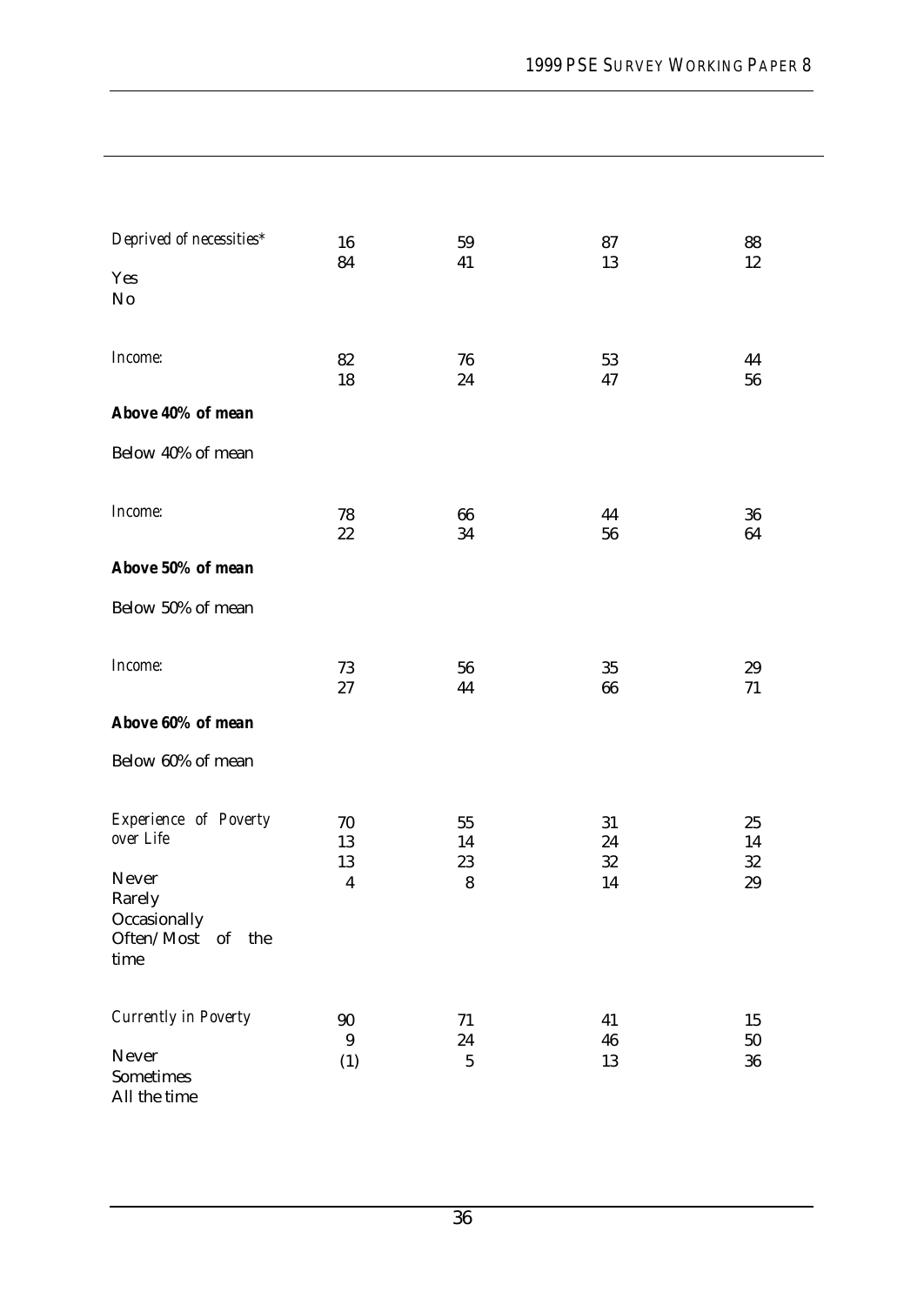| <b>Lacking</b><br>social |                         |                  |        |         |
|--------------------------|-------------------------|------------------|--------|---------|
| activities               | 81                      | 55               | 34     | $10\,$  |
| None                     | 10                      | 12               | 16     | (6)     |
| One                      | $\bf 5$                 | 11               | (11)   | (6)     |
| Two                      | $\overline{\mathbf{4}}$ | 13               | $20\,$ | 25      |
| Three - four             | (2)                     | 9                | $20\,$ | 54      |
| Five or more             |                         |                  |        |         |
| See Relatives daily      | 55                      | 66               | 61     | 68      |
|                          | 45                      | 34               | 39     | 32      |
| Yes<br>No                |                         |                  |        |         |
| See friends daily        | 73                      | 71               | 71     | $75\,$  |
|                          | 27                      | 29               | 29     | 25      |
| Yes<br>No                |                         |                  |        |         |
|                          |                         |                  |        |         |
| See Relatives weekly     | $92\,$                  | 89               | 92     | 94      |
|                          | ${\bf 8}$               | 11               | (8)    | (6)     |
| Yes                      |                         |                  |        |         |
| No                       |                         |                  |        |         |
| See Friends weekly       | 93                      | 92               | $90\,$ | $92\,$  |
|                          | $\tau$                  | 8                | 10     | $\bf 8$ |
| Yes<br>$\rm No$          |                         |                  |        |         |
|                          |                         |                  |        |         |
| Civic Engagement         | $95\,$                  | 91               | 85     | 78      |
|                          | $\bf 5$                 | $\boldsymbol{9}$ | 15     | $22\,$  |
| Yes                      |                         |                  |        |         |
| N <sub>o</sub>           |                         |                  |        |         |

Key: ( ) = less than 20 cases

\* The 'savings' and 'insurance' indicators of financial exclusion were in the list of indicators used to form the index of deprivation. Therefore, these two items have been excluded from the deprivation index in this analysis to avoid double counting.

## **Deprived of necessities**

There is a very strong relationship between necessities deprivation and financial exclusion. Eighty-four per cent of respondents in non-financially excluded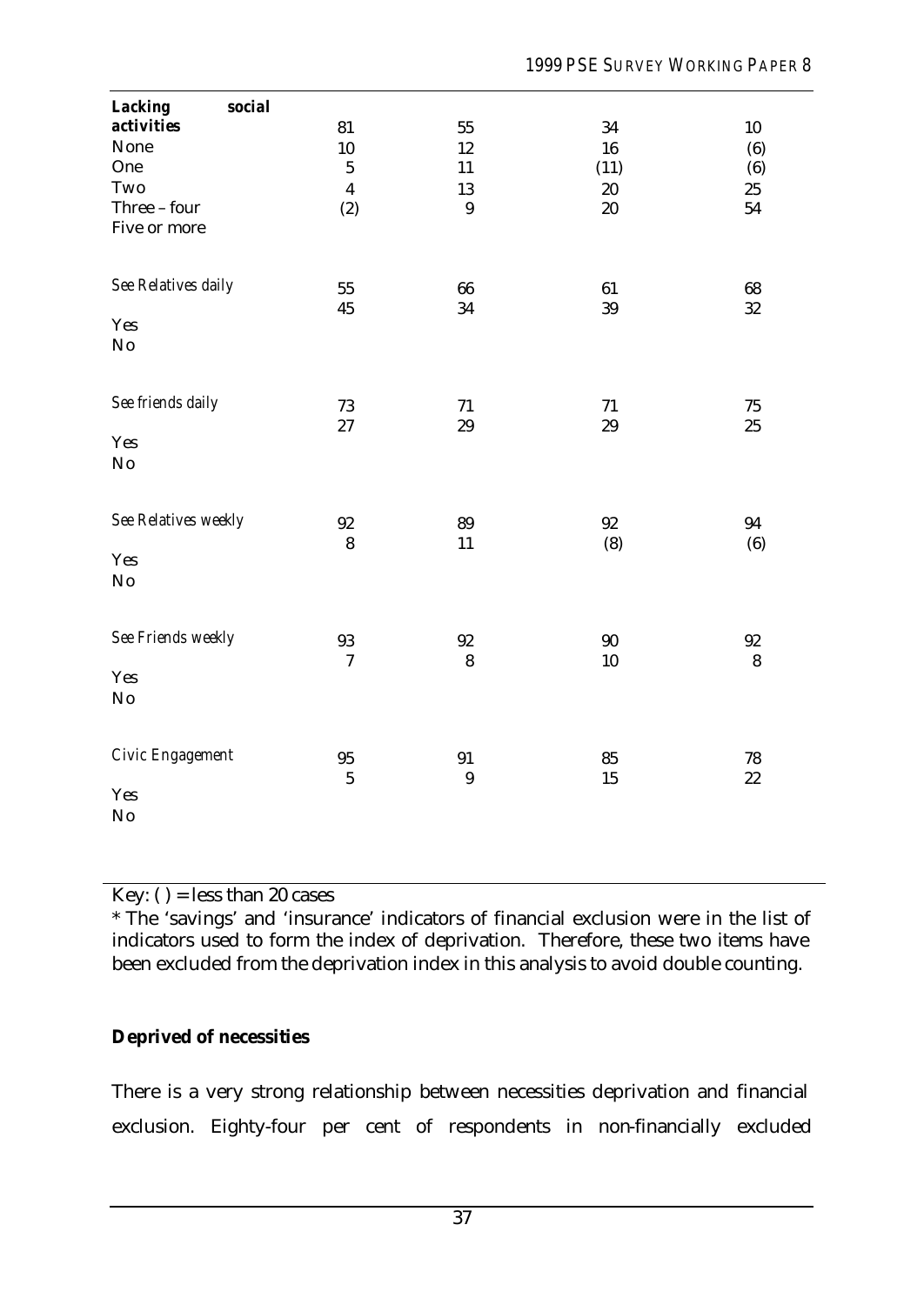households are not poor on the necessities deprivation measure. Conversely, 88 per cent of respondents in households financially excluded on three or more indicators are also necessities deprived.

### **Income poverty**

There is, unsurprisingly, a clear link between financial exclusion and low income. Households more at risk from financial exclusion are also more likely to have an income below various proportions of the average. Fifty six, 64 and 71 per cent of households financially excluded on three or more of the indicators have incomes below 40, 50 and 60 per cent of the average. This compares with only 18, 22 and 27 per cent of households missing none of the financial exclusion indicators.

### **Poverty over the lifetime**

As with income poverty, respondents' own views of their experience of poverty over their lifetimes follow a similar pattern; the greater the extent of financial exclusion, the greater the risk of having been in poverty at some time. Seventy per cent of households missing none of the indicators said they have never been in poverty and just four per cent have been in poverty often or most of the time. In comparison, of those households missing three or more of the indicators, 25 per cent said they had never been in poverty and 29 per cent said they were in poverty often or most of the time.

### **Perceptions of current poverty**

Only one per cent of respondents in households with no financial exclusion consider themselves to be in poverty all of the time, compared to 36 per cent of households excluded on three or more indicators. A further 50 per cent of those lacking three or more indicators said that they were sometimes in poverty.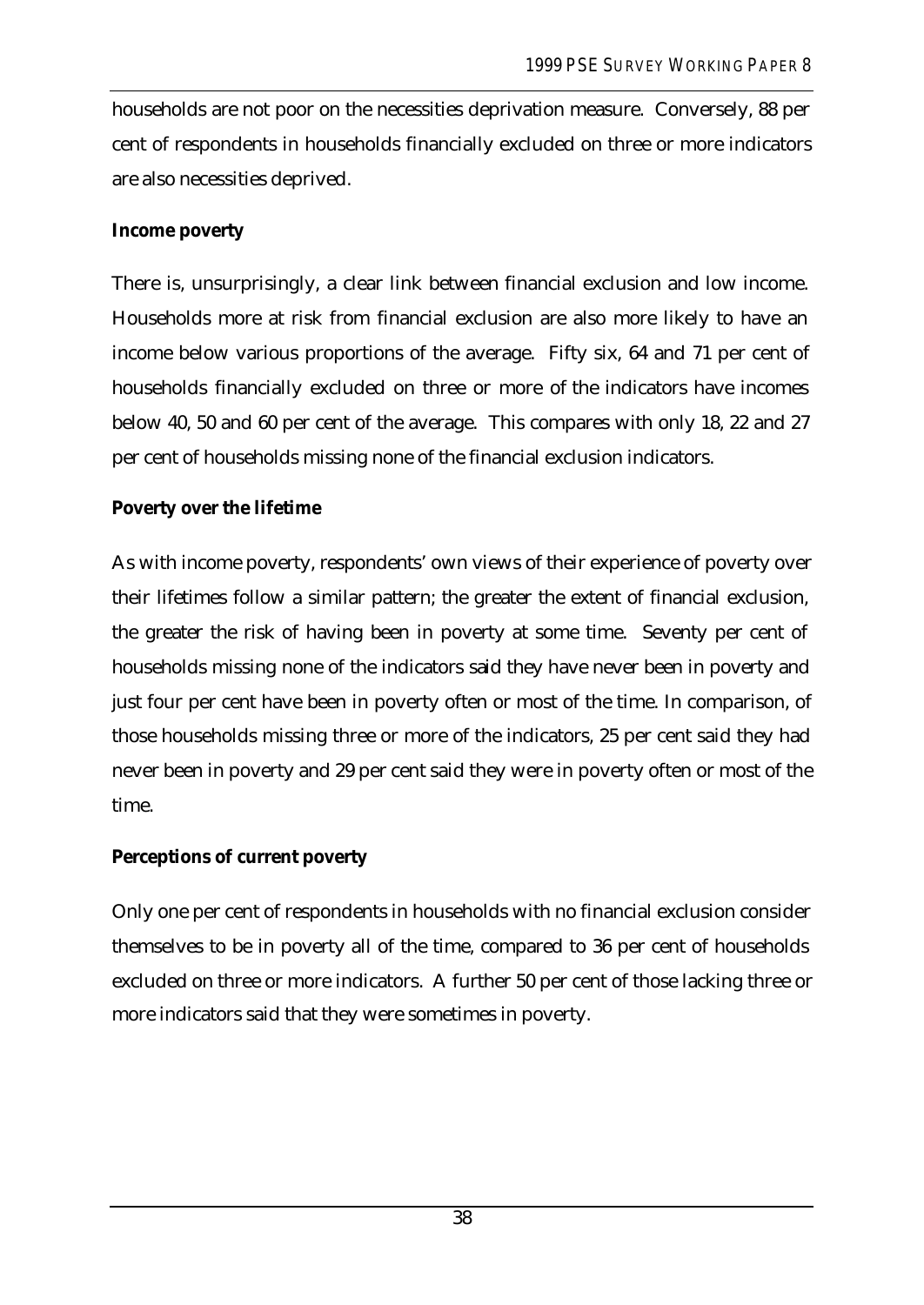## **Social activities**

The list of items and activities in the PSE survey includes questions about whether people can afford to participate in a range of 'social' activities:

| Visiting friends or family in hospital | Holiday away from home once a year        |
|----------------------------------------|-------------------------------------------|
| Visits to friends or family            | Attending a place of worship              |
| Celebrations on special occasions      | An evening out once a fortnight           |
| Visits to school, e.g. sports day      | Coach/train fares to visit friends/family |
| Attending weddings, funerals           | quarterly                                 |
| Hobby or leisure activity              | A meal in a restaurant/pub monthly        |
| Collect children from school           | Going to the pub once a fortnight         |
| Friends or family round for a meal     | Holidays abroad once a year               |

The more financial exclusion indicators a household is missing, the more likely they are to be unable to afford social activities. Eighty one per cent of households excluded on none of the financial exclusion indicators can afford all of the social activities. More than half of respondents excluded on three or more of the financial indicators cannot afford five or more of the social activities.

## **Contact with friends and family**

Few differences emerge from a comparison of daily and weekly contacts with friends and relatives and the extent of financial exclusion. The one notable exception is daily contact with family members outside the immediate household, where respondents who suffer the greatest extent of financial exclusion are more likely to have daily contacts with family than those who are not financially excluded at all. Similar findings are reported in other working papers in this series in relation to jobless households and households on benefits (Adelman et. al., 2000; Ashworth et. al., 2000)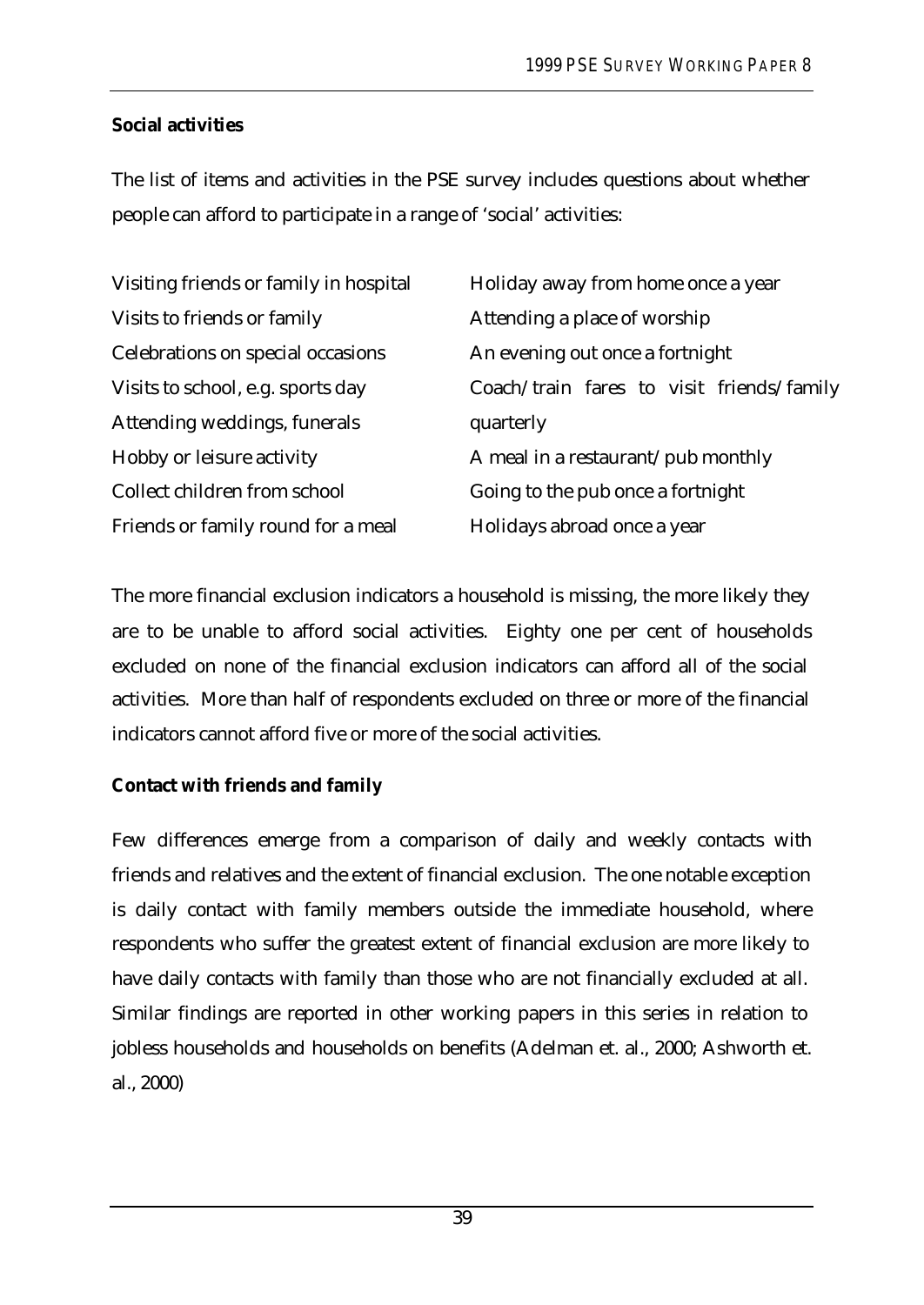### **Civic engagement**

The extent of civic engagement was measured in two ways. First, respondents were asked if they had participated in each of a list of civic activities in the last three years<sup>1</sup>. These included voting in general and local elections, writing to the newspapers and standing for civic office. Second, respondents were asked whether they were currently involved in each of a list of clubs and organisations, including political parties, parents' associations, and religious groups. Respondents involved in at least one civic activity or organisation are defined as engaged in civic activity, those with no involvement in any activity or organisation are defined as disengaged.

The greater the extent of financial exclusion the lower the likelihood of a respondent being engaged in at least one civic activity or organisation. Engagement declines most between those households lacking two and three or more financial exclusion indicators, from 85 to 78 per cent.

 $\overline{a}$ 

<sup>1</sup> For a full list of civic activities and organisations see Gordon et al., 2000.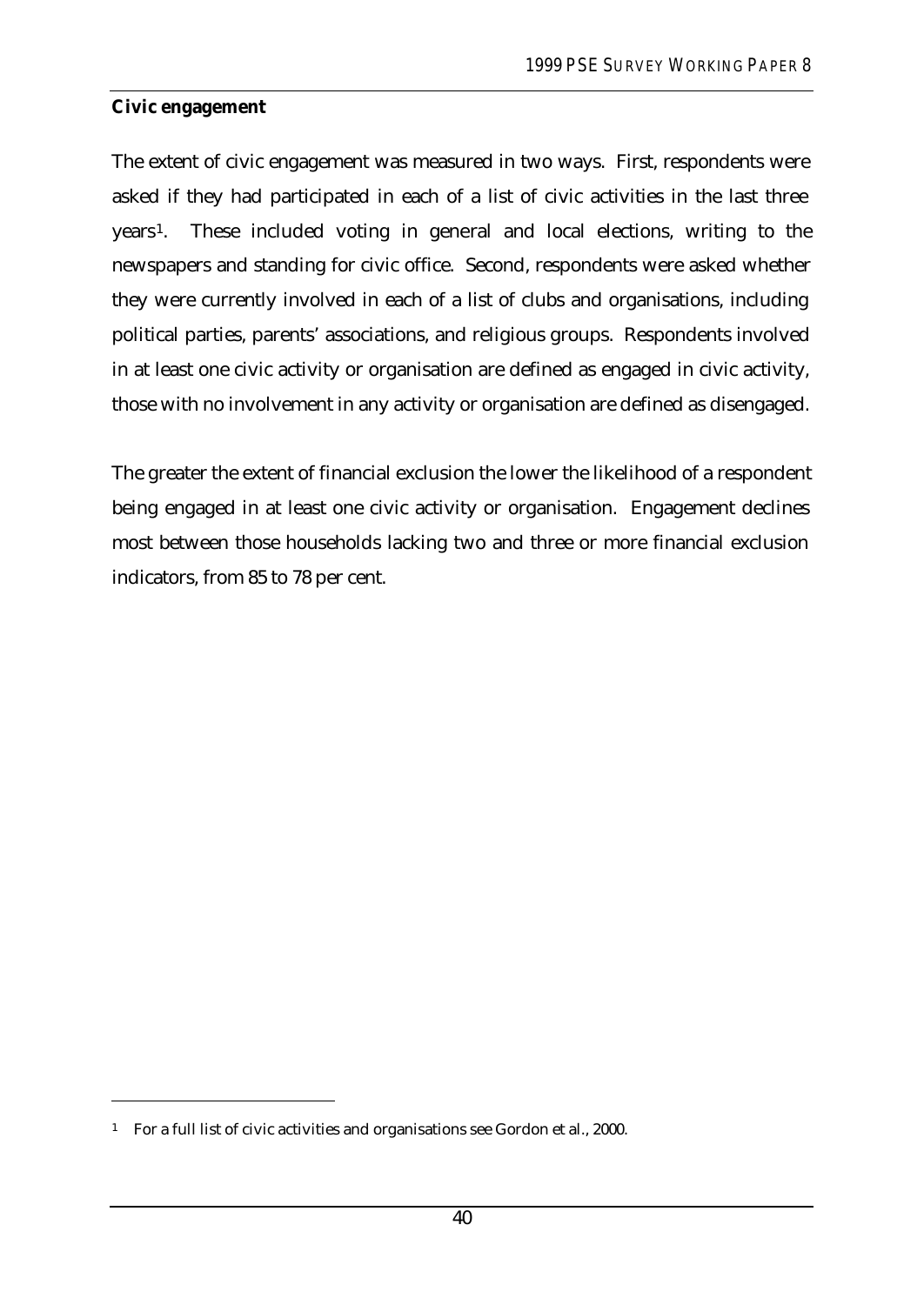# **6 CONCLUSION**

Recent concern about the extent of financial exclusion in Britain is justified. This paper has suggested that almost 50 per cent of households are excluded on at least one of six indicators included in the PSE survey of Britain:

- having serious difficulties in paying bills in the previous 12 months;
- being disconnected from at least one of the major utilities;
- borrowing money from a source other than banks;
- not having access to a bank account;
- being unable to afford home contents insurance; or
- being unable to afford to save £10 per month regularly towards a rainy day or for retirement.

Further analysis shows that households who are most likely to be excluded on each indicator; to be excluded from financial services; to have financial problems; and/or to be multiply financially excluded share similar characteristics. These are:

- the young particularly those aged 16 to 24 years;
- non-white households;
- jobless households;
- lone parents;
- households in receipt of IS or JSA;
- households renting their accommodation from the local authority;
- living in areas of high population size.

Each of these characteristics are significantly associated with high levels of financial exclusion, even when all the other characteristics are controlled for. In addition, financially excluded households are more likely to experience social exclusion as measured by being unable to afford to participate in social activities, or failing to participate in civic activities or organisations.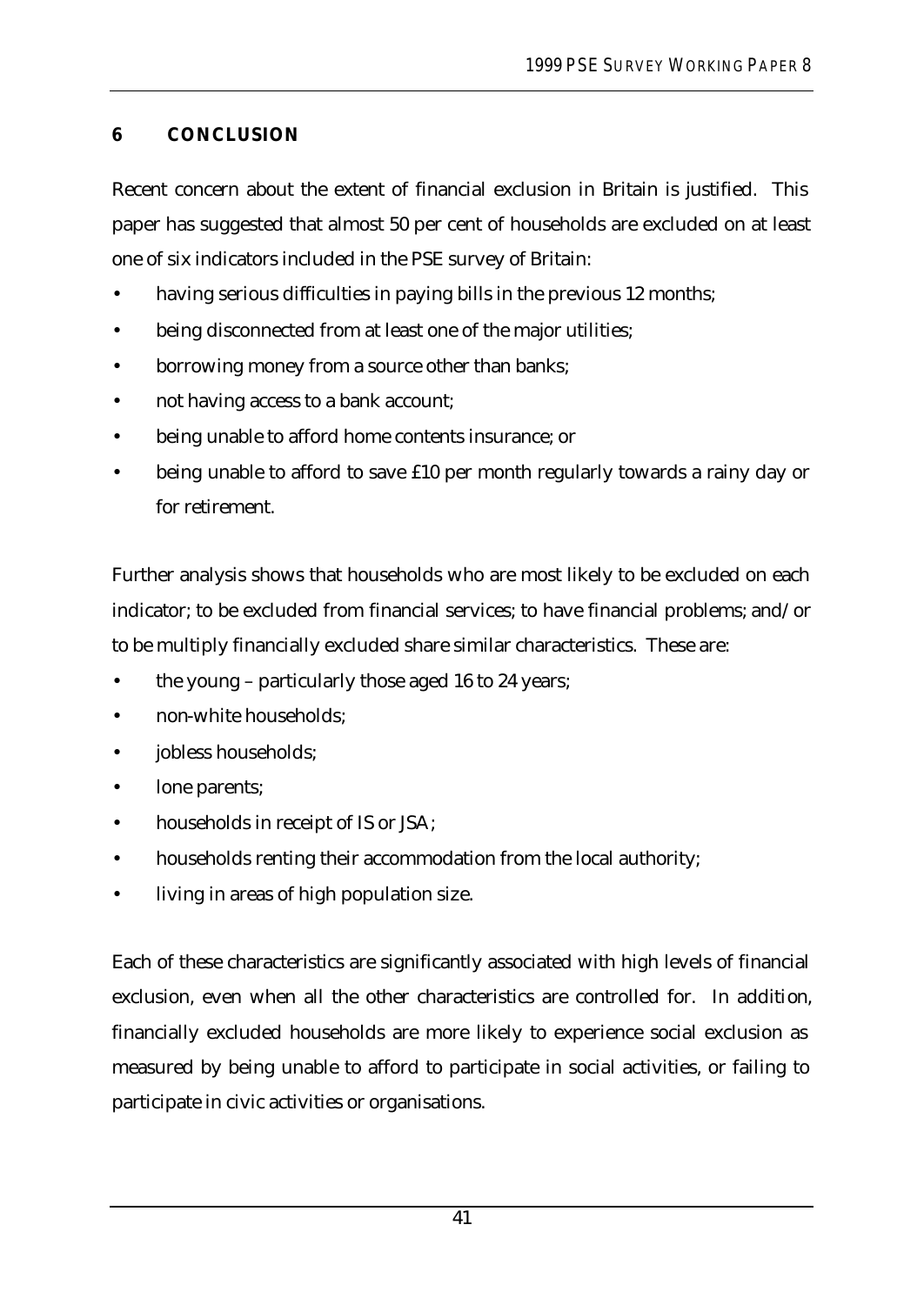Some of these findings are similar to those found in other studies of financial exclusion. The PAT report found that the majority of people identified as financially excluded were lone parent households, living in rented housing, unemployed and, consequently, living on low incomes, usually state income related benefits. This paper reinforces and extends these findings. It seems that if financial exclusion is to be tackled government, the financial services sector and the major utilities will need to pay particular attention to their policies and attitudes towards individuals and households with the characteristics listed above. In particular we would highlight the following:

- Young people aged 16 to 24 years are more likely than any other age group to be financially excluded on each of the six indicators. In other words, financial exclusion for this group is not simply the result of banks and other financial institutions excluding young people from their services, although this is part of the story. Previous research has suggested that young people's uneven distribution of financial knowledge continues to prevail in later life thereby maintaining economic inequalities (Lunt, 1996);
- It is difficult to avoid the conclusion that institutional racism among banks, insurance companies and the major utilities must be playing at least a part in the disproportionate levels of financial exclusion found among Black, Asian and other ethnic minority households;
- Although policies to assist people into the labour market are likely to reduce levels of financial exclusion, it is by no means confined to jobless households. Attention will need to be given to the significant proportion of households with one worker who are financially excluded.
- Lone parents are particularly in need of assistance to reduce the levels of financial exclusion found in these households, even when other factors associated with lone parenthood are taken into account. Earlier research has suggested that the policies of financial institutions and utilities discriminate against lone parents;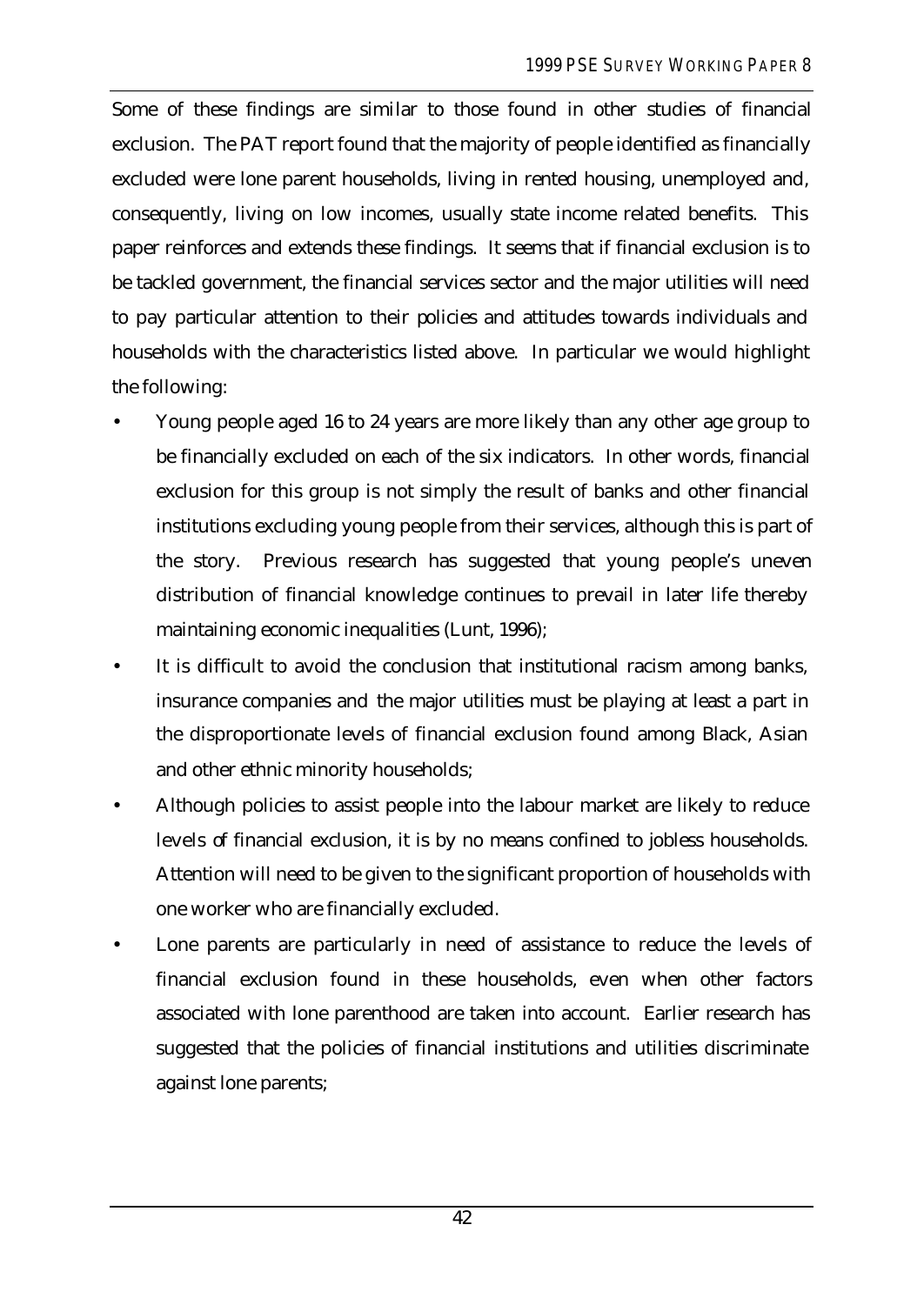- The extremely high levels of financial exclusion among households in receipt of Income Support or Jobseeker's Allowance are partly the result of the extent of financial hardship associated with being on (low) levels of benefit and partly because of the reluctance of mainstream financial services to include those on benefits. The government is committed to moving to a fully automated system of benefit payments through banks. Banks will need to be persuaded to accept such customers. In addition, attention needs to be given to levels of disconnection from the main utilities. However, for the significant proportion of households where work as a route out of financial exclusion is not an option it is hard to see how levels of financial exclusion can be reduced other than through increases in benefit;
- There is apparent discrimination against those in local authority rented accommodation, in addition to the known predilection of financial institutions for the lower financial risk associated with those who own their accommodation. Local authority tenants are more likely to be excluded than those in other forms of rented accommodation. Whilst the evidence here is indirect and, therefore, inconclusive, it seems that mainstream financial institutions might also be operating discrimination by postcode – excluding those in areas of cities known to be mainly local authority housing.
- Evidence in this paper does not support recent concerns about the retreat of financial services from less densely populated areas. Financial exclusion increases as the population size increases suggesting that it is the needs of those in the larger cities that need to be addressed most urgently.

Financial exclusion is clearly associated with poverty and deprivation and with a disengagement from social activities and civic life. Policies to reduce poverty and social exclusion should also reduce financial exclusion among some groups but, our analysis suggests, by no means all.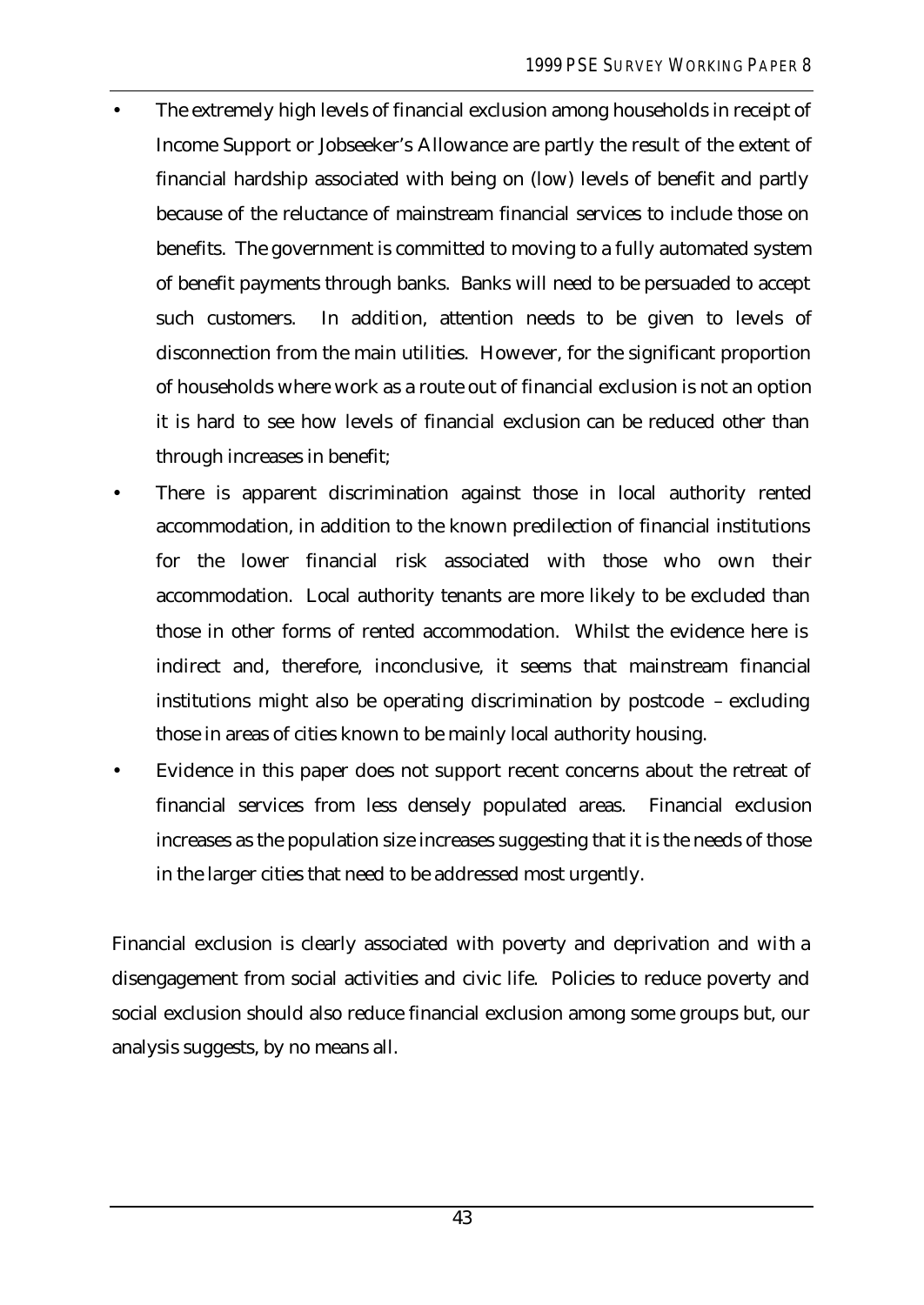### **APPENDIX 1 CREATION OF THE FINANCIAL EXCLUSION INDEX**

#### **INTRODUCTION**

*All the financial indicators were retained for consideration in the index. These indicators were assessed to establish if they were measuring the same single dimension of financial exclusion. An exploration was undertaken to establish the appropriate number of indicators at which a household would be classified as financially excluded. The indicators were not tested for their validity against a range of income poverty measures as financial exclusion cannot be assumed to be measuring the same thing as poverty.*

#### **THE RELIABILITY OF THE SCALE**

Reliability can be measured in a number of ways. Of concern here was the internal consistency of the indicators making up the scale (the extent to which the indicators are measuring the same construct), which can be assessed by Cronbach's alpha. This is a statistic that varies between zero and unity, the higher the value the more internally consistent are the indicators.

|                                     | <b>Corrected Item</b><br><b>Total Correlation</b> | <b>Alpha if Item</b><br><b>Removed</b> |
|-------------------------------------|---------------------------------------------------|----------------------------------------|
| <b>Borrowing</b>                    | .5222                                             | .6669                                  |
| <b>Bank account</b>                 | .4015                                             | .7010                                  |
| Home insurance                      | .4635                                             | .6839                                  |
| <b>Savings</b>                      | .4273                                             | .7078                                  |
| Seriously behind with bill payments | .5718                                             | .6494                                  |
| <b>Disconnection</b>                | .4309                                             | .7000                                  |

#### **Table 1 Reliability Analysis**

Overall alpha 0.7234

There are no hard and fast rules governing an acceptable level of alpha, however, the overall level was quite respectable at 0.7234. The removal of any of the indicators would have reduced the alpha and therefore the scale is at its optimum level including all six indicators.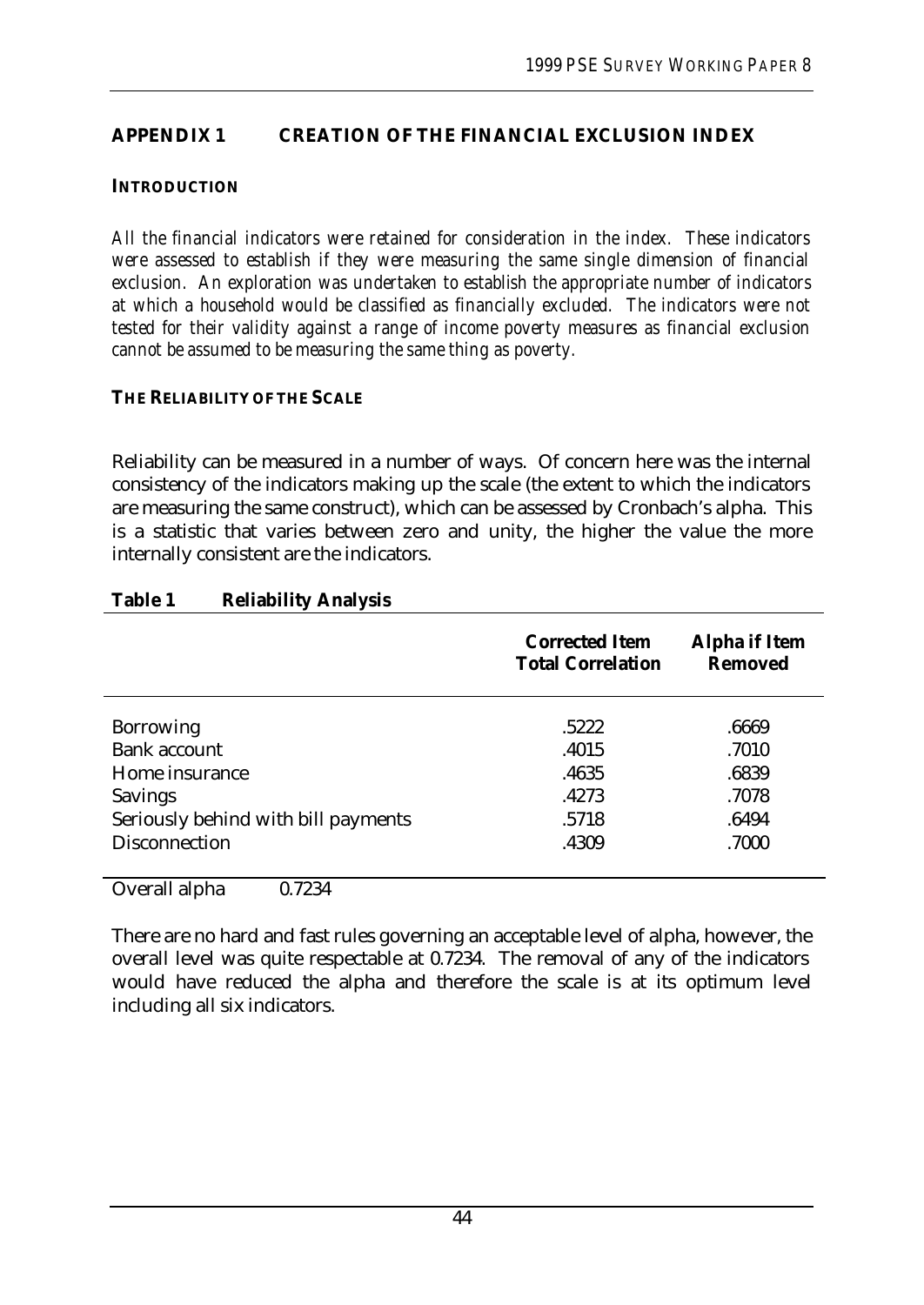### **IDENTIFYING A FINANCIAL EXCLUSION THRESHOLD**

Establishing the number of indicators a household should be lacking before being considered financially excluded is not straightforward. The essential concept underlying the scale is that households will be financially excluded because they have a lack of money to afford the indicators or to keep themselves out of debt. From this perspective, it is arguable that the household's current income should be reflected in the financial exclusion indicator score.

In general, it would be expected that households that are financially excluded should be more alike to each other on average than they are to households that are not financially excluded. Income was chosen as a basis for comparing the similarity of households classified as financially excluded and not financially excluded on the financial exclusion scale. A sequential approach was adopted whereby households first were classified as financially excluded if they lacked one or more indicators and not financially excluded otherwise, this was then extended to two or more indicators as financially excluded, and so forth. The extent to which financially excluded households were more similar to each other whereas non-financially excluded households were more similar to each other subsequently maximising differences between the two groups was undertaken using discriminant function analysis (DFA).

DFA predicts group membership (excluded versus not excluded) according to a set of explanatory variables. Income is the main criterion by which the two groups are separated; however controls are also required for family composition. DFA works by assessing the between group differences relative to within group differences, which is equivalent to minimising within group differences. A number of statistics are produced including the eigenvalue (the between group sum of squares relative to the within group sum of squares) relating to the discriminatory function. It is the eigenvalue that enables us to assess the extent to which within group similarities and between group differences vary as the exclusion line is changed from one or more indicators to two or more indicators, and so forth. The results of three sets of analyses are reported varying the minimum number of indicators lacking from one to three. Two models were used for each analysis: the first focused solely on family composition, the second included both family composition and income.

Prior to considering the results, a word of caution is in order. The income variable available was gross of any housing costs; in other words, it was not possible to assess how much income was available to the household after housing costs were accounted for. This is problematic because two households with the same income could have very different housing costs and, thus, one group would have less to spend on themselves after paying the mortgage or rent. Therefore, not all people on high income will necessarily have larger amounts of money potentially available for the payment of financial services or keeping out of debt and, similarly, people on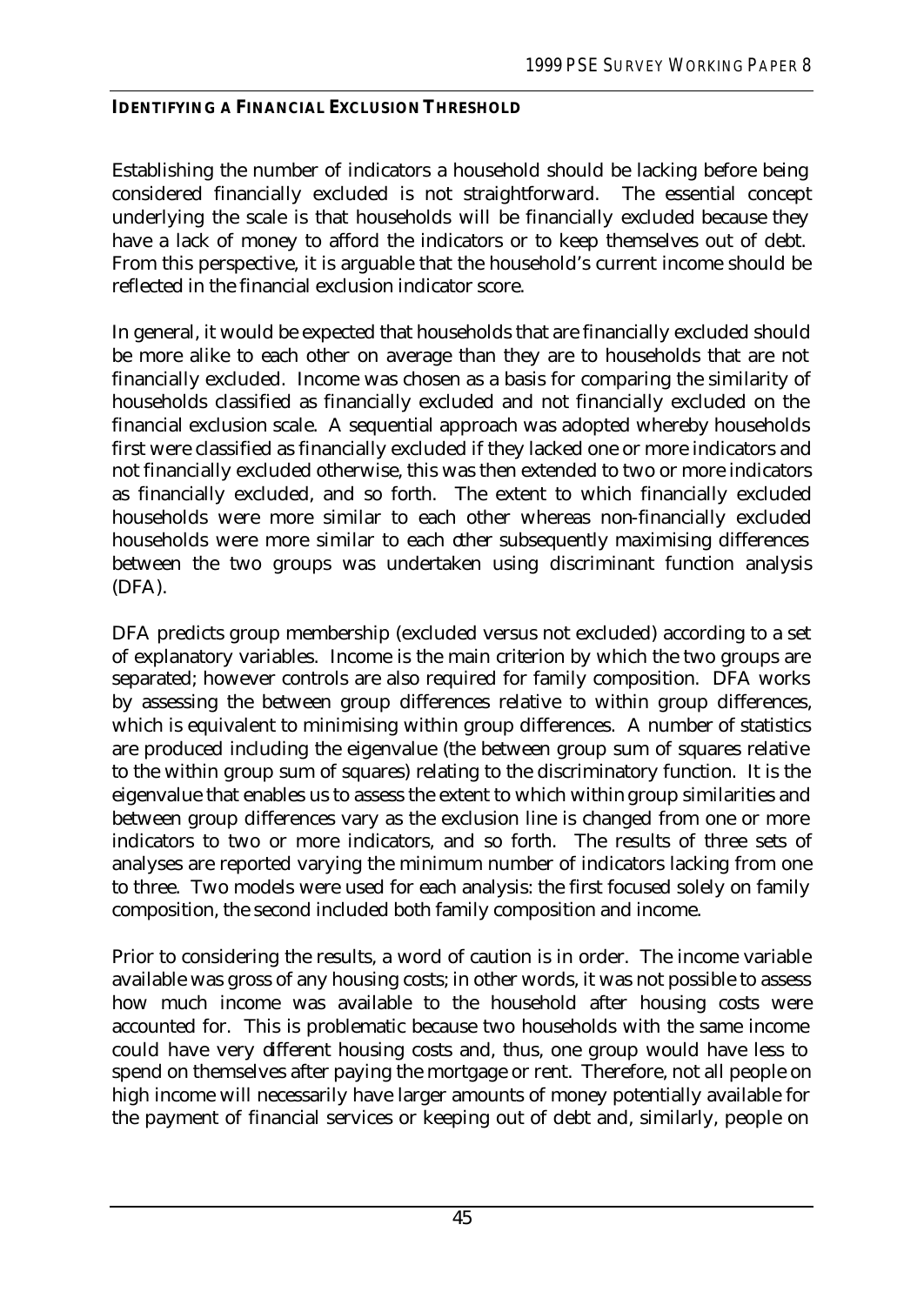lower incomes with moderate housing costs may actually have relatively large proportions of their gross income available.

The results of the analysis suggested that the appropriate distinction was between no indicators and one or more indicators: the eigenvalue was greatest for the income model applied to this distinction.

#### **Table 2 Eigenvalues Associated With Predicting Financial Exclusion on the Basis of Family Composition and Income Including all Indicators in the Scale**

| of<br><b>Number</b><br><b>Indicators</b><br>Making up the Exclusion<br>Group | <b>Model 1</b> | <b>Model 2</b> |
|------------------------------------------------------------------------------|----------------|----------------|
| One or more                                                                  | .044           | .186           |
| Two or more                                                                  | .057           | .158           |
| Three or more                                                                | .052           | .119           |

Note: Model 1 includes the number of adults and the number of children in the family, both measured with three levels, as one, two and three or more. Model 2 adds net household income, transformed to a natural log scale, to Model 1.

### **REFERENCES**

- Adelman, L., Middleton, S. and Ashworth, K. (2000), Employment, Poverty and Social Exclusion: Evidence from the Poverty and Social Exclusion Survey of Britain. PSE Working Paper No.6.
- Ashworth, K. and Middleton, S. (2000), Social Security, Poverty and Social Exclusion: Evidence from the Poverty and Social Exclusion Survey of Brit ain. PSE Working Paper No.7

Gordon, D., Adelman, L., Ashworth, K., Bradshaw, J., Levitas, R., Middleton, S., Pantazis, C., Patsios, D., Payne, S., Townsend, P. and Williams J. (2000), Poverty and Social Exclusion in Britain. York: Joseph Rowntree Foundation.

Howarth C., Kenway P., Palmer G. and Street C. (1998), Monitoring Poverty and Social exclusion. Labours Inheritance. York: Jospeh Rowntree Foundation.

Kempson E. and Whyley C. (1998a), Measuring the Extent of Financial Exclusion. York: Joseph Rowntree Foundation.

Kempson E. and Whyley C. (1998b), The Processes and Consequences of Financial Exclusion. York: Joseph Rowntree Foundation.